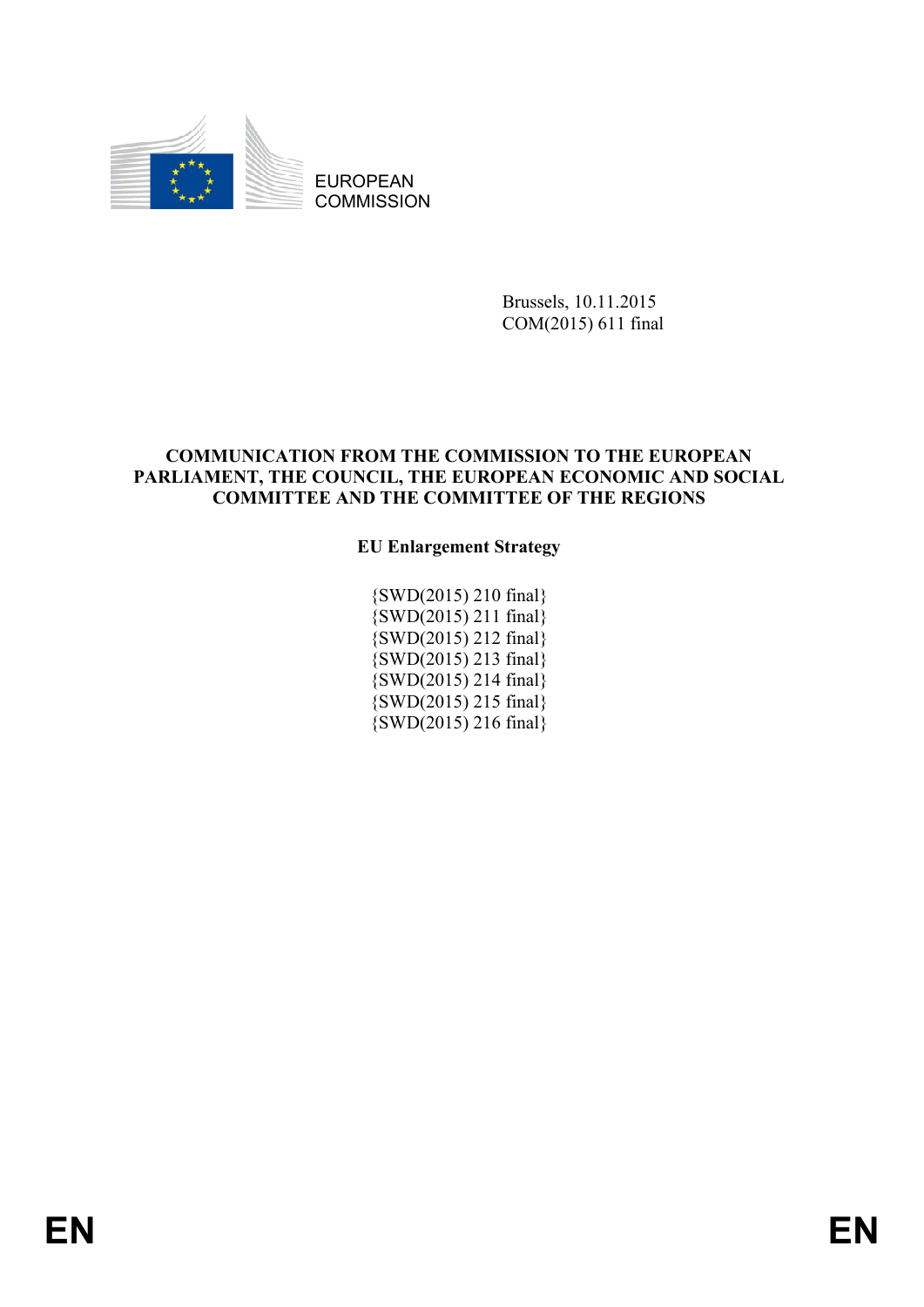### **I. THE ENLARGEMENT AGENDA – ACHIEVEMENTS AND CHALLENGES**

This Communication sets out a medium-term strategy for EU enlargement policy to cover the period of the mandate of the Commission. It provides clear guidance and sets out the framework and tools to support the countries concerned to address the core issues and requirements of the accession process. It provides a clear opportunity for the aspiring Member States to make both significant progress on their respective EU paths in the period ahead as well as to reap benefits of closer integration already before accession.

The EU's enlargement policy is an investment in peace, security and stability in Europe. It provides increased economic and trade opportunities to the mutual benefit of the EU and the aspiring Member States. The prospect of EU membership has a powerful transformative effect on the countries concerned, embedding positive democratic, political, economic and societal change.

The most recent enlargements to central and eastern Europe have provided many new opportunities for EU citizens, companies, investors, consumers and students from new and established Member States. Trade and investment have increased. The EU's single market is the largest in the world, serving 500 million citizens and generating 23% of world GDP.

Enlargement is a strict but fair process built on established criteria and lessons learned from the past. Ensuring future Member States are well prepared is crucial for the credibility of enlargement policy, as well as for public support in both current and future Member States. Each country is assessed on the basis of its own merit so as to provide incentives to pursue far-reaching reforms.

The current enlargement agenda covers the countries of the Western Balkans and Turkey<sup>1</sup>. Accession negotiations have been open with Turkey since 2005 but are moving forward only slowly. Accession negotiations have been underway with Montenegro since 2012 and with Serbia since 2014. The EU accession process with the former Yugoslav Republic of Macedonia – a candidate country since 2005 – remains at an impasse. Albania was granted candidate status in 2014 and is addressing a number of key priorities before the Commission can recommend the opening of accession negotiations. A Stabilisation and Association Agreement (SAA) with Bosnia and Herzegovina entered into force in June. An SAA with Kosovo<sup>∗</sup> was signed in October.

While there has been important progress by many countries in many areas over the past year, the challenges faced by these countries are such that none will be ready to join the EU during the mandate of the current Commission, which will expire towards the end of 2019. All countries face major challenges with respect to the rule of law. Judicial systems are not sufficiently independent, efficient or accountable. Serious efforts are still needed to tackle organised crime and corruption.

While fundamental rights are often largely enshrined in law, shortcomings persist in practice. Ensuring freedom of expression is a particular challenge, with negative developments in a number of countries. Public administration reform needs to be pursued with vigour, to ensure the necessary administrative capacity as well as to tackle high levels of politicisation and a lack of transparency. The functioning of democratic institutions also requires attention. In terms of democratic transformation, national parliaments need to be at the heart of the reform process in each of the enlargement countries to ensure democratic accountability and

<sup>&</sup>lt;sup>1</sup> Following a decision of Iceland's government, Iceland is no longer engaged in accession negotiations.

<sup>∗</sup> This designation is without prejudice to positions on status, and is in line with UNSCR 1244/99 and the ICJ Opinion on the Kosovo declaration of independence.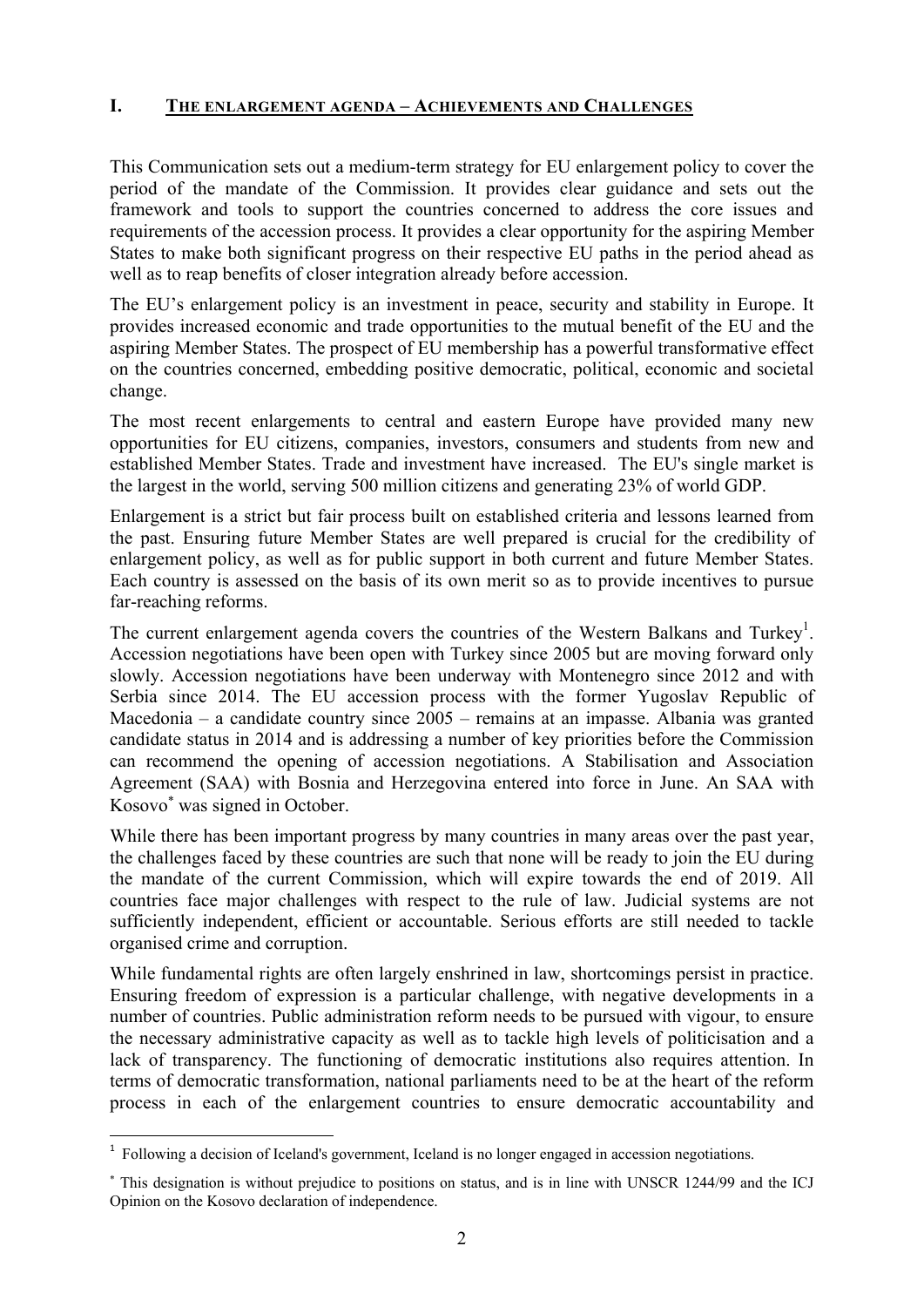inclusiveness, a pre-requisite not least for a successful reform process. There is a need to work even more closely with local civil society actors to anchor reforms across society.

The Western Balkans and Turkey have been seriously affected by the refugee crisis. Conflicts such as the civil wars in Syria and Iraq have resulted in substantially increased refugee flows through Turkey and the Western Balkans. Turkey is providing substantial support to more than 2 million Syrian refugees on its territory. The Western Balkans, in particular the former Yugoslav Republic of Macedonia and Serbia, have managed an influx of more than two hundred thousand third country nationals transiting their countries since the beginning of the year.

Increased cooperation with the wider region is urgently required to address this phenomenon, in order to identify people in need of protection, to provide assistance, to secure the EU's external borders and to dismantle criminal networks engaged in people smuggling. The EU is providing substantial support to this end. Moreover, the Commission has proposed that the EU list of safe countries of origin include all enlargement countries. In October, the European Council welcomed the Joint EU-Turkey Action Plan for refugees and migration management as part of a comprehensive cooperation agenda based on shared responsibility, mutual commitments and delivery. The response to the current refugee crisis was discussed at the high-level conference on the Eastern Mediterranean and Western Balkans route on 8 October in Luxembourg and at a meeting on 25 October on the Western Balkans migration route where leaders from Albania, Austria, Bulgaria, Croatia, the former Yugoslav Republic of Macedonia, Germany, Greece, Hungary, Romania, Serbia and Slovenia agreed on a 17-point plan of action.

Most countries also face significant challenges in terms of economic governance and competitiveness, with low levels of investment and high levels of unemployment. Income levels remain very low compared to those in the EU and convergence towards the EU is also slow. With the notable exception of Turkey, most of these economies are small with limited exports. Economic reforms are crucial for job creation and growth and increasing the interest of investors. In this Communication particular emphasis is given to regional cooperation and boosting regional economic development and connectivity. Important progress has been achieved here, notably through the "Berlin process" and the "Western Balkans Six" format, which brings together heads of state and government from the region and is strengthening the countries' ownership of regional co-operation.

The longer-term nature of the challenges faced by the enlargement countries underlines the need to reaffirm the strong focus on the principle of "fundamentals first" in the accession process. Progress is being made, particularly with the introduction of legislation and establishment of necessary administrative structures. However, across the board, effective implementation is very often lacking. The Commission will continue to focus its efforts on ensuring that countries prioritise reforms in the key areas of rule of law, including judicial reforms and tackling organised crime and corruption, fundamental rights, including freedom of expression and fighting discrimination, notably against the LGBTI community and Roma, and the functioning of democratic institutions including public administration reform. It will also work on promoting economic development and strengthening competitiveness. This focus on the fundamentals linked to core EU values will be the backbone of enlargement policy under this Commission.

Enlargement needs to be understood as a process which supports reform and the fundamental changes needed to meet the obligations of EU membership. Such changes inevitably require time. This makes it all the more important to reaffirm unequivocally the European perspective of the enlargement countries. If the prospect of moving forward on the road to the EU is seen as real and credible, the risk of countries turning away from the EU will be mitigated, as will the risk of disillusionment with the process or even failing in or backsliding on reforms.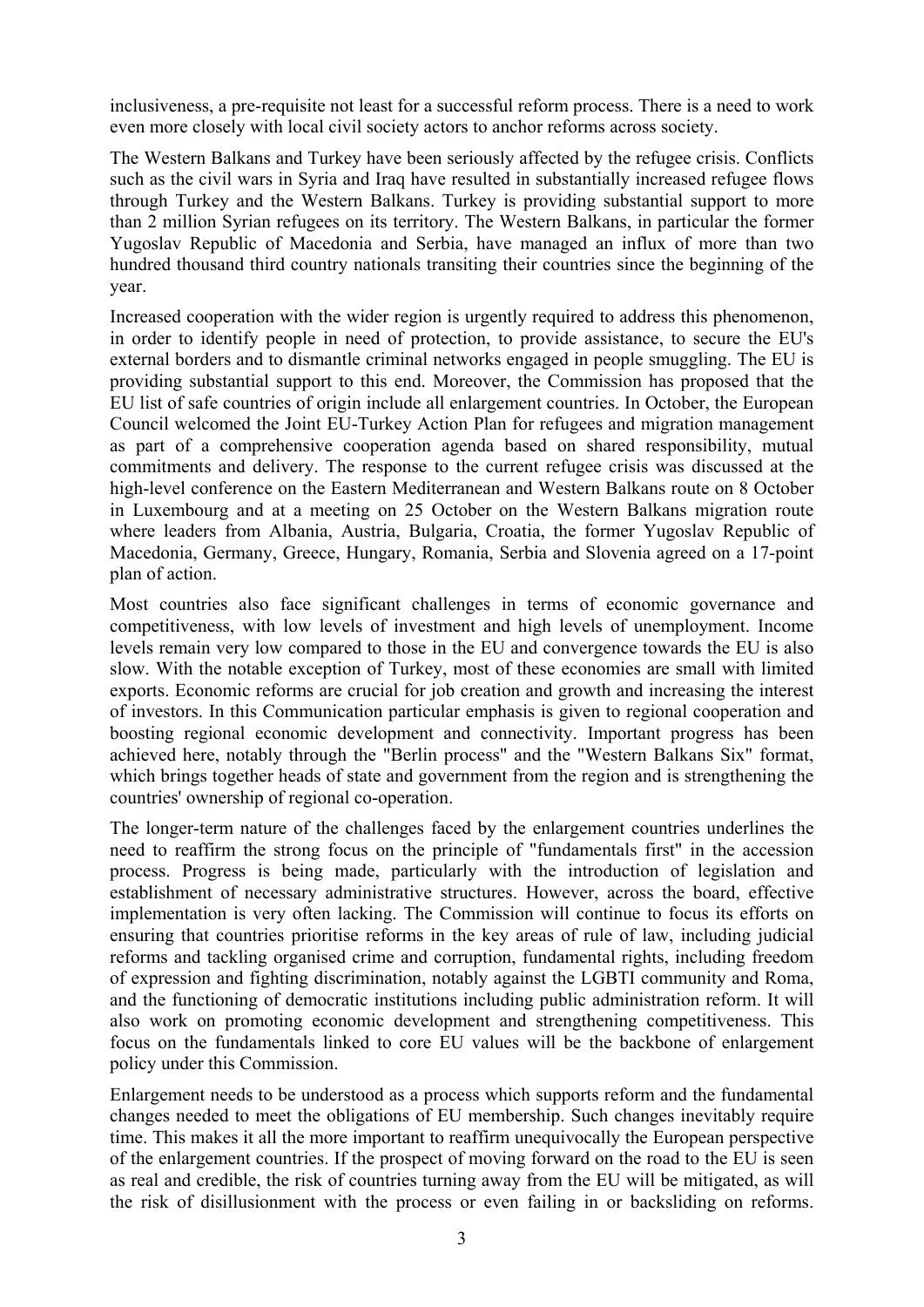Enlargement can only be of benefit to the EU and to partner countries if there is genuine, sustainable reform. Through this process countries will become fully ready to join the EU and be able to reap the benefits and assume the obligations that arise from membership.

This Commission has introduced this year a strengthened approach to its assessments in the annual reports. In addition to reporting on progress, much more emphasis is put on the state of play in the countries and where they stand in terms of preparedness for taking on the obligations of membership. At the same time, the reports provide even clearer guidance for what the countries are expected to do in both the short and long term. Harmonised assessment scales are used to assess both the state of play and the level of progress, increasing comparability between the countries. The new style of reporting provides greater transparency in the accession process. This should facilitate greater scrutiny of reforms by all stakeholders. This new approach has been applied in particular to a number of pilot areas directly linked to the fundamental reform required on the EU path. Further details are provided in annex 2.

A stronger role for civil society organisations and a much more supportive and enabling environment to foster their development is needed in the enlargement countries. This is necessary to enhance political accountability and promote deeper understanding of accession related reforms. Public understanding of the benefits that the EU has already brought and can bring to the region is vital to encourage political leaders to pursue the required reforms vigorously. Effective communication on how the enlargement process works its implications for citizens' lives remains essential for ensuring public support. This requires a joint effort of the EU and its Member States as well as of the governments and civil society in the enlargement countries.

For the countries of the Western Balkans, the clear perspective of EU membership is a key stabilising factor. It supports progress towards fulfilment of the necessary conditions, including those of the Stabilisation and Association Process. Good neighbourly relations and inclusive regional cooperation are essential. Engagement, both bilaterally and regionally, is also at a level unseen thus far. At the same time, continuous efforts are needed to tackle bilateral issues among enlargement countries and with Member States, including under UN auspices where relevant. This should contribute to overcoming the legacy of the past, particularly in the Western Balkans, where despite much progress, the wounds of recent conflicts still need time to fully heal. Supporting stability and prosperity in the Western Balkans is an investment not only in the future of the region, but also in the EU's own interest.

As regards Turkey, the encouraging positive steps on the Cyprus settlement talks offer an important opportunity for increased engagement across the board, including in the accession negotiations.

To support reform efforts in all enlargement countries, the Commission aims to make maximum use of existing mechanisms and fora, whether through the structures of the Association Agreement/Stabilisation and Association Agreements, the accession negotiations or Commission-led country-specific initiatives such as high-level dialogues. The Commission will also continue to ensure appropriately targeted financial support under the Instrument for Pre-Accession Assistance (IPA II). Through IPA II, the EU is providing  $\epsilon$ 11.7 billion for the period 2014-2020 to support the enlargement countries in their preparation for accession as well as regional and cross-border cooperation. IPA support will also fund measures promoting economic development and growth and assist the countries in dealing with the effects of the current refugee crisis. An overview of the EU funding provided to the Western Balkans and Turkey for the period 2007-2014 to support the enlargement strategy, including results and impact, is available on the website of the European Commission.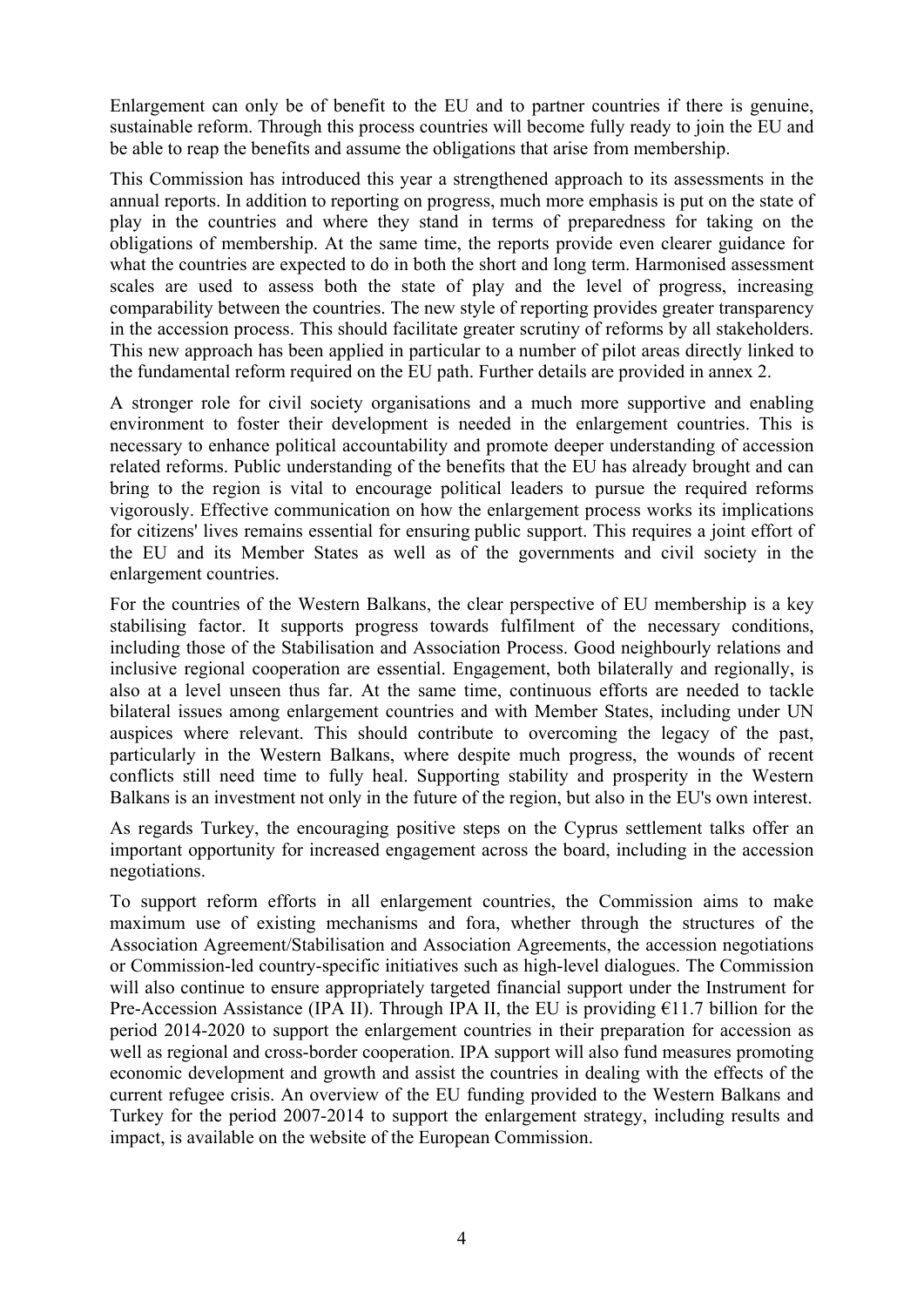### **II. REAFFIRMING THE FOCUS ON THE FUNDAMENTALS**

Enlargement policy remains focused on the "fundamentals first" principle. Core issues of the rule of law, fundamental rights, strengthening democratic institutions, including public administration reform, as well as economic development and competitiveness remain key priorities in the enlargement process. These issues reflect the importance the EU attaches to its core values and general policy priorities.

The political, economic and institutional fundamentals are both indivisible and mutually reinforcing. The rule of law and economic development can be seen as two sides of the same coin. Strengthening the rule of law increases legal certainty, encourages and protects investment and contributes significantly to supporting economic development and competitiveness. Conversely, economic reforms and integration have the capacity to stabilise countries in the longer term. It is imperative that the enlargement process facilitates these synergies, to provide a stronger impetus to economic reforms so that the aspiring Member States enjoy the benefits of functioning market economies with a strong rule of law before they join, thus contributing to the well-functioning of the Union as a whole.

Properly addressing the fundamentals is key to meeting the Copenhagen and Madrid<sup>2</sup> membership criteria. It will also help ensure both the future and current Member States can fully reap the benefits of future EU enlargement.

The focus on fundamentals is reflected in the specific areas subject to the strengthened reporting in the country reports. Further details on these areas (judiciary, fight against corruption and organised crime, freedom of expression, economic criteria, public administration reform, public procurement, statistics and financial control) are included in the annex.

### **a) Rule of Law**

The rule of law is a fundamental value on which the EU is founded and is at the heart of the accession process. Countries aspiring to join the Union need to establish and promote from an early stage the proper functioning of the core institutions necessary for securing the rule of law. The rule of law is not only a fundamental democratic principle but also crucial for a stable business environment, providing legal certainty for economic operators, supporting consumers and stimulating investment, jobs and growth.

Strengthening the rule of law remains a key challenge for most of the countries in the enlargement process, in particular in terms of improving the functioning and independence of the judiciary, which continues to be undermined by examples of selective justice and political interference in the work of judicial bodies. In the fight against organised crime some success in prosecuting individuals is not matched in terms of dismantling criminal networks and confiscating assets. Corruption also remains widespread in all countries, with continued impunity, especially for high level corruption. Further progress in these fields will require strong political will, leading to tangible results.

There have been some positive developments on the rule of law over the past year. This has been primarily in terms of putting in place legal frameworks and institutional structures. In Montenegro for example, good progress has been achieved in this regard since the opening of negotiations. Implementation now needs to be fully ensured.

**<sup>.</sup>**  $2$  This concerns in particular building the necessary administrative capacity to effectively implement the acquis.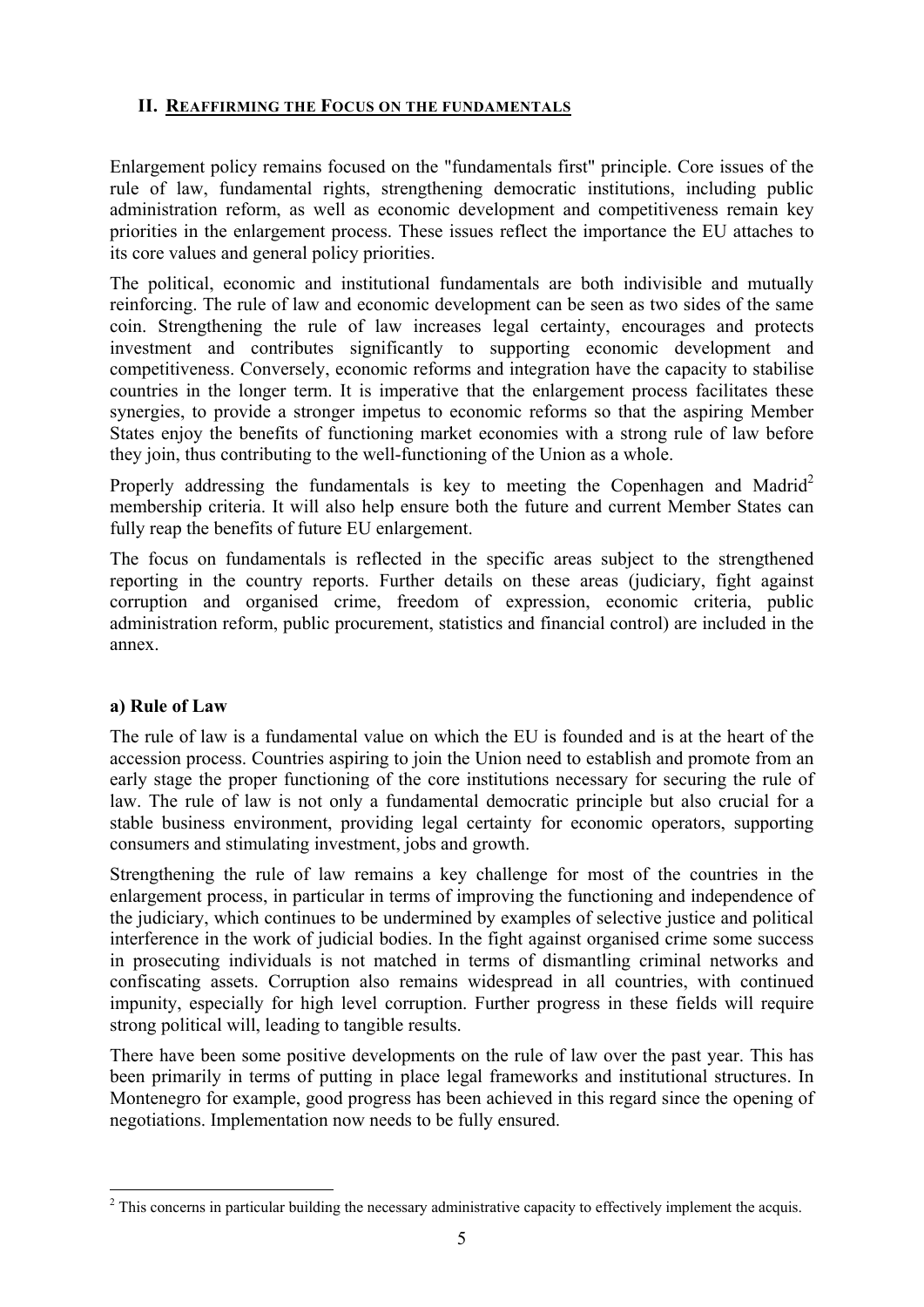The last twelve months have also seen a number of serious threats to the rule of law. In Turkey, the independence of the judicial system has been undermined not only by political interference in individual cases and reassignment of judicial and law enforcement officials, but also by judges being arrested or moved for their rulings. The wiretapping case in the former Yugoslav Republic of Macedonia has also brought to light widespread attacks on the rule of law, abuses of fundamental rights and weaknesses in the democratic functioning of the State. These issues need to be urgently addressed. These shortcomings have occurred despite many rule of law and other reforms having been introduced both in terms of legislation and the establishment of relevant institutional structures. These examples highlight the importance of countries in the enlargement process delivering on reforms in practice and not only on paper.

This also underlines the importance of continued strong attention to rule of law issues in the accession process and, in particular, implementation of the new approach in the accession negotiations to Chapters 23-Judiciary and fundamental rights and 24-Justice, freedom and security. This approach, introduced by the Commission in 2012, prioritises reforms in the rule of law field, ensuring they are addressed as early as possible in the accession process. This allows the countries maximum time before accession to build up a track record of concrete results ensuring the sustainability of reforms. For example, countries need to build up credible track records of investigations, prosecutions and final convictions in cases of organised crime and corruption, including at high-level, with adequate sentencing and confiscation of assets.

As in a number of EU Member States, the region has also been affected by the phenomenon of foreign terrorist fighters and increasing radicalisation. Several hundred persons have left the region to fight in areas of conflict such as Syria and Iraq. A comprehensive strategy with the requisite political support is needed to effectively prevent and counter radicalisation, in close co-operation with religious leaders and communities, social and front-line workers, the education system and youth organisations. Cases of hate speech need to be addressed more forcefully. A dedicated approach by the intelligence and law enforcement community is required to disrupt terrorist activity and prevent terrorist travel and the flow of illegal weapons. A coherent judicial policy towards offenders is also needed.

### **b) Fundamental rights**

Fundamental rights are at the heart of EU values and an essential element in the accession process. Fundamental rights are largely enshrined in the legislation of the enlargement countries but more needs to be done to ensure they are fully implemented in practice.

Freedom of expression and media remains a particular concern. Already in 2014 instances of back-sliding were noted in this field. This trend has continued in 2015. There has been undue political interference in the work of public broadcasters in the Western Balkans, as well as intimidation of journalists and limited progress with media self-regulation. Freedom of expression has also been further curtailed in Turkey, both through legislative changes as well as in practice through prosecutions for allegedly insulting high level politicians, including the President, and through high fines having a deterrent effect on free media reporting. The Commission continues to prioritise work on freedom of expression and the media in the EU accession process. On 4 November 2015, the Commission held the third edition of the Speak-Up! Conference, bringing together key stakeholders from the media, civil society and national authorities to address key challenges and strengthen efforts to support freedom of expression in the region.

There is a need to better protect minorities, in particular Roma. Roma in the Western Balkans and in Turkey continue to be the victims of racism, discrimination and social exclusion and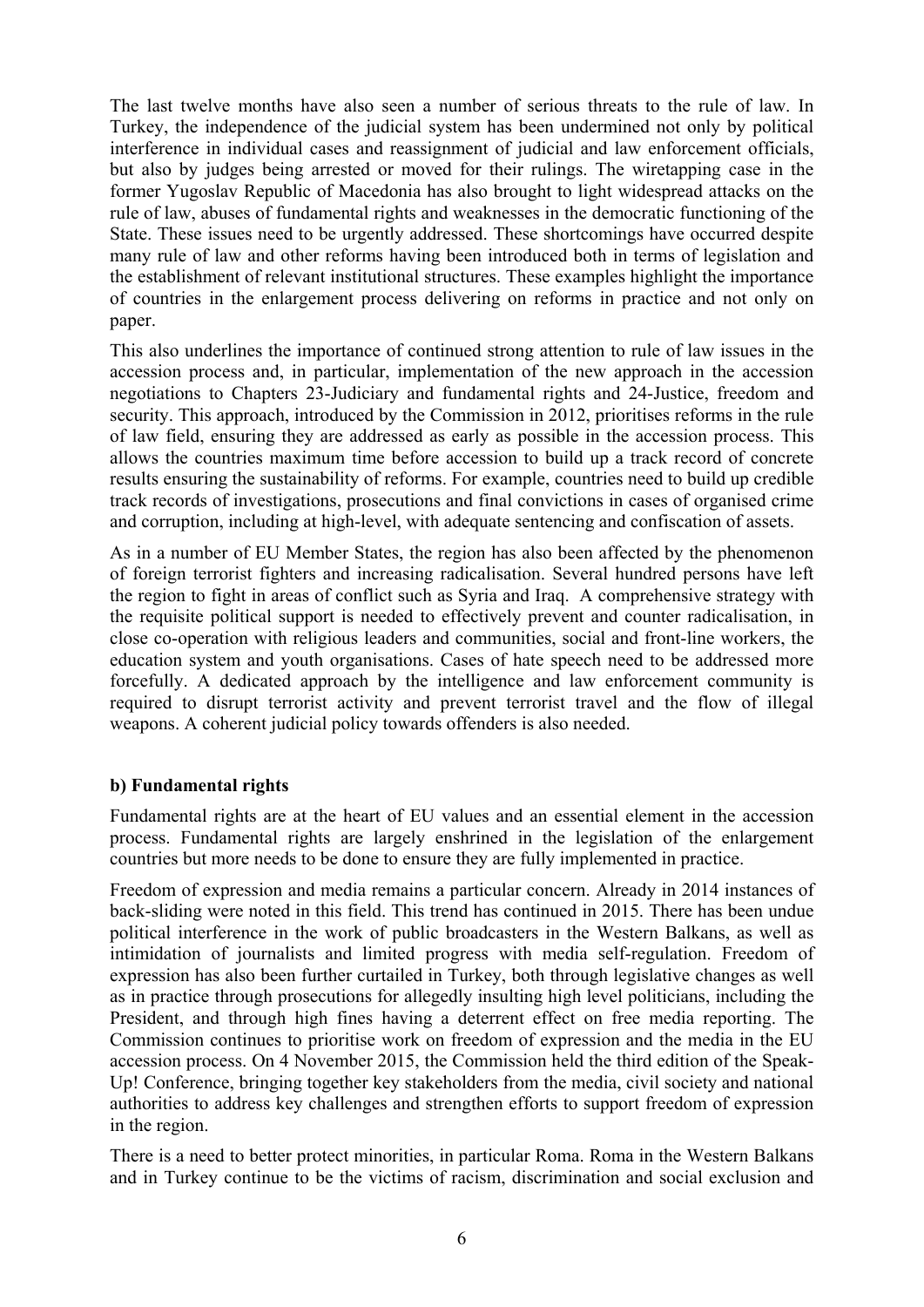most Roma live in deep poverty, lacking sufficient access to healthcare, education and training, housing and employment.

Discrimination and hostility towards other vulnerable groups, including on grounds of sexual orientation or gender identity, is also a serious concern. A zero tolerance approach is needed to violence, intimidation and hate speech against these and other vulnerable persons. Further work is required to promote equality between women and men, including tackling domestic violence, to improve the rights of the child and support persons with disabilities, as well as better facilitate access to justice. A more robust institutional framework for the protection of fundamental rights is needed, especially to promote the work of Ombudsmen and to support the work of non-governmental organisations (NGOs) and human rights defenders.

### **c) Economic development and competitiveness**

Becoming a member of the EU is not just about complying with EU rules and standards; it is also about making a country economically fit for membership to make sure that it can reap all the benefits of EU accession, while at the same time contributing to the growth and prosperity of the EU economy.

Significant challenges remain in all enlargement countries in terms of economic reform, competitiveness, job creation, fiscal consolidation and inclusive growth. While all enlargement countries have largely maintained overall macroeconomic stability and modest recovery is continuing, all Western Balkan countries face major structural economic and social challenges, with high unemployment rates and low levels of revenues. Infrastructure and education systems need to be improved. A lack of attractive job opportunities domestically is reflected in a number of countries in significant inflows of remittances from abroad. In Kosovo and in Bosnia and Herzegovina these make up over 11% and 12.6% of GDP respectively. While these remittances partially offset persistent trade deficits and fuel consumption, they also reduce the incentive to work.

Legal certainty, a functioning independent judicial system to enforce fundamental rights, including property rights, a functioning public administration and uniform application of rules are also preconditions to attract investors and to stimulate economic growth and jobs. Weaknesses with the rule of law, the enforcement of competition rules, public financial management and frequent changes in permits and taxes exacerbate the risk of corruption, negatively impacting on the investment climate. The Western Balkans suffers from low levels of industrialisation as well as low productivity of the existing industrial enterprises and weaknesses with governance of the industrial sector. These factors explain why foreign investment in the Western Balkans remains modest; this hampers the necessary transfer of best practice and know-how, and hence faster productivity growth.

Latest economic developments and projections include:

- $\Rightarrow$  Macro-economic stability has been largely maintained in the enlargement countries but fiscal consolidation remains a challenge, with high public debt an issue in a number of countries.
- $\Rightarrow$  The candidate countries in the Western Balkans are expected to grow by 2.5% on average in 2015.
- $\Rightarrow$  This increased rate of growth has not translated into more jobs, however. Unemployment remains high, particularly among the young and women, and is on average around 22% in the Western Balkans, but much higher in Bosnia and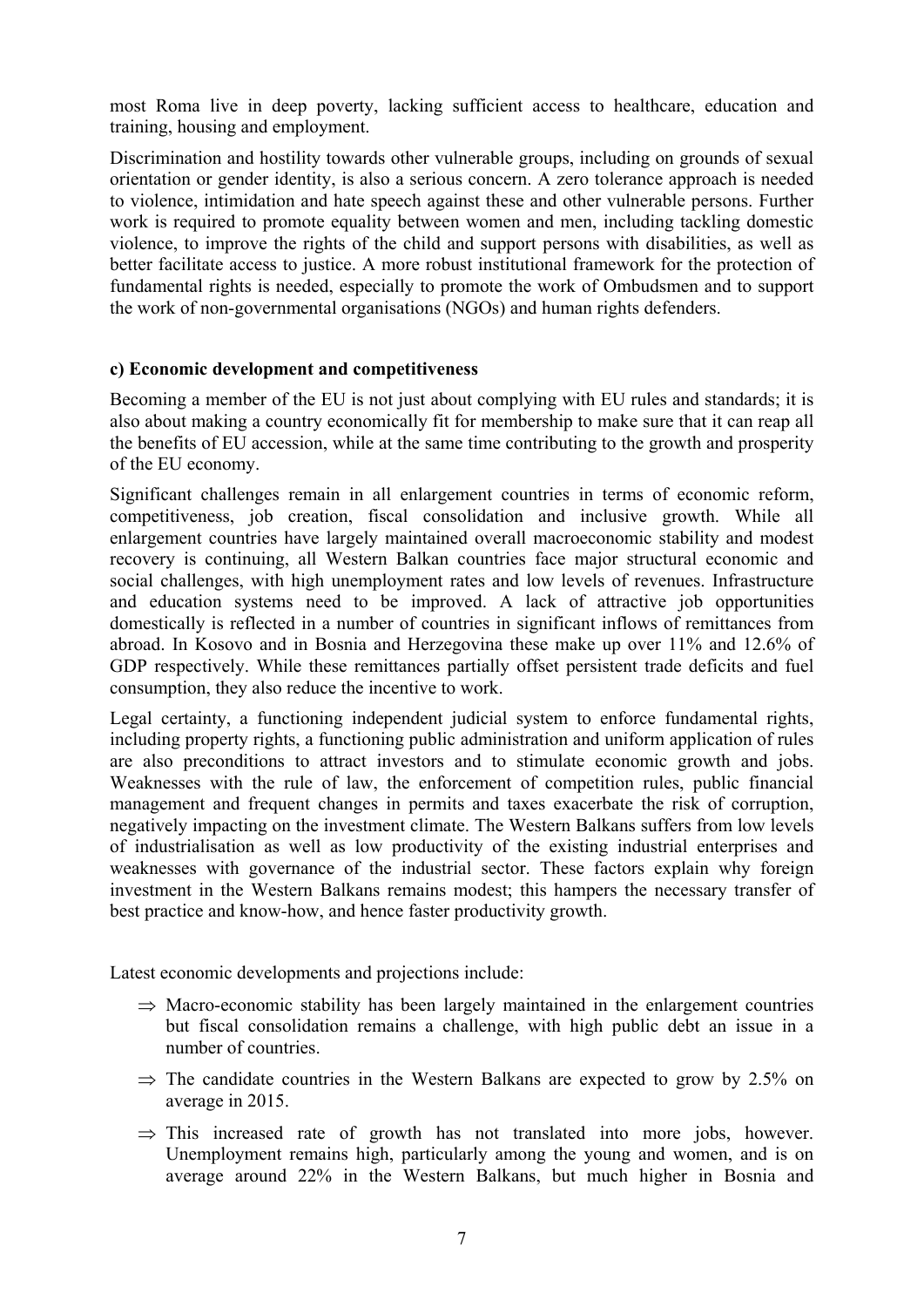Herzegovina, Kosovo and the former Yugoslav Republic of Macedonia. High poverty levels remain a serious concern.

- $\Rightarrow$  The EU is the main trading partner for the Western Balkan countries, receiving approximately 60% of the exports from the region. The EU is also by far the biggest provider of foreign direct investment.
- $\Rightarrow$  In 2014, Turkey has seen growth stabilise at 2.9%, down from 4.2% the year before. Slightly stronger growth is forecast for 2015. The Turkish lira has weakened and the current account deficit narrowed from almost 8% of GDP in 2014 to less than 6% in 2015, reflecting lower domestic demand growth and lower energy prices. Turkey's recent economic performance illustrates both the high potential and the continuing imbalances of its economy.
- $\Rightarrow$  The EU remains the main trading partner of Turkey with over 40% of its exports going to the EU. Turkey has become an investment base for European business with increasing integration into the EU's supply and production chain. Around 60% of the foreign direct investments in Turkey come from the EU.

Building on the experience of EU Member States in the European Semester, the Commission is strengthening its support to improving economic governance and competitiveness in enlargement countries. This should help the enlargement countries to release the potential for sustainable growth and job creation, to better plan and sequence structural reforms and, ultimately, to meet the economic criteria. This support is particularly important in relation to the Western Balkan countries since none of them is yet considered to be a functioning market economy.

In early 2015 all enlargement countries submitted Economic Reform Programmes addressing both the medium-term macroeconomic and fiscal policy framework as well as, for the countries of the Western Balkans, structural reforms. Based on the Commission's analysis of these programmes and its recommendations, finance ministers from the EU and the countries concerned met in May 2015 and adopted joint recommendations on the reforms needed to support long-term growth and competitiveness. These recommendations are fully reflected in the Commission's underlying annual reports which provide further guidance for reform priorities. IPA funding is also being better targeted.

From next year, the Economic Reform Programmes will be presented as a single integrated document with a stronger focus on employment and social challenges. The Economic Reform Programmes exercise will continue on an annual basis.

As regards Turkey, this country and the EU have a shared interest in promoting economic reform, exchanging experience, aligning positions in the G20 and deepening economic integration. The Commission has launched a comprehensive impact assessment that will underpin a negotiation mandate for a modernisation and extension of the EU-Turkey Customs Union. The aim is to enhance trade relations to a level commensurate with the strategic importance of EU-Turkey relations and the significance of their economic exchanges. An EU-Turkey high-level economic dialogue will be launched, complemented by an EU-Turkey business forum and the high level energy dialogue will be pursued.

Increasing competitiveness and introducing measures fostering job creation in the region should mitigate migratory pressures from the enlargement countries to the EU. Similar to the situation in the past, the possible need for and nature of transitional measures and/or a safeguard mechanism on the free movement of workers will be addressed in the course of accession negotiations on future enlargement, taking into account a future impact assessment.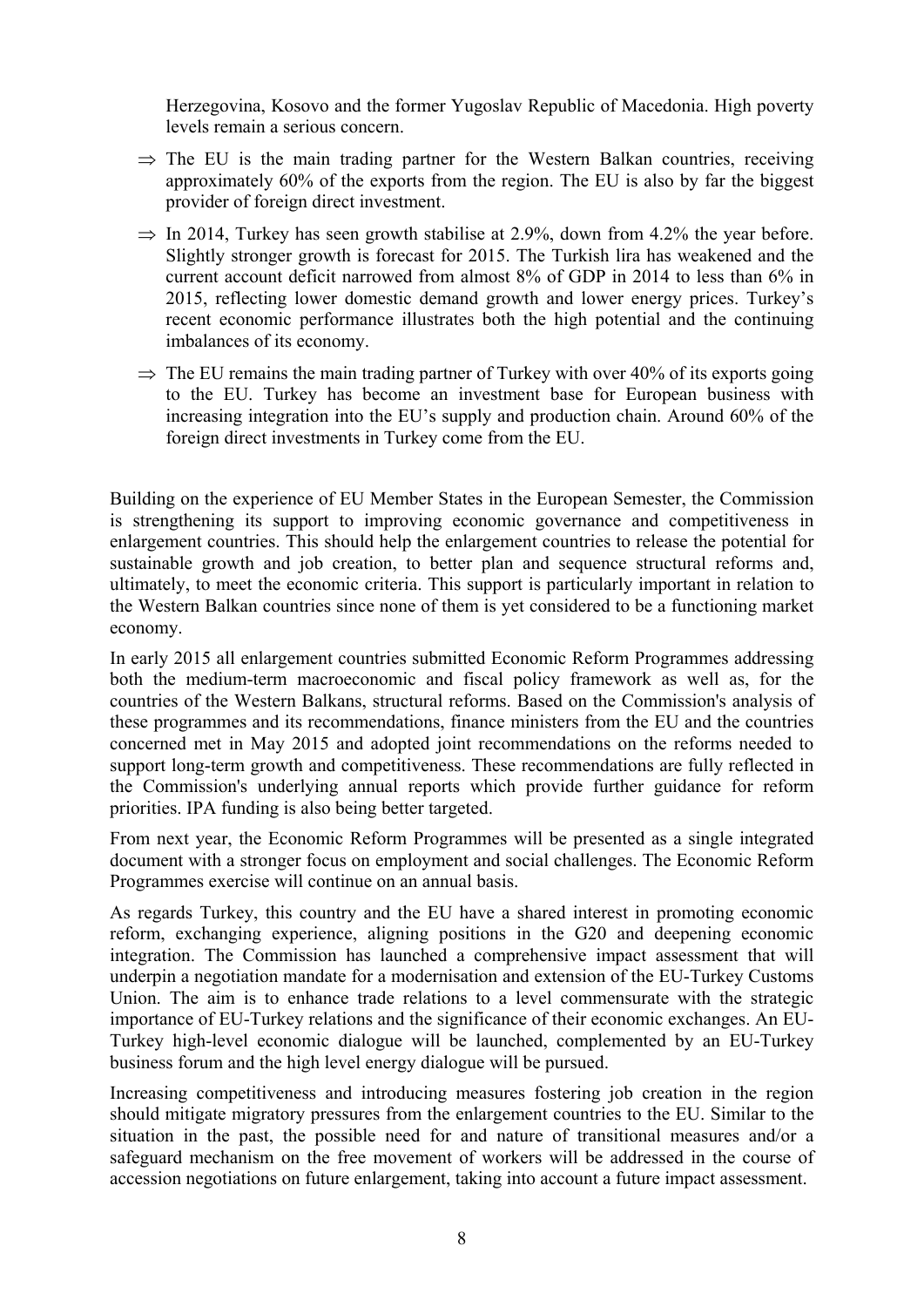### **d) Functioning of democratic institutions and public administration reform**

The proper functioning and stability of core institutions guaranteeing democracy remains to be fully addressed. Democratic institutions remain fragile in a number of countries. A culture of compromise building is lacking, with the role of national parliaments underdeveloped. Boycotting of parliament has occurred in the reporting period in the former Yugoslav Republic of Macedonia, Albania and Montenegro. In Kosovo and Montenegro, members of the opposition have been involved in incidents of violence against the government. Parliamentary scrutiny is often undermined by excessive use of urgent procedures for legislation, weak parliamentary committee systems and procedures and insufficient stakeholder consultation, with minimal input from experts.

While there are fewer issues to be addressed around the conduct of free and fair elections as such, elections are often seen as an opportunity to gain political control of state institutions. Public administration reform is key in this regard, including professionalisation and depoliticisation of the civil service.

Public administration reform is together with the rule of law and economic governance a cross-cutting issue of fundamental importance for success in political and economic reforms and building a basis for implementing EU rules and standards.

A well-functioning public administration is necessary for democratic governance and accountability. The quality of administration also directly impacts governments' ability to provide public services, to prevent and fight against corruption and to foster competitiveness and growth. Embedding meritocratic principles in the management of the civil service and ensuring adequate administrative procedures are essential. There has been progress over the past year in some countries but much more remains to be done.

Countries also need to find an appropriate balance between central, regional and local government that best supports implementation of reforms and the delivery of services to citizens. The role of regional and local authorities in the EU alignment process and eventual application of EU rules is also key.

Citizens have not only a right to good administration, but also to be actively involved in policy-making. More needs to be done to strengthen participatory democracy and develop dialogue between decision makers and stakeholders. An empowered civil society is a crucial component of any democratic system. It enhances political accountability and social cohesion, deepening understanding and inclusiveness of accession-related reforms, as well as supporting reconciliation in societies divided by conflict.

In some cases, a more supportive and enabling environment needs to be developed that improves the conditions for policy dialogue and non-partisan input to the decision making process, supported by good quality statistics provided by independent national statistical bodies. The independence and effectiveness of key bodies such as the ombudsman and state audit institutions need to be ensured and their recommendations appropriately followed-up.

### **III. REGIONAL COOPERATION**

### **a) The connectivity agenda**

Connectivity is at the very heart of the Commission's efforts to promote integration among the individual countries and between these countries and the EU. Such efforts also serve to drive forward their European perspective. Improving connectivity requires both investments to improve transport and energy infrastructure and the implementation of "soft" measures to open markets, remove barriers to integration and create a transparent regulatory environment.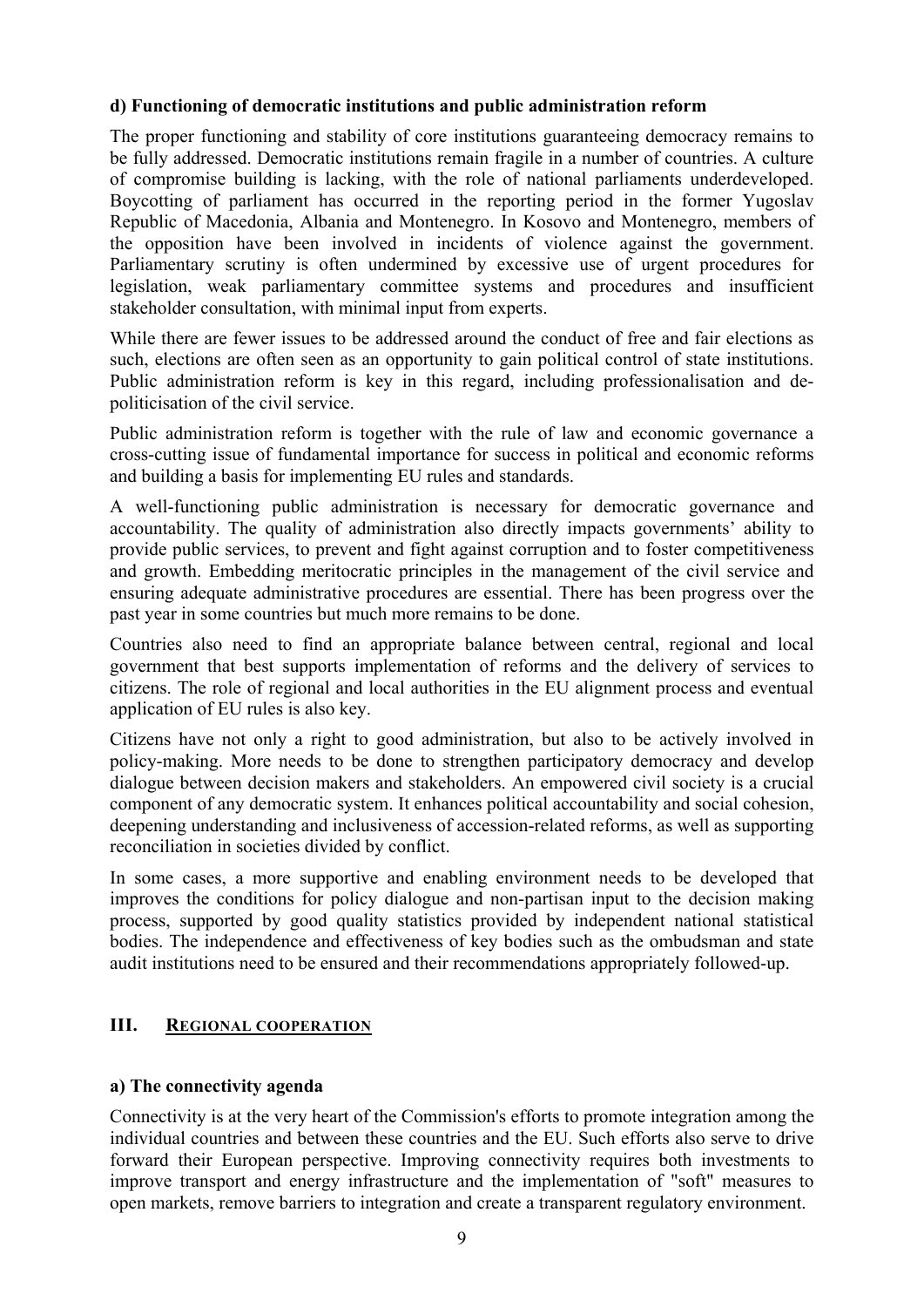Improved connectivity within the Western Balkans and with the EU is a key factor for growth and jobs, as it strengthens the countries' backbone of competitiveness. It will bring clear benefits for citizens in the aspiring Member States already before accession and open opportunities for EU investors. The connectivity agenda is closely linked to economic governance and the Economic Reform Programmes prepared by the enlargement countries. In addition the connectivity agenda contributes to building bridges in the region, developing good neighbourly relations and promoting peace and reconciliation.

Important progress is being made in the context of the 'Berlin process' and the Western Balkans Six format, which is supporting a regional approach to setting realistic priorities for core connectivity infrastructure projects and investments as well as encouraging necessary reforms. In Vienna in August, heads of State and government from both the region and a number of Member States took stock of progress and agreed priorities for further infrastructure developments.

In the area of **transport**, the Vienna Summit built on the agreement of the countries of the Western Balkans in April 2015 on the core network and in June 2015 on extending three Trans-European Transport Networks core corridors to the Western Balkans. The countries identified the priority projects along sections of these corridors to be implemented by 2020. To ensure sustainability and also achieve short term results, the countries agreed to implement before the next summit in Paris in summer 2016 a number of soft measures such as aligning and simplifying border crossing procedures, road safety and maintenance schemes. This will also be supported by completing the Transport Community Treaty which will promote integration of land transport markets and infrastructure whilst helping the Western Balkan countries implement EU land transport standards.

A selection of priority projects among the already agreed 35 Projects of **Energy** Community Interest (PECI) was also identified, notably power interconnectors. In addition, the countries have agreed to take steps to establish a regional electricity market. Measures that will allow results to be achieved also in the short term include ensuring full compliance with existing legal requirements under the Energy Community Treaty, including in the fields of unbundling, third party access, and strengthening regulatory independence.

As regards climate change, aspiring Member States will need to carry out significant reforms consistent with the EU2030 framework for climate and energy policies and implement their international climate commitments.

The investment projects identified will require significant funding and co-financing including through the Western Balkans Investment Framework in order to support investments boosting jobs and growth and promoting connectivity in the region. Coordination with international financial institutions (IFIs) is being strengthened. The Western Balkan countries have established National Investment Committees that have elaborated draft single project pipelines which will need to become credible planning and prioritisation mechanisms ensuring that the countries have the budgetary resources and fiscal space to take up the necessary loan financing to get all the projects implemented on time.

**Youth and education** is another key priority. The Commission welcomes the agreement on the "Positive agenda for the Youth in the Western Balkans" and the agreement at the Western Balkans Platform on Education and Training on eleven regional projects aimed at supporting reforms and increasing capacity. The initiatives under the Erasmus+ programmes will be further promoted including the specific Youth window, as well as entrepreneurship. The Commission also supports the Regional Cooperation Council's work with the countries on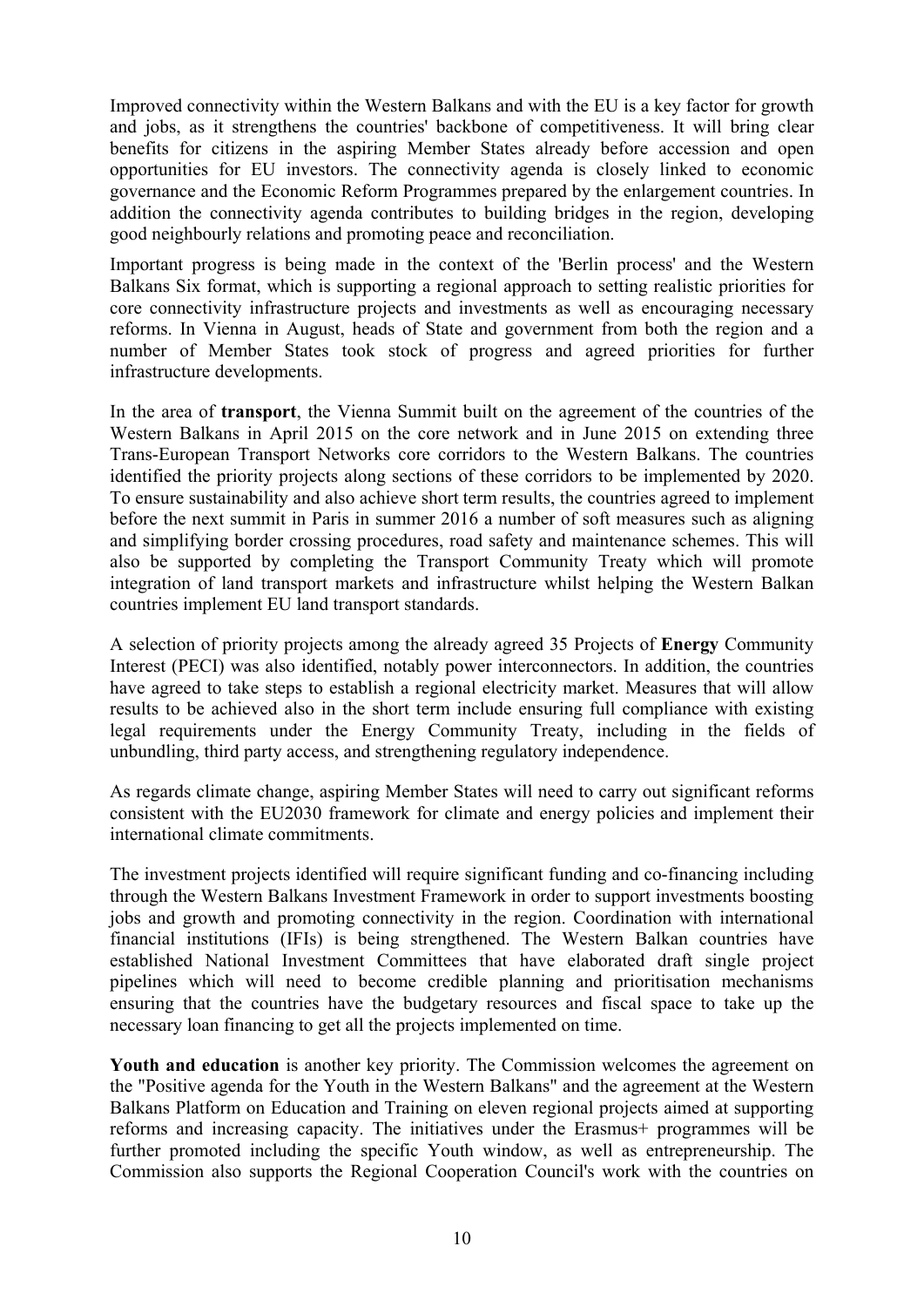mutual recognition of diplomas which would improve regional mobility and make labour markets more efficient.

Further **market integration** is another priority for the region. Through the Central European Free Trade Area (CEFTA), tariffs and quotas for agricultural and industrial products have been eliminated. The limited intra-regional trade flows are largely a consequence of uncompetitive businesses. Countries have identified specific competitiveness measures in the Economic Reform Programs they submitted to the European Commission in January 2015. It will also be important to get the right mix of incentives for business, avoiding damaging tax competition. The Commission will conduct a comparative study on business incentives.

In the field of **ICT and electronic communications**, the EU digital single market should be seen as a model for the enlargement countries to ensure better access for consumers and businesses to digital goods and services; to create the right conditions and a level playing field for digital networks and innovative services to flourish; and to maximise the growth potential of the digital economy. The Regional Cooperation Council and the countries, through the e-SEE initiative, have already started working on concrete cooperation in this field, such as a roaming-free zone in the Western Balkans.

The Commission fully supports the work of the South-East European Cooperation Process and the RCC, including the Regional 2020 strategy and its emphasis on supporting economic cooperation and development in the region. The Commission welcomes the intensification of the work of the Western Balkans Six initiative, which has also supported the focus on connectivity under the Berlin process.

The Commission will continue to support the work on these areas and to explore with the countries of Western Balkans new areas of co-operation. This will include EU best practices for regional priority setting such as the Smart Specialisation Strategy, which can encourage further investment in research and innovation and vocational education and training.

### **b) Good neighbourly relations and regional cooperation**

Good neighbourly relations and regional cooperation are essential elements of the Stabilisation and Association and enlargement processes, which continue to drive transformation and anchor stability in the countries of south-east Europe aspiring to EU membership. There have been intensified contacts and cooperation at bilateral and regional level, also in sensitive areas such as war crimes, refugee return, organised crime and police cooperation. Good neighbourly relations also continue to be reinforced through various regional cooperation initiatives. Regional contacts at prime ministerial and ministerial level have also been increasingly frequent. It is important that these initiatives are complementary, inclusive and regionally-owned and driven. In August, border agreements were signed between Montenegro and Bosnia and Herzegovina, and Montenegro and Kosovo. Regional cooperation on environmental issues should continue, with particular attention to flood prevention and water (trans-boundary river basins), air pollution and nature protection (crossborder protected areas).

At the same time further efforts are needed to overcome **bilateral disputes** among enlargement countries and with Member States. Many unresolved issues continue to burden bilateral relations in the region, especially those stemming from the break-up of the former Yugoslavia such as inter-ethnic and status disputes, the situation of minorities, accountability for war crimes, displaced persons, missing persons and border demarcation. Reconciliation and responsible political leadership is essential to promote stability and support the creation of an environment in south-east Europe conducive to overcoming the legacy of the past, thereby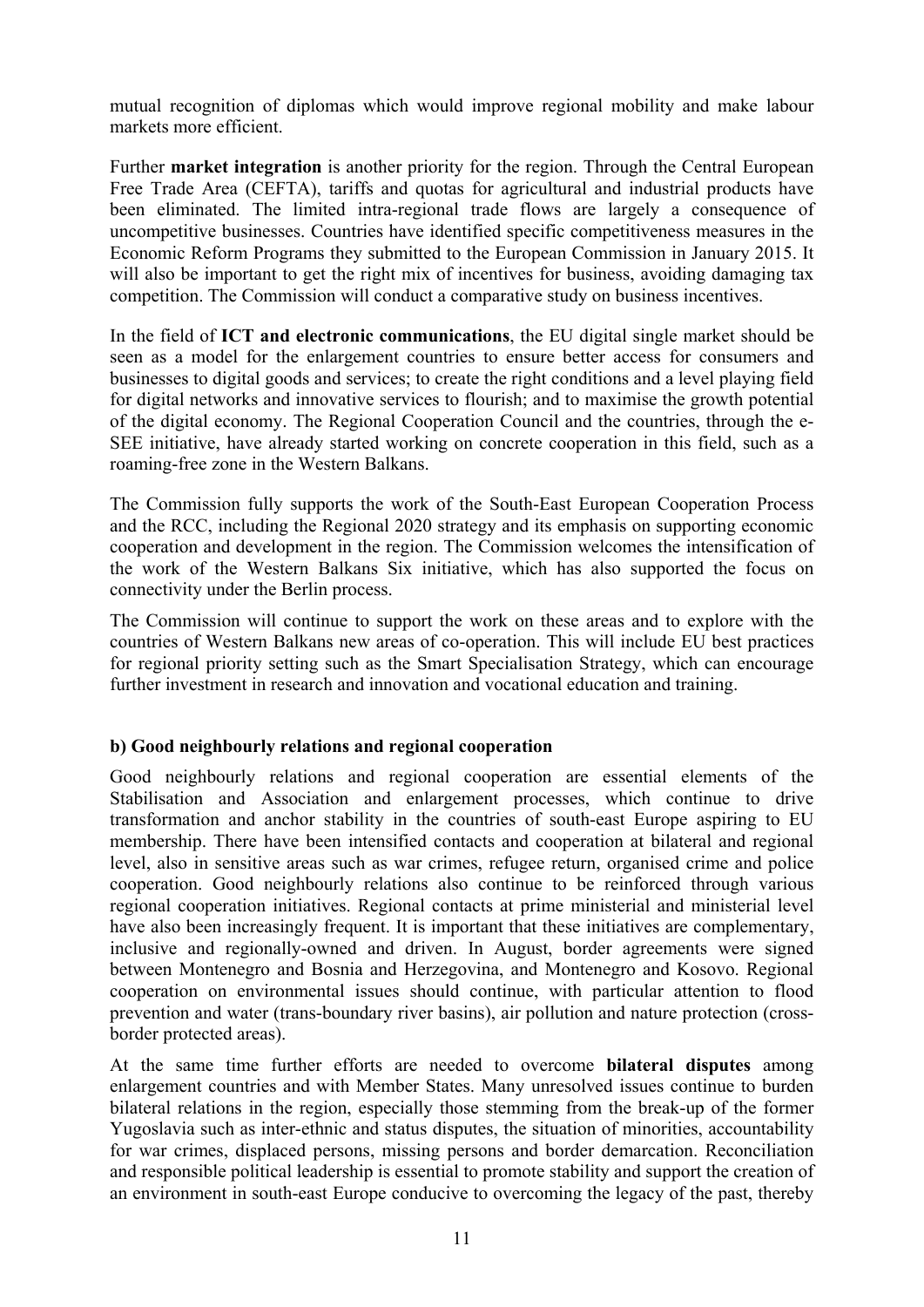minimising the risk of open bilateral issues being politically instrumentalised or new disputes arising. Greater support in the region should be provided to reconciliation efforts such as through the truth and reconciliation initiative of the Coalition for Reconciliation Commission (RECOM).

Bilateral issues need to be addressed by the parties concerned as early as possible and should not hold up the accession process, which should be based on established conditionality. The Commission urges parties to make every effort towards solving outstanding disputes in line with established principles and means, including referring issues as appropriate to the International Court of Justice or other existing or ad hoc dispute settlement bodies. The positive climate surrounding the Vienna summit in August - when the leaders of the Western Balkan countries signed an agreement committing not to block each other's EU progress and to make use of international arbitration whenever bilateral issues cannot be resolved by the parties concerned – is welcome and should be further built on.

There has been important progress in the process of normalisation between Serbia and Kosovo, with further landmark agreements in August. This process needs to be followed up and all agreements (including the Brussels Agreement<sup>3</sup>) need to be implemented. The EU has integrated the requirement for normalisation of relations into the framework for accession negotiations with Serbia and into the SAA with Kosovo. As regards the former Yugoslav Republic of Macedonia, maintaining good neighbourly relations remains essential, including a negotiated and mutually acceptable solution to the name issue, under the auspices of the UN, which needs to be found without further delay.

The Commission will continue to offer political support to all countries concerned to find solutions to bilateral issues as early as possible and continue to actively support the efforts in other fora to find solutions.

The Commission welcomes the support of **Turkey** to the resumption of the UN-led settlement talks in Cyprus. It is now important that progress is made on these talks as soon as possible. In line with the repeated Council and Commission positions from previous years, it is now urgent that Turkey fulfils its obligation of fully implementing the Additional Protocol and makes progress towards normalisation of relations with the Republic of Cyprus. This could provide new momentum to the accession process. The Commission also urges the avoidance of any kind of threat, source of friction or action that damages good neighbourly relations and the peaceful settlement of disputes. The Commission stresses all the sovereign rights of EU Member States. This includes, inter alia, the right to enter into bilateral agreements and to explore and exploit natural resources in accordance with the EU acquis and international law, including the UN Convention on the Law of the Sea.

### **IV. CONCLUSIONS AND RECOMMENDATIONS**

Based on the above analysis and the assessments in the country summaries in annex, the Commission puts forward the following **conclusions** and **recommendations**:

**I** 

- **1.** The EU's enlargement policy is an investment in **peace, security and stability** in Europe. It provides increased economic and trade opportunities to the mutual benefit of the EU and the aspiring Member States.
- **2.** The enlargement countries must meet the well-established criteria in order to join the EU. A rigorous accession process, built on strict but fair **conditionality and the**

<sup>&</sup>lt;sup>3</sup> April 2013 'First agreement of principles governing the normalisation of relations'.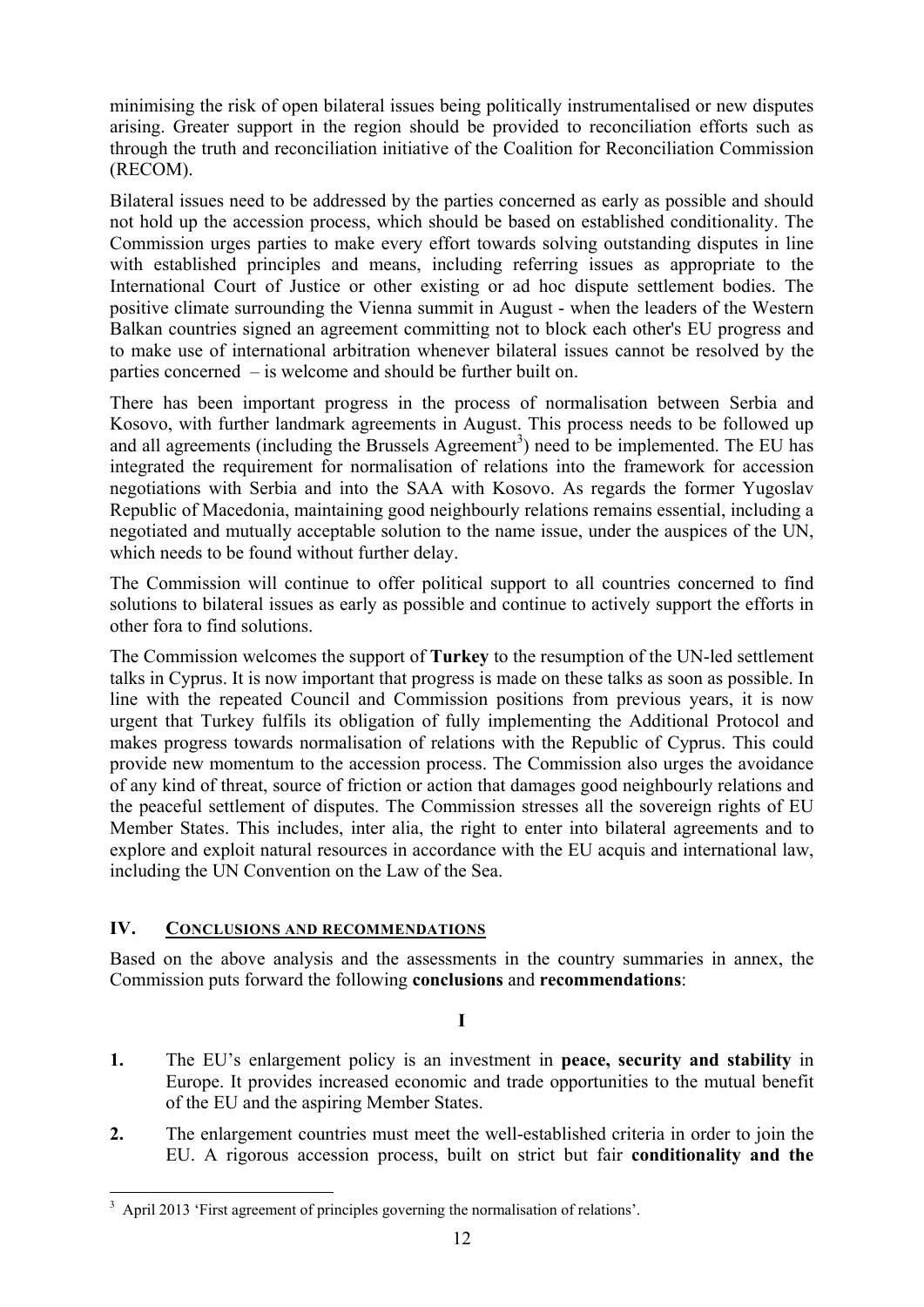**principle of own merits,** is crucial for the credibility of enlargement policy, for providing incentives to enlargement countries to pursue far-reaching reforms and for ensuring the support of EU citizens.

- **3.** The challenges faced by the enlargement countries are such that none will be ready to join the EU during the mandate of the current Commission. This underlines the need to reaffirm the strong focus on the principle of **"fundamentals first"** in the accession process, which will be the **backbone of enlargement policy** under this Commission.
- **4.** Accordingly, the Commission will continue to focus its efforts on ensuring that countries prioritise reforms in the fields of **rule of law**, including judicial reforms and tackling organised crime and corruption, **fundamental rights**, including freedom of expression and fighting discrimination, notably against the LGBTI community and Roma, and the functioning of democratic institutions, including **public administration reform**. It will also work on promoting **economic development** and strengthening competitiveness.
- **5.** The **fundamentals are both indivisible and mutually reinforcing**. Strengthening the rule of law increases legal certainty, encourages and protects investment and contributes significantly to supporting economic development and competitiveness. It is imperative that the enlargement process facilitates these synergies, to provide a stronger impetus to economic reforms so that the aspiring Member States enjoy the benefits of functioning market economies with the rule of law before they join, and contribute to the well-functioning of the Union as a whole.
- **6.** The Western Balkans and Turkey have been seriously affected by the **refugee crisis**, with Turkey in particular playing a crucial role in providing humanitarian support to refugees. Increased cooperation with the wider region is urgently required to address this phenomenon, in order to identify people in need of protection, to provide assistance, to secure the EU's external borders and to dismantle criminal networks engaged in people smuggling. The EU is providing substantial support to this end. Moreover, the Commission has proposed that the EU list of safe third countries include all enlargement countries.
- **7.** The clear perspective of EU membership for the Western Balkans is a key stabilising factor in a region where continued efforts are needed to overcome the legacy of the past and foster reconciliation. **Good neighbourly relations and regional cooperation** are essential elements of the Stabilisation and Association Process and good progress has been achieved in the past year.
- **8.** The Commission is providing strong support to the **connectivity agenda**, which saw important progress at the Vienna Summit in August. Agreement has been reached on the core transport network and key transport and energy infrastructure projects will now be implemented. The Commission will continue to support this process, including with significant funding from the Instrument for Pre-Accession Assistance.
- **9.** This Communication sets out an **overarching medium-term strategy for EU enlargement policy**. The Commission will continue to adopt annual communications to take stock of progress, draw conclusions, make recommendations on thematic or country issues and propose adjustments to the overall strategy as necessary.
- **10.** The Commission has introduced a new, strengthened approach to its assessments in its **annual country reports** on a pilot basis in a number of key reform areas**.** In addition to reporting on progress, much more emphasis is put on the actual level of preparedness for taking on the obligations of membership and providing clearer guidance to the countries on addressing reforms. This will increase transparency, facilitating greater scrutiny of the reform process by all stakeholders, including civil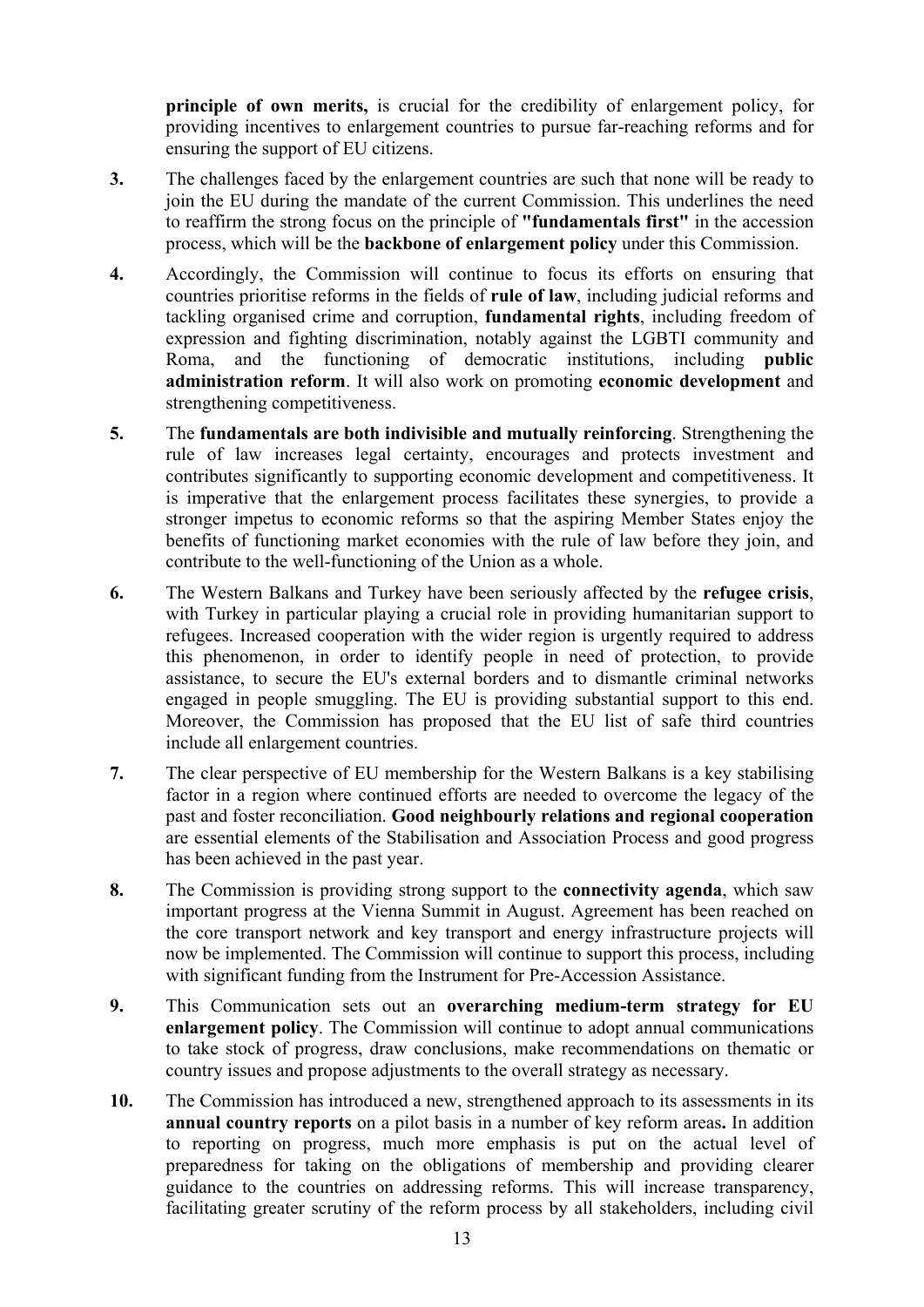society, for which a more enabling environment needs to be developed. The more harmonised assessments also increase comparability between the countries.

- **11. Montenegro:** EU accession negotiations with Montenegro have advanced. The rule of law legislative framework has been improved and new institutions are being established. It is now essential for the overall negotiation process that the entire rule of law system of Montenegro delivers results, in particular to establish a track-record in the fight against corruption and organised crime. Progress in meeting the interim benchmarks on the rule of law chapters and the relevant identified shortcomings, demonstrated by tangible results, will determine the pace of accession negotiations overall. All political parties should show responsibility and re-engage in a constructive dialogue, with parliament as the key forum for political debate*.* Montenegro also needs to ensure the full implementation of the new electoral legislation. Montenegro should reduce its public debt and improve its competitiveness for industrial and agricultural products.
- **12. Serbia:** Serbia has taken major steps that should lead to the first chapters of the EU accession negotiation being opened. It has finalised comprehensive action plans in the rule of law field. It has also reached a number of key agreements with Kosovo which represent an important milestone in the normalisation process. The overall pace of negotiations will depend in particular on sustainable progress in these two areas. The Commission looks forward to the opening of the first negotiating chapters at an IGC this year. In the rule of law field, judicial reform and the fights against corruption and organised crime will be key. The process of economic reforms needs to continue, with particular emphasis on restructuring state owned enterprises and public utilities. Serbia's increasingly constructive and leading role in the region is instrumental in improving regional ties and stability. Serbia has been seriously affected by the refugee crisis, managing an influx of more than two hundred thousand third country nationals transiting its territory since the beginning of the year.
- **13. The former Yugoslav Republic of Macedonia:** The EU accession process of the former Yugoslav Republic of Macedonia remains at an impasse. The revelations in the context of the wiretapping case have corroborated earlier serious concerns of the Commission and others over political interference in the judiciary and the media, increasing politicisation of state institutions and the conduct of elections. At the same time, the country maintains a high level of alignment with the acquis relative to where it is in the accession process. Political actors now need to concentrate fully on implementing the Commission's "Urgent Reform Priorities" and overcoming the political crisis. The budget should be more geared towards growth and employment, while its overall design, transparency and implementation should be improved. It remains essential that decisive steps are taken towards resolving the 'name issue'. The former Yugoslav Republic of Macedonia has been seriously affected by the refugee crisis, managing an influx of more than two hundred thousand third country nationals transiting its territory since the beginning of the year.

In the light of the progress made so far in the implementation of the June/July political agreement, the Commission is prepared to extend its recommendation to open accession negotiations with the former Yugoslav Republic of Macedonia.

This shall, however, be conditional on the continued implementation of the June/July political agreement and substantial progress in the implementation of the urgent reform priorities. This issue shall be addressed again after the elections.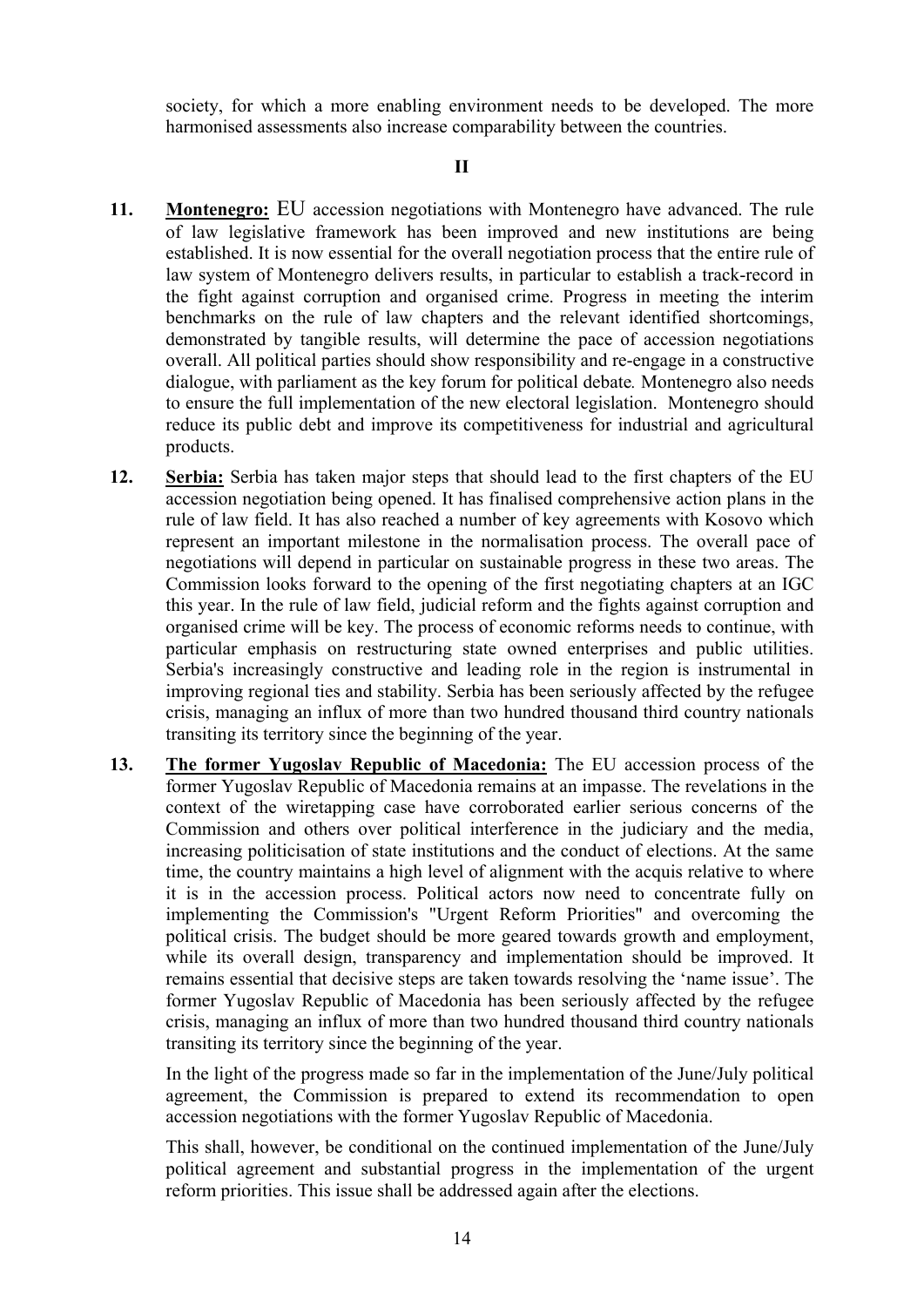- **14. Albania:** Albania has made steady progress in addressing the key priorities for the opening of accession negotiations, in particular in public administration reform and in preparations for a thorough reform of the judicial system. Adoption of the judicial reform package is now needed as well as further progress with a view to establishing a solid track record of pro-active investigations, prosecutions and final convictions at all levels in the fight against corruption and organised crime. Adopting legislation on the exclusion of criminal offenders from parliament would enhance citizens' trust in their political representatives and public institutions. A constructive cross-party political dialogue needs to be ensured for the sustainability of the EU reform process. Further efforts are needed to sustain fiscal consolidation, improve the business environment and tackle the informal economy.
- **15. Bosnia and Herzegovina:** Bosnia and Herzegovina is back on the reform path necessary to move forward in the EU integration process. Meaningful progress in the implementation of the Reform Agenda adopted with political consensus in July is necessary for the EU to consider a membership application from Bosnia and Herzegovina. Written commitments now need to be further translated into the adoption and implementation of the necessary reforms, in particular in the rule of law field, including in the fight against corruption and organised crime, as well as socioeconomic reforms. In order to tackle high unemployment and low participation rates, the country should reduce labour market rigidities, including a reduction of the tax wedge. The Structured Dialogue on Justice should be the instrument to address the remaining shortcomings in Bosnia and Herzegovina's judiciary. Strengthening public administration, improving cooperation at all levels and establishing an effective coordination mechanism on EU matters will also be necessary for the country to be able to face the challenges ahead on the EU path. The SAA adaptation to take into account the EU accession of Croatia needs to be finalised as a matter of urgency.
- **16. Kosovo:** The Commission welcomes the signature the Stabilisation and Association Agreement, which provides a comprehensive framework for closer political and economic relations between the EU and Kosovo. Kosovo's decision to establish the Specialist Chambers to try serious crimes committed in the context of the Kosovo conflict constitutes a significant step forward. It has also reached key agreements with Serbia which represent an important milestone in the normalisation process. Kosovo should maintain the positive momentum, including by addressing the numerous reform challenges ahead, in particular in the rule of law in fighting organised crime and corruption. There is an urgent need for the government and the Assembly to ensure that board members for many independent institutions and regulatory authorities are appointed, without any further delay, on the basis of merit. The Commission welcomes the progress made towards meeting the requirements of the visa liberalisation process. Kosovo has taken some effective short-term measures to curb irregular migration to the EU. The assembly should be allowed to hold a free and open debate on all issues affecting Kosovo, in accordance with democratic procedures. Obstruction of the assembly and violence for political purposes are not acceptable.
- **17. Turkey**: Turkey is a key partner for the European Union. Over the past year, the EU and Turkey continued to enhance cooperation in key areas of joint interest. Turkey is facing serious foreign policy and security issues, including the rising threat of terrorism. Turkey is also at the forefront of a major refugee crisis and is providing substantial support to more than 2 million Syrian refugees on its territory. Increased political dialogue, cooperation and partnership between the EU and Turkey are crucial. The European Council welcomed the Joint Action Plan for refugees and migration management as part of a comprehensive cooperation agenda based on shared responsibility, mutual commitments and delivery. The EU and its Member States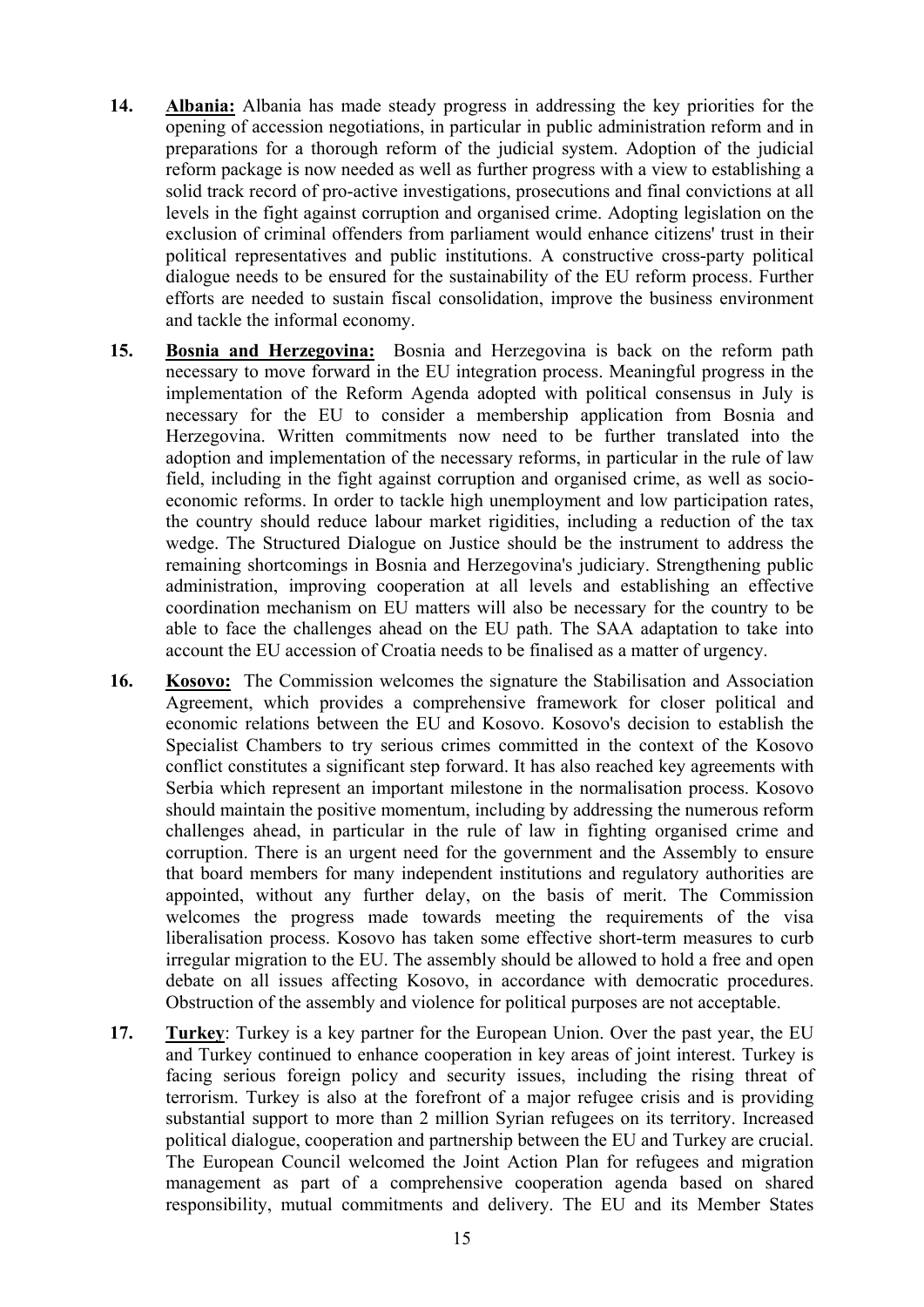expressed readiness to increase cooperation with Turkey and step up their political and financial engagement substantially within the established framework. Successful implementation of the Joint Action Plan will contribute to accelerating the fulfilment of the visa liberalisation roadmap towards all participating Member States and the full implementation of the readmission agreement. Progress will be assessed in spring 2016, by which time the Commission will issue the second visa implementation report.

Turkey's progress on reforms has however been held back by a context of repeated elections and political confrontation. Significant shortcomings affected the judiciary. The situation regarding freedom of expression and freedom of assembly continued to deteriorate. The settlement process of the Kurdish issue has come to a halt. As regards alignment with the EU acquis more broadly, Turkey has reached a good level of preparation in many areas. Turkey is a functioning market economy with moderate growth but it still needs to address macroeconomic imbalances and conduct further structural reforms. The EU and Turkey have intensified their work to raise the profile of joint economic and trade relations, including by endorsing the principles of a modernisation and extension of the Customs Union and improving policy dialogue in the energy sector.

The EU stands ready to re-engage with Turkey on the entire spectrum of our shared agenda. Turkey needs to reinvigorate reforms in the areas of rule of law and fundamental rights. It is imperative that the peace talks resume without delay. The Commission looks forward to work on these key priorities with the new government following the elections on 1 November.

The European Council also concluded that the accession process needs to be reenergised with a view to achieving progress in the negotiations in accordance with the negotiating framework and the relevant Council conclusions. The Commission has proposed the opening of Chapter 17 and calls on the Council to hold an intergovernmental conference before the end of 2015. An updated screening report for Chapter 31 was submitted in December 2013. The Commission will review progress in other chapters and plans to submit updated preparatory documents for Chapters 15, 23, 24, 26 by Spring 2016. Discussions can then start in Council on all these chapters, without prejudice to the position of Member States. In particular, re-launching preparations towards opening chapters 23 and 24 would provide Turkey with a comprehensive roadmap for reforms in the essential areas of the rule of law and fundamental rights.

In line with the repeated Council and Commission positions from previous years, it is now urgent that Turkey fulfils its obligation of fully implementing the Additional Protocol and makes progress towards normalisation of relations with the Republic of Cyprus. The Commission welcomes the resumption of the UN-led settlement talks in Cyprus. It is now important that progress is made on these talks as soon as possible. Turkey's commitment and contribution in concrete terms to a comprehensive settlement is crucial. The EU has declared its readiness to accommodate the terms of a settlement in line with the principles on which the Union is founded.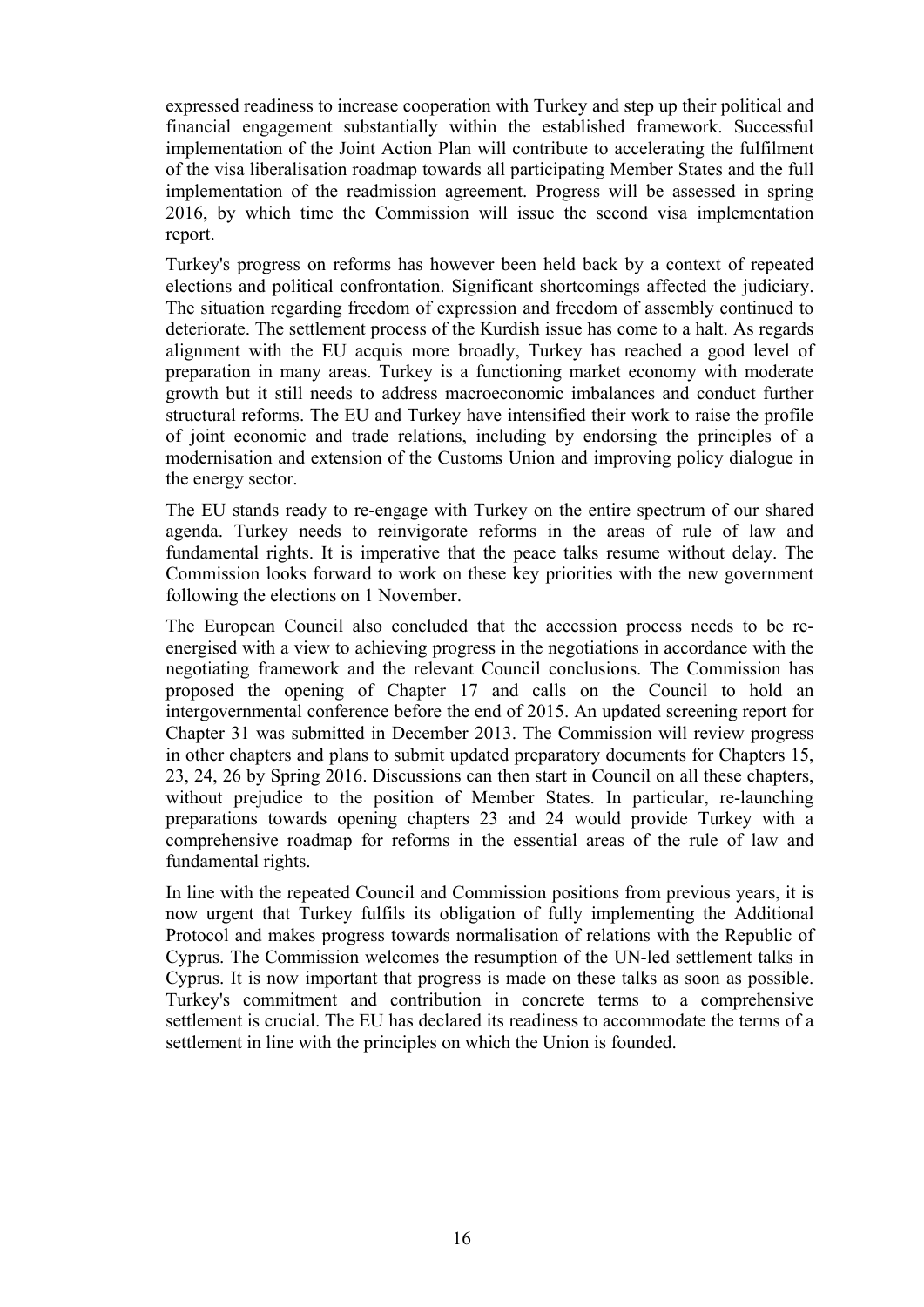# V. **ANNEXES**

- 1. Summaries of the findings of the country reports
- 2. Changes to the annual country reports
- 3. Key statistics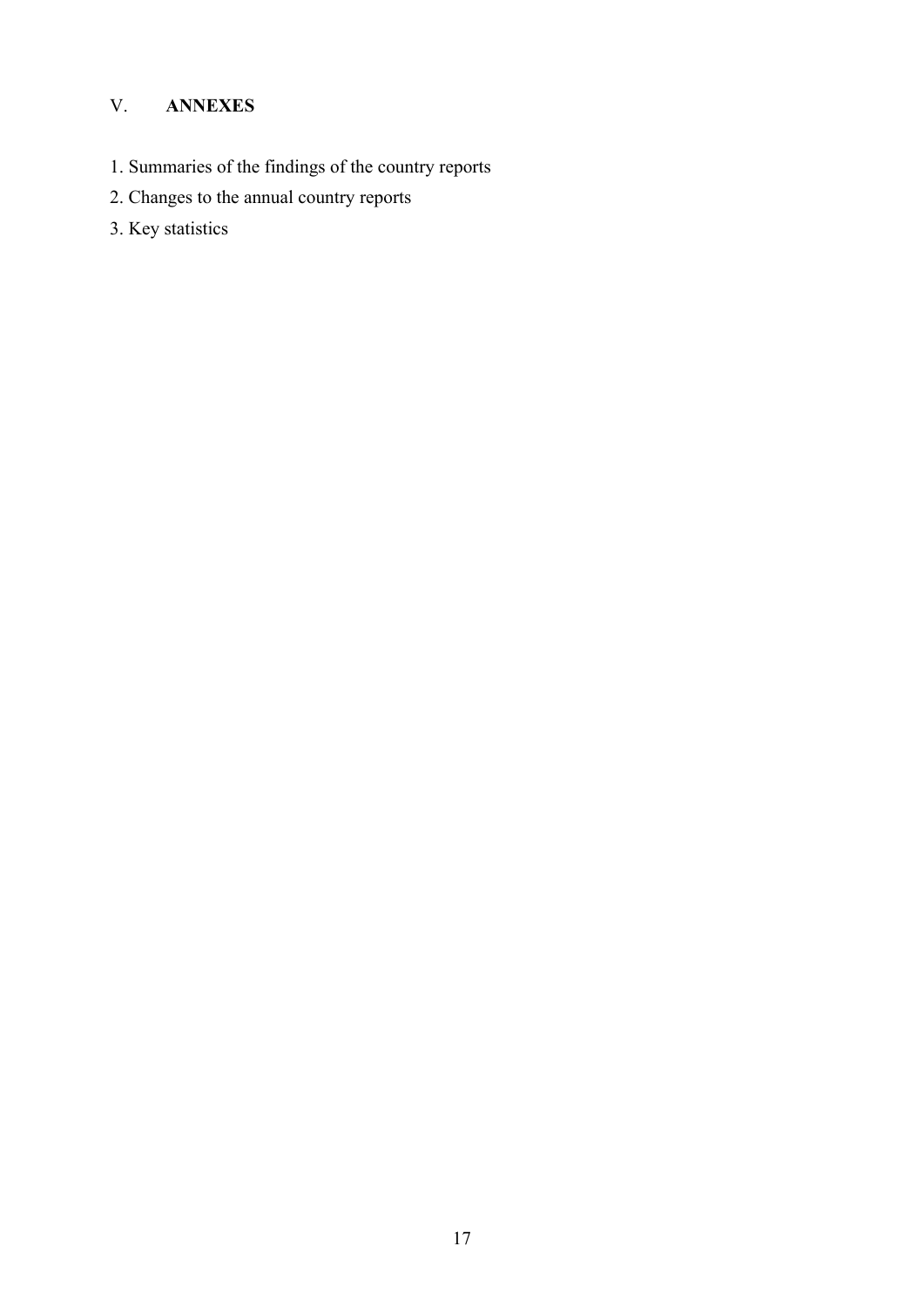### **ANNEX 1 - SUMMARIES OF THE FINDINGS OF THE COUNTRY REPORTS**

### **Montenegro**

As regards the **political criteria**, the new electoral legislation, adopted in 2014, needs to be fully implemented, including on the electronic identification of voters. There has been no political follow-up to the alleged abuse of public funds for party political purposes ("audio recordings affair").

Some opposition parties embarked on a boycott of parliament in September. A series of protests were also organised outside parliament. These eventually led to confrontation between the police and protesters, resulting in injuries and damage to property. It is expected that all incidents of violence and allegations of excessive use of force during these events will be duly investigated. At the same time, all political parties should re-engage in a constructive political dialogue in the parliament.

Some progress was made in improving cooperation between the government and civil society organisations, especially concerning the latters' participation in the accession process, where civil society continued to play an active role. Conditions conducive to voluntary work, civic activism and social entrepreneurship need to be created.

With regard to public administration reform, Montenegro is moderately prepared. However, its results in ensuring merit-based recruitment and tackling politicisation are uneven; this should be ensured at all levels, including for senior positions. On public financial management, Montenegro needs to bring its accounting standards into line with international standards and put in place a strong internal control framework and improve legal compliance.

The judicial system is moderately prepared. Important steps were taken to align the legal framework with European standards, increasing professionalism and independence. The emphasis now should be on implementation. In 2014, the backlog of pending cases was not significantly reduced. Codes of ethics for judges and prosecutors are aligned with the relevant European and international standards. A judicial reform strategy (2014-2018) and an accompanying action plan are in place. The full implementation of the new system of recruitment, professional assessment and promotion is now required.

In terms of the fight against corruption, Montenegro has achieved some level of preparation. However, the track record on effective investigation, prosecution and final convictions in corruption cases, in particular regarding high-level corruption, remains limited. In the fight against organised crime, the country has some level of preparation. Further efforts are needed, in particular to investigate wider criminal networks and to counter money laundering.

Further progress in the accession negotiations overall will also depend on progress on the rule of law: the latter will also have to be demonstrated, and assessed, on the basis of credible track records in the fight against corruption and organised crime.

The legal framework for the protection of human rights is broadly in line with European standards, but problems remain with implementation. Montenegro has achieved some level of preparation in the area of freedom of expression. However, concerns remain: There were instances of attacks against media practitioners and property during the reporting period, albeit fewer than in previous years. Some cases of violence against the media remain to be resolved, including the most serious case, that of the murder of an editor-in-chief in 2004. Lack of solid professional and ethical standards, accompanied by lack of efficient selfregulation, does not advance media freedom.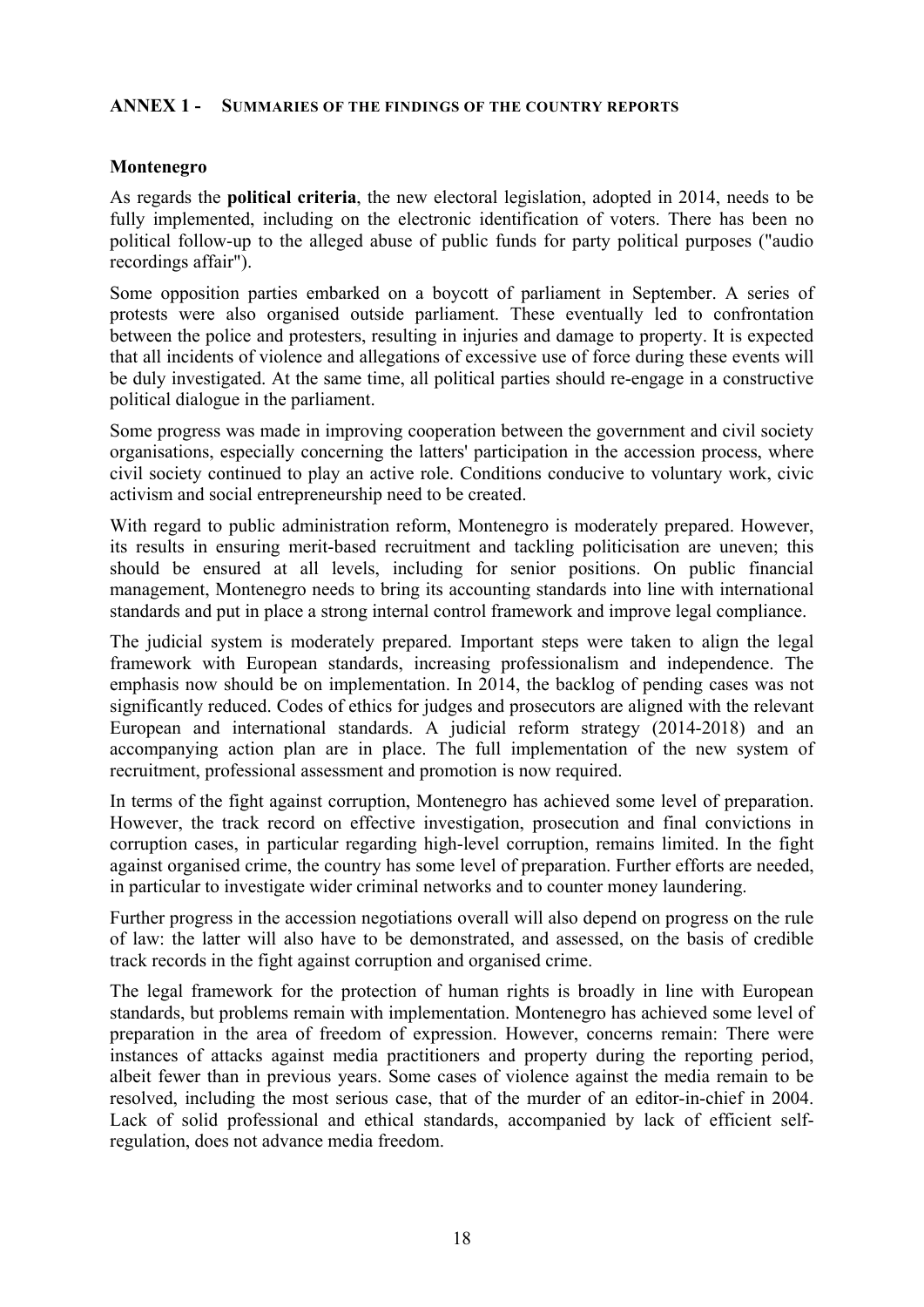Montenegro continued to play a constructive role in regional cooperation and made important steps in finding mutually acceptable solutions to bilateral issues with neighbours, including the signing of border agreements with Bosnia and Herzegovina and Kosovo in August.

As regards the **economic criteria**, Montenegro is moderately prepared in developing a functioning market economy. Some progress was made in pursuing fiscal consolidation and improving the business environment. The economy recovered in 2013 from the double-dip recession of 2009 and 2012. After a mild slowdown in 2014, economic growth is gaining momentum again, boosted by investments. While the construction of the Bar-Boljare highway, together with other investments in energy, transport and tourism, will support economic growth, the cost of the highway risks challenging fiscal sustainability. Montenegro should make efforts to reduce its public debt. Banks are confronted with a persistently high level of NPLs, problems of debt recovery and low profitability due to the small size of the market, resulting in scarce and expensive credit. In spite of a small improvement, labour market performance remains unsatisfactory with a persistently high unemployment rate, currently 18%.

Montenegro is moderately prepared in its capacity to cope with competitive pressure and market forces within the Union. However, for industrial and agricultural products, Montenegro still suffers from low competitiveness, which should be improved. Major reforms are still needed to strengthen the country's physical infrastructure and human capital, and to ensure a predictable and supportive regulatory environment.

As regards its **ability to take on the obligations of membership**, Montenegro is moderately prepared for most *acquis* chapters although the level of alignment does vary. Concerning public procurement Montenegro is moderately prepared. More work is needed to prevent corruption occurring during the procurement cycle. On financial control, Montenegro is also moderately prepared but significant efforts are needed to implement public internal financial control (PIFC) at all levels of public administration and in state-owned enterprises. On statistics, Montenegro has achieved some level of preparation: significant efforts are needed, especially to ensure the alignment of macro-economic and business statistics with EU standards.

Montenegro is at an early stage of preparation on, *inter alia,* environment and climate change. Aligning with the *acquis* and strengthening the administrative capacity remains a substantial challenge for Montenegro.

### **Serbia**

As regards the **political criteria,** stakeholders, including civil society, were increasingly involved in the accession process. Though co-operation between the authorities and the independent regulatory bodies and the Ombudsman has recently increased, it should be further improved. The use of urgent procedures in parliament should be curtailed. Constitutional reforms will be needed for alignment with EU standards in some areas.

Serbia is moderately prepared in the area of public administration reform. Good progress has been achieved with the adoption of a comprehensive action plan. Serbia needs to remain committed and implement its reform targets. Strong political will remains essential to professionalise and depoliticise the administration and make recruitment and dismissal procedures more transparent, especially for senior management positions.

The judicial system has reached some level of preparation. New rules for evaluating judges and prosecutors were adopted in May. Most Court Presidents have now been appointed on a permanent basis. Further steps are needed to tackle political influence. The quality and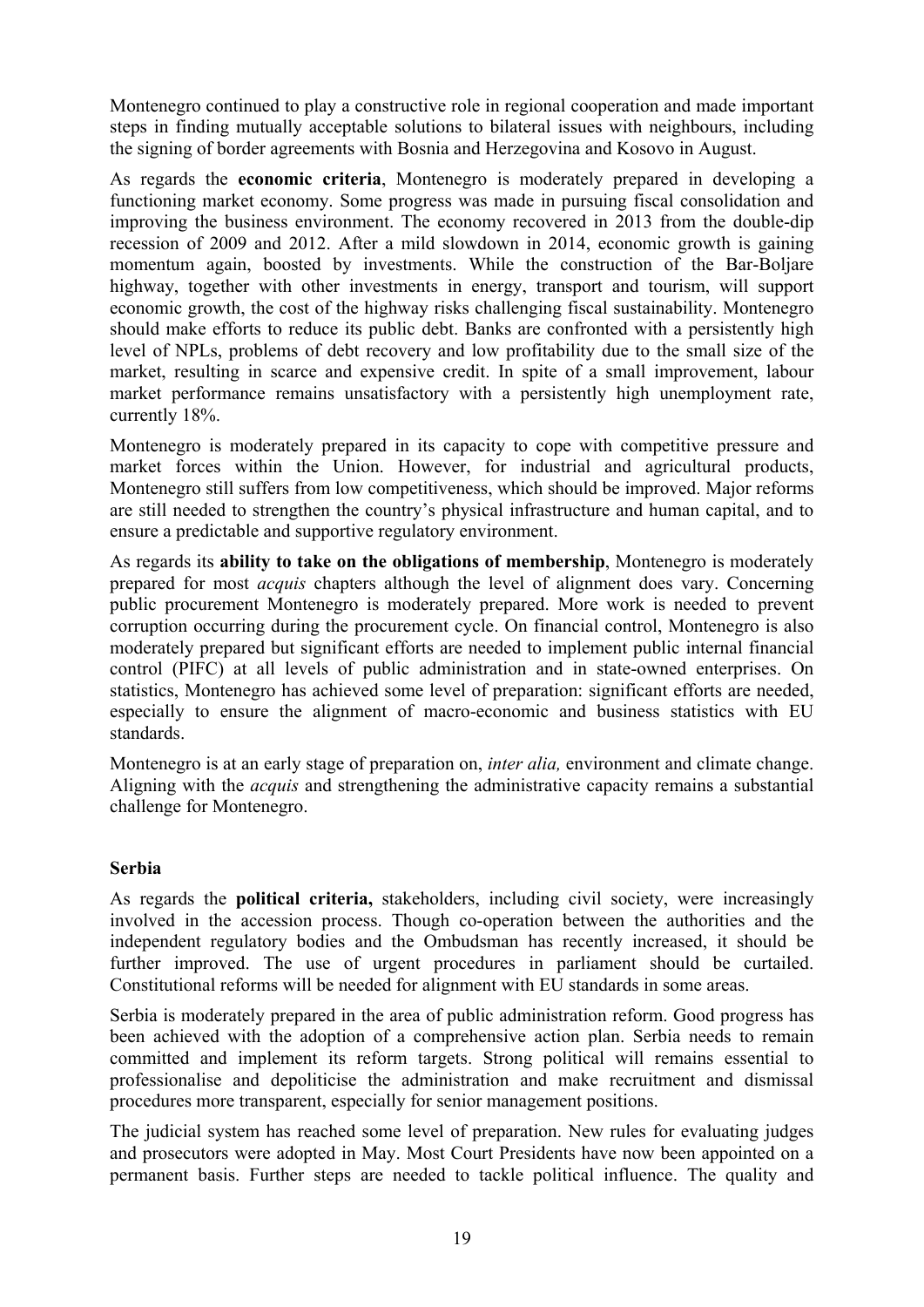efficiency of the judiciary and access to justice are hampered by an uneven distribution of workload, a burdensome case backlog and the lack of a free legal aid system.

Serbia has some level of preparation in preventing and fighting corruption, which remains widespread. The anti-corruption effort has yet to yield significant results. The institutional setup is not yet functioning as a credible deterrent. A track record of effective investigations, prosecutions and convictions in corruption cases is required, including at high level.

Serbia has some level of preparation as regards the fight against organised crime. New DNA and drug chemistry laboratories became operational. The country is actively contributing to international and regional cooperation. Serbia adopted strategies for the fight against money laundering and terrorism financing as well as a financial investigation strategy but it still lacks an overall strategic picture of the organised crime situation on its territory. A credible track record in the fight against organised crime needs to be established.

The legal and institutional framework for the respect of fundamental rights is in place. Consistent implementation across the country needs to be ensured, including as regards protection of minorities. More needs to be done to ensure conditions for the full exercise of media freedom and the freedom of expression, where Serbia has achieved some level of preparation. Further sustained efforts are needed to improve the situation of Roma and of refugees and displaced persons. The authorities took steps to strengthen the protection of the rights of lesbian, gay, bisexual, transgender and intersex (LGBTI) persons, and again facilitated a pride parade in Belgrade. However, a stronger culture of respect for LGBTI persons is still needed.

Serbia participated constructively in regional initiatives and worked to improve its bilateral relations in a spirit of reconciliation and good neighbourly relations. The Prime Minister's attendance at the Srebrenica genocide commemoration in July sent a positive message.

Regarding the **normalisation of relations with Kosovo**, Serbia remained committed to the implementation of the April 2013 'First agreement of principles governing the normalisation of relations' and other agreements reached in the EU- facilitated dialogue. Key agreements were finalised in August on energy, telecoms, establishment of the Association/Community of Serb majority municipalities as well as the Mitrovica Bridge. The dialogue achieved further concrete results in the fields of justice, civil protection integration, vehicle insurance, customs collection and IBM. There were also constructive discussions to improve cooperation in tackling migratory flows from Kosovo. The steps taken gave fresh momentum to the normalisation of relations and should have a positive and concrete impact on the everyday life of citizens in both Kosovo and Serbia.

As regards the **economic criteria**, Serbia is moderately prepared in developing a functioning market economy. Good progress has been made to address some of the policy weaknesses and the positive momentum for advancing structural reforms needs to be preserved. Serbia's economy is recovering from a recession. Thanks to significant consolidation measures and better tax collection, the budget deficit has fallen sharply. Fiscal consolidation should be sustained and underpinned by implementing reforms as planned. Inflation remains very low, allowing the central bank to reduce interest rates. Unemployment, though very high, has fallen below 20%. Progress has been made with restructuring of publicly owned companies and main utilities, but it needs to advance further. The private sector is underdeveloped and hampered by weaknesses in the rule of law and difficult access to finance. The process of economic reforms needs to continue with particular emphasis on restructuring state owned enterprises and public utilities.

Serbia is moderately prepared in terms of capacity to cope with competitive pressure and market forces within the Union. The education system has remained inefficient, physical infrastructure underdeveloped and the informal sector and state aid are substantial. Serbia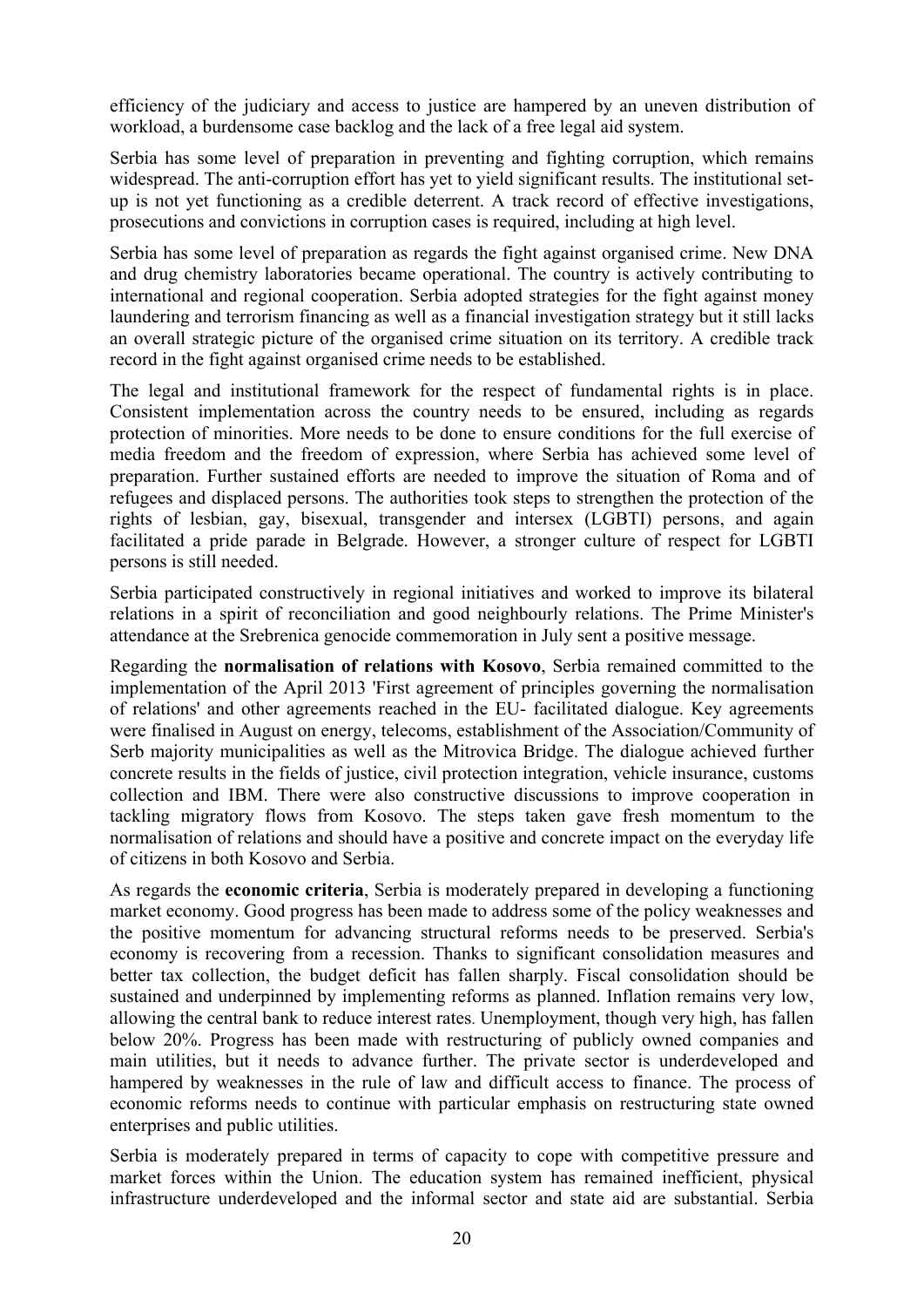needs to improve the quality of the education system, gearing it towards labour market needs, stimulate private investments and speed up the implementation of public infrastructure projects. It needs to better regulate para-fiscal charges and provide a transparent framework of state support to the private sector, redirecting it towards efficient and horizontal objectives, such as support to SMEs and research and development.

As regards its **ability to take on the obligations of membership**, Serbia has continued to align its legislation with the EU *acquis* across the board. Adequate financial and human resources, and sound strategic frameworks will be crucial to maintain the pace of reforms. Serbian legislation is now largely aligned in areas such as intellectual property, anti-trust and mergers, and monetary policy. Serbia set up a National Investment Committee, bringing together national authorities, donors and international financial institutions (IFIs) to coordinate Serbian investment policy in key sectors of the single project pipeline (energy, transport, environment and business-related infrastructure), which sets an example in the region. In the areas of public procurement, statistics and financial control, Serbia is moderately prepared. Serbia will need to align its foreign and security policy progressively with the European Union's Common Foreign and Security Policy in period up to accession.

Mixed-migration flows increased dramatically, creating a substantial burden on the Serbian asylum and migration framework. Serbia made a substantial effort to ensure that third country nationals transiting through the country received shelter and humanitarian supplies, with EU support as well as the support of others. At the same time, Serbia should continue efforts to address the increase of unfounded asylum applications lodged by Serbian nationals in EU and Schengen countries, with a view to preserving the visa free regime.

### **The former Yugoslav Republic of Macedonia**

Concerning the **political criteria**, serious challenges reported in previous years have been underscored by the country's most severe political crisis since 2001 with intercepted communications, apparently involving senior government officials, suggesting breaches of fundamental rights, interference with judicial independence, media freedom and elections, as well as politicisation and corruption. Concerns about all of these issues had been signalled in previous Progress Reports. The breakdown of political dialogue and difficulties in arriving at consensus on issues highlighted once again the divisive political culture in the country.

Based on an agreement facilitated by the Commissioner, with the help of three members of the European Parliament, in June/ July, Members of Parliament of the main opposition party returned to parliament on 1 September after having boycotted it for more than a year. The boycott seriously affected the oversight function of the institution over the executive branch. Other key bodies failed to exercise effective oversight. Work has begun on the implementation of the political agreement. Implementation needs to continue and much more needs to be done on the "Urgent Reform Priorities"<sup>4</sup> to deliver results on these and other preexisting agreed reform targets.

The inter-ethnic situation remains fragile. The review of the Ohrid Framework Agreement, which ended the 2001 conflict and provides the framework for the inter-ethnic relations, needs to be completed.

**.** 

<sup>4</sup> The 'Urgent Reform Priorities': http://ec.europa.eu/enlargement/news\_corner/news/newsfiles/20150619 urgent reform priorities.pdf. The recommendations of the Senior Experts' Group: http://ec.europa.eu/enlargement/news\_corner/news/news-

files/20150619\_recommendations\_of\_the\_senior\_experts\_group.pdf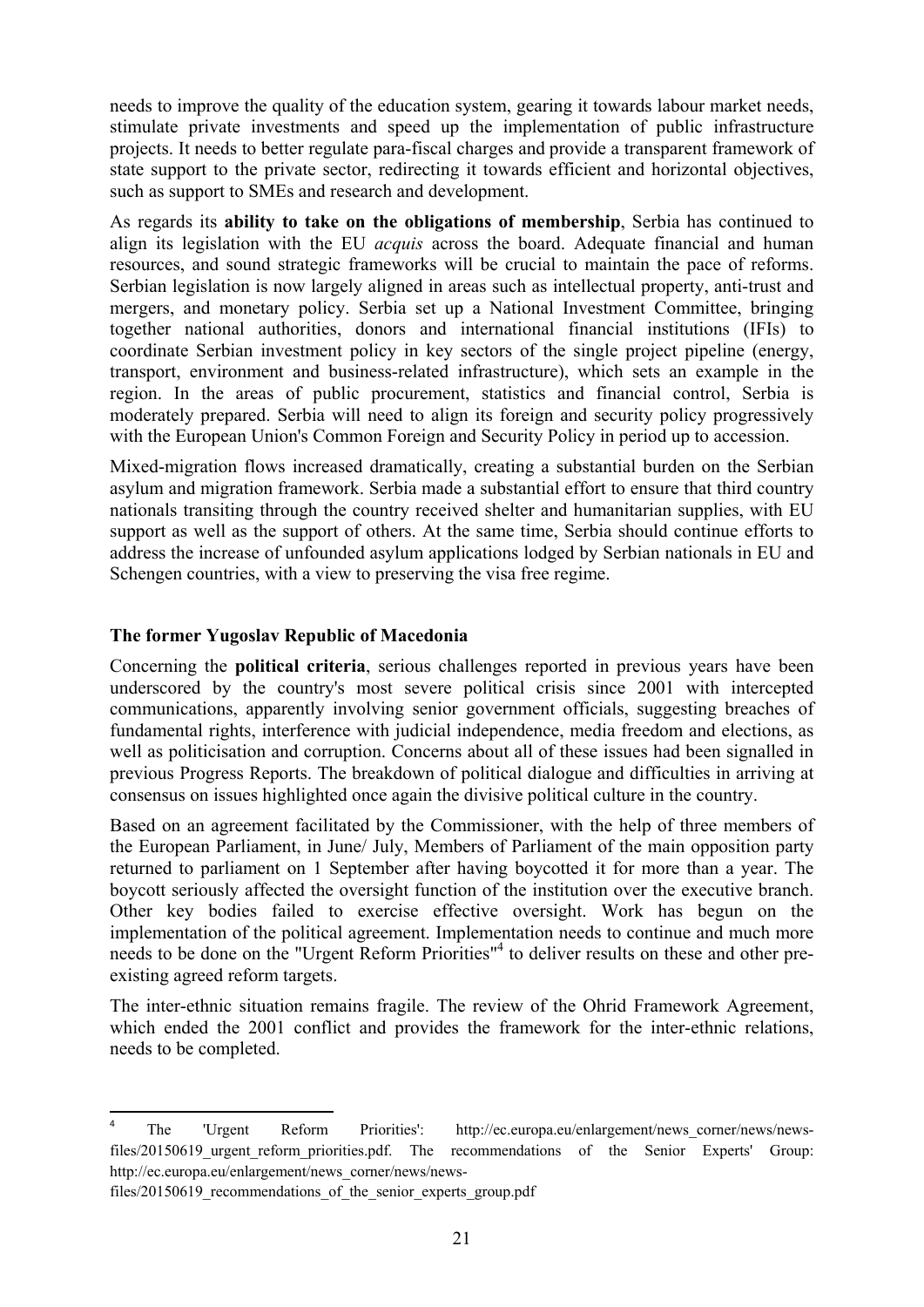Following a major police operation in an ethnic Albanian neighbourhood of Kumanovo that claimed 18 lives, all political leaders in the country called for restoration of calm and underlined that this incident should not be seen as inter-ethnic. Events at Kumanovo still need to be fully investigated.

Civil society organisations have played a constructive role in the context of the crisis through demanding accountability from the political actors across ethnic lines. At the same time organisations continue to express their concerns about the difficult climate in which they operate and the limited government commitment to dialogue, as well as about public attacks by politicians and pro-government media.

The country is moderately prepared in the area of public administration reform. There has been progress on some issues. However, concerns about politicisation have been reinforced by the content of the wiretaps, and merit based recruitment continues to be undermined. Public trust in the functioning of the institutions has further eroded. Some steps have been taken to reform public financial management, but a medium-term budgetary framework and fiscal transparency still needs to be put in place and improved.

The country's judicial system has some level of preparation**.** The situation has been backsliding since 2014 because the achievements of the last decade's reform process have been seriously undermined by actual and potential political interference in the work of the judiciary. Indications of wrongdoings and offences arising from the intercepted communications still need to be fully investigated. The authorities now need to demonstrate real political will to ensure the full independence of the judicial system, including allowing the newly-appointed Special Prosecutor to work unhindered in investigating the wiretaps and their content.

Concerning the fight against corruption, some level of preparation has been achieved. Legislative and institutional achievements were, however, overshadowed by a lack of political will and political interference in the work of the relevant bodies, especially in high-level cases. A track record of effective prosecution, especially on high level corruption, still needs to be established.

In the fight against organised crime, the country has reached some level of preparation. Sufficient capacity and expertise to carry out financial investigations and asset confiscations in a systematic manner still needs to be established.

The legal framework for the protection of human rights is broadly in line with European standards. However, implementation is lacking, in particular in the areas of prison reform, Roma integration, rights of the child and persons with disabilities. The lesbian, gay, bisexual, transgender and intersex (LGBTI) community continues to suffer from discrimination and homophobic media content. The country shows some level of preparation regarding freedom of expression. Exercising this freedom, however, is a serious problem in the current media culture and political climate, and the country continued to backslide in this area. Attempts to limit media reporting on matters of public interest are worrying.

The country generally maintains good relations with other enlargement countries and plays an active role in regional cooperation. Steps have been taken to improve good neighbourly relations. The 'name issue' with Greece needs to be resolved as a matter of urgency.

As regards the **economic criteria**, the former Yugoslav Republic of Macedonia is at a good level of preparation in developing a functioning market economy. The country benefits from a stable macroeconomic environment, supported by sound monetary policy, favourable conditions for market entry, and a sound legal system. There was some backsliding in public finance management. Medium-term fiscal targets were relaxed, the composition of public spending remains tilted towards transfers and subsidies and the development of overall public debt, as well as its transparency, remain a concern. The budget should be more geared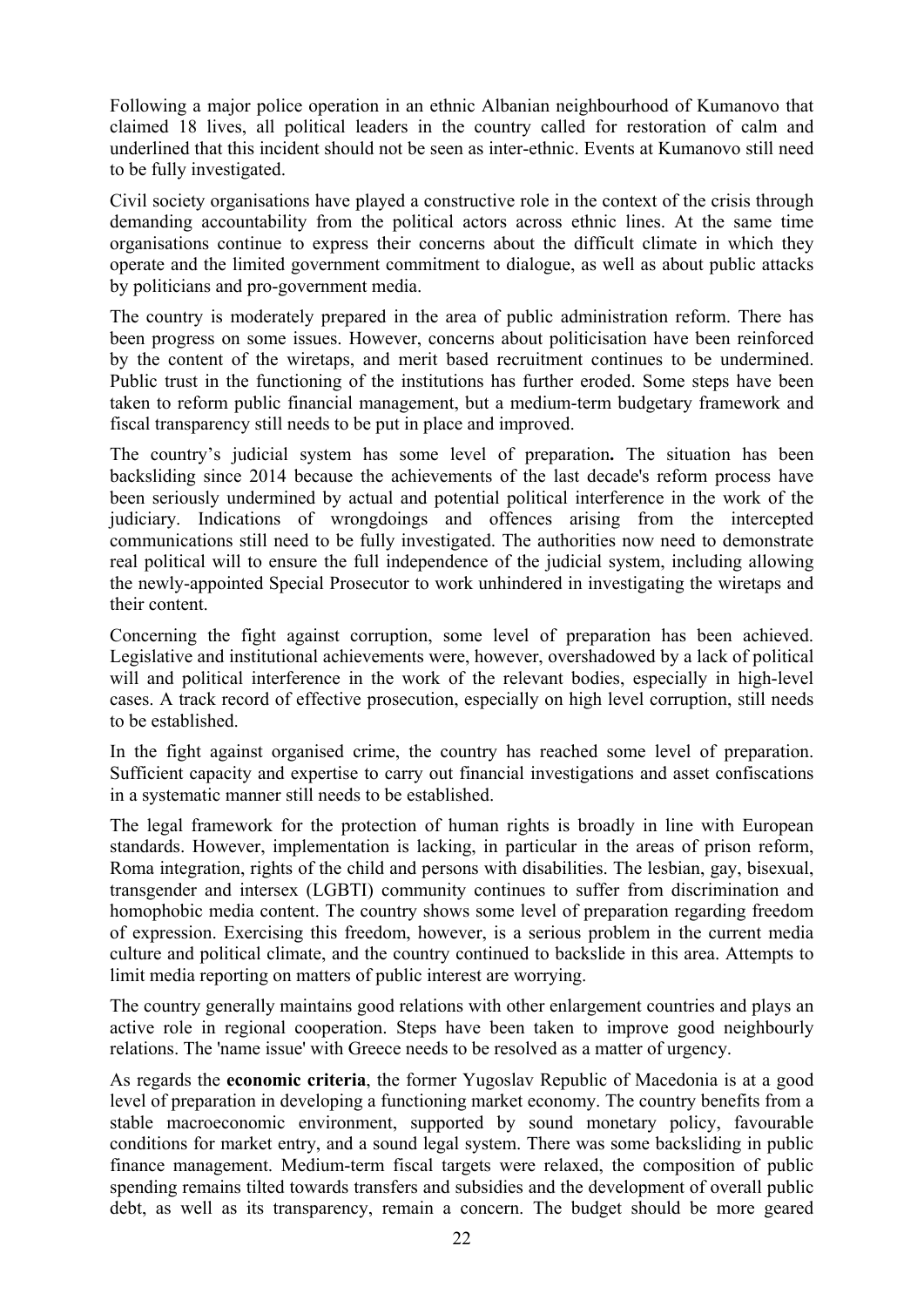towards growth and employment, while its overall design, transparency and implementation should be improved. A high level of non-performing loans has constrained credit supply and needs to be addressed by further policy action. Unemployment remains high at 28%.

The economy is moderately prepared to cope with competitive pressures and market forces within the Union. There was some progress in diversifying the export structure as a result of direct investment; trade and investment links with the EU strengthened further. However, the country needs to improve the employability of people, in particular the youth, by better aligning education with labour market needs, upgrade linkages between foreign direct investors and the domestic economy, and better prioritise investment.

As regards its **ability to take on the obligations of membership**, the country has a relatively good level of alignment with the *acquis*. More focus is needed on administrative capacity and effective implementation. In most areas, the country is moderately prepared, including in the areas of public procurement, statistics and, financial control. Further efforts are needed across the board, in particular in those few areas where the country is at an early stage of preparation.

Mixed-migration flows increased dramatically, creating a substantial burden on the country's asylum and migration framework. The authorities have taken measures to provide for safer passage of third country nationals over its territory and provided shelter and humanitarian supplies, with EU support as well as the support of others.

### **Albania**

As regards the **political criteria,** the local elections in June 2015 were conducted without major incidents. Concerns about the impartiality and professionalism of the electoral authorities and the overall politicisation of the electoral process have yet to be addressed. In December 2014, the parliament adopted a resolution outlining the basis for the ruling majority and the main opposition party to engage in a continuous constructive political dialogue. This ended a six-month parliamentary boycott by the main opposition party. However, more needs to be done to address the divisive political culture and ensure a more constructive cross-party dialogue.

As concerns public administration reform, Albania is moderately prepared. Comprehensive reform strategies and the new Code of Administrative Procedures were adopted. However, efforts are needed to achieve the objective of a professional and depoliticised public administration, to increase the financial and administrative capacity of local government units and to ensure effective implementation of the civil service law at local level.

Albania's judicial system is at an early stage of preparation. Substantial shortcomings in the judicial system remain regarding independence and accountability of judges and prosecutors, enforcement of decisions, inter-institutional cooperation, and the administration of justice which remains slow. An ad hoc parliamentary committee was established to conduct a comprehensive and inclusive justice reform. The next crucial steps are the adoption of the judicial reform strategy and action plan followed by the adoption of the necessary institutional, legislative and procedural measures.

Albania has reached some level of preparation in the fight against corruption. A new anticorruption strategy and action plan were adopted. However, corruption is widespread and more efforts are needed to make progress with a view to establishing a solid track record of investigations, prosecutions and convictions at all levels. Proactive investigations, systematic risk assessments and inter-institutional cooperation need to be improved. The independence of institutions involved in the fight against corruption needs to be enhanced, as they remain vulnerable to political pressure and other undue influence.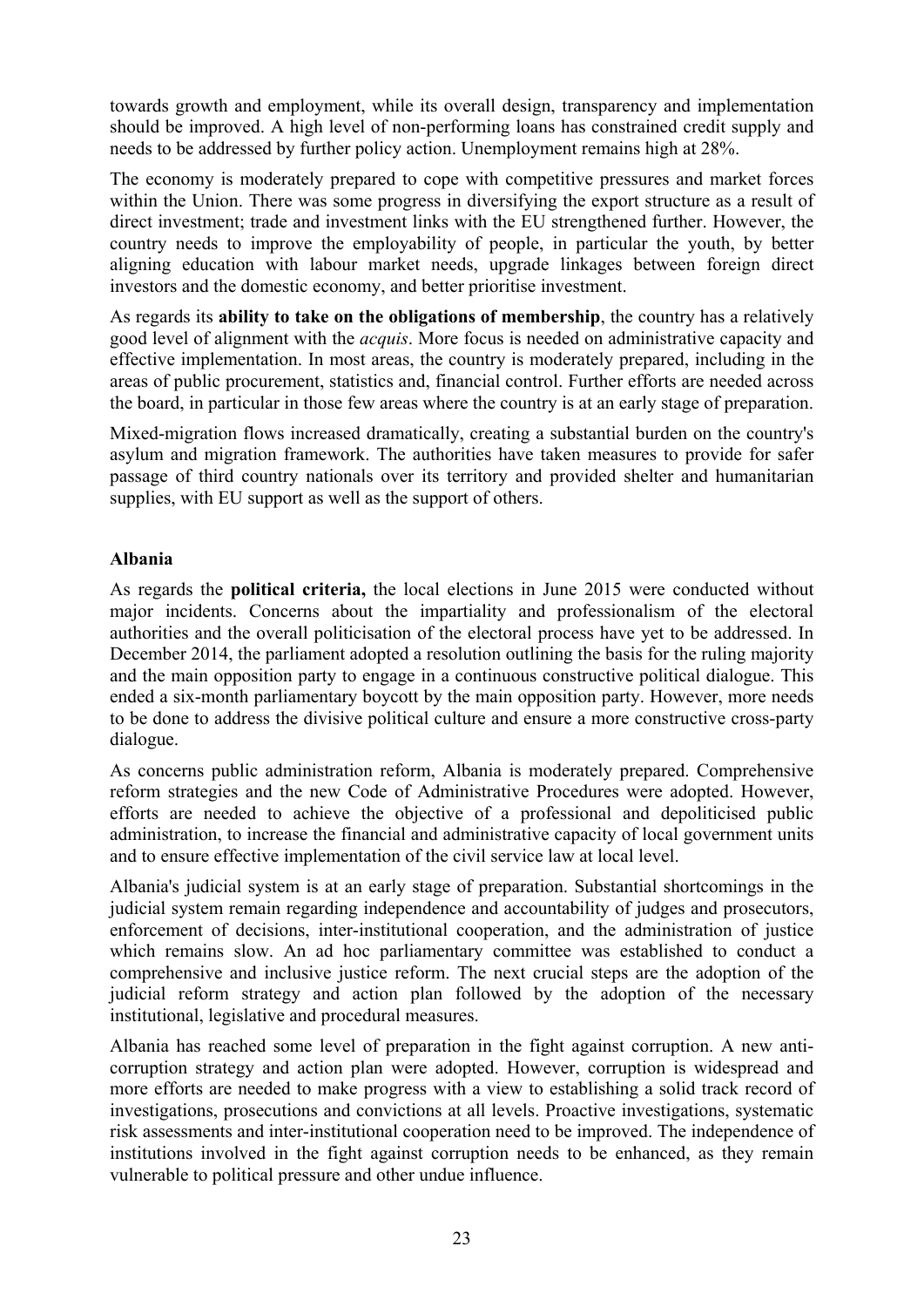The country has reached some level of preparation as regards the fight against organised crime. Albania conducted a number of law enforcement operations leading to the destruction of vast cultivations of cannabis. However, the number of final convictions effectively leading to dismantling criminal organisations remains negligible compared to the estimated value of the regional and domestic criminal market. Financial investigations, anti-money laundering measures and asset confiscation remain underused. Albania needs to establish a track record of proactive investigations, prosecutions and final convictions in organised crime cases, including money laundering, and effectively dismantle criminal networks.

The legal framework for the protection of human rights is broadly in line with European standards. However, effective implementation of relevant legislation and strategies is limited and the enforcement of human rights protection mechanisms remains insufficient. As regards freedom of expression, Albania has reached some level of preparation. The overall environment is generally conducive to the freedom of expression, but better implementation of the legislation is needed. The independence of the regulatory authority and public broadcaster must be further strengthened. Enforcement of property rights remains to be ensured, and the processes of property registration, restitution and compensation are not completed. Roma and Egyptians face very difficult living conditions and frequent social exclusion and discrimination. In the area of anti-discrimination, the case-law needs to be further developed. Institutional mechanisms to protect the rights of the child remain poor. The juvenile justice system fails to comply with international standards.

Albania has continued to participate actively in regional cooperation and maintain good neighbourly relations in line with its commitments under the Stabilisation and Association Agreement.

As regards the **economic criteria**, Albania is moderately prepared in developing a functioning market economy. Some progress was made in improving macroeconomic stability and growth prospects improved. Inflation remained low. However, significant challenges remain. Further efforts are needed to sustain fiscal consolidation, improve the business environment and tackle the informal economy. Albania should also improve the budget management framework and address the high level of non-performing loans. The levels of unemployment (17.5%) and informal employment remain high.

Concerning the capacity to cope with competitive pressure and market forces within the Union, Albania has some level of preparation. Some progress was made as regards education, transport and energy infrastructure. However, significant investment in human and physical capital is necessary to improve Albania's competitiveness. Albania should improve the quality of higher education and continue restructuring the vocational education and training, adopt and implement the national transport and energy strategies and lower non-tariff barriers to trade such as shortcomings in food safety.

Albania continued aligning its legislation to the requirements of the EU in a number of areas, enhancing its **ability to take on the obligations of membership**. In many areas, the country is moderately prepared, such as in financial control, or has some level of preparation, including in the areas of public procurement and statistics. However, Albania will need to make substantial efforts to upgrade its preparations for implementing the *acquis*. It should continue work on the development of the transport and energy network. The administrative capacity and professional standards of bodies charged with the implementation of the *acquis* needs to be strengthened and the independence of regulatory bodies safeguarded. Enhancing transparency and accountability, in particular ensuring the effective, efficient and transparent functioning of the public procurement system and public finance management, remains essential.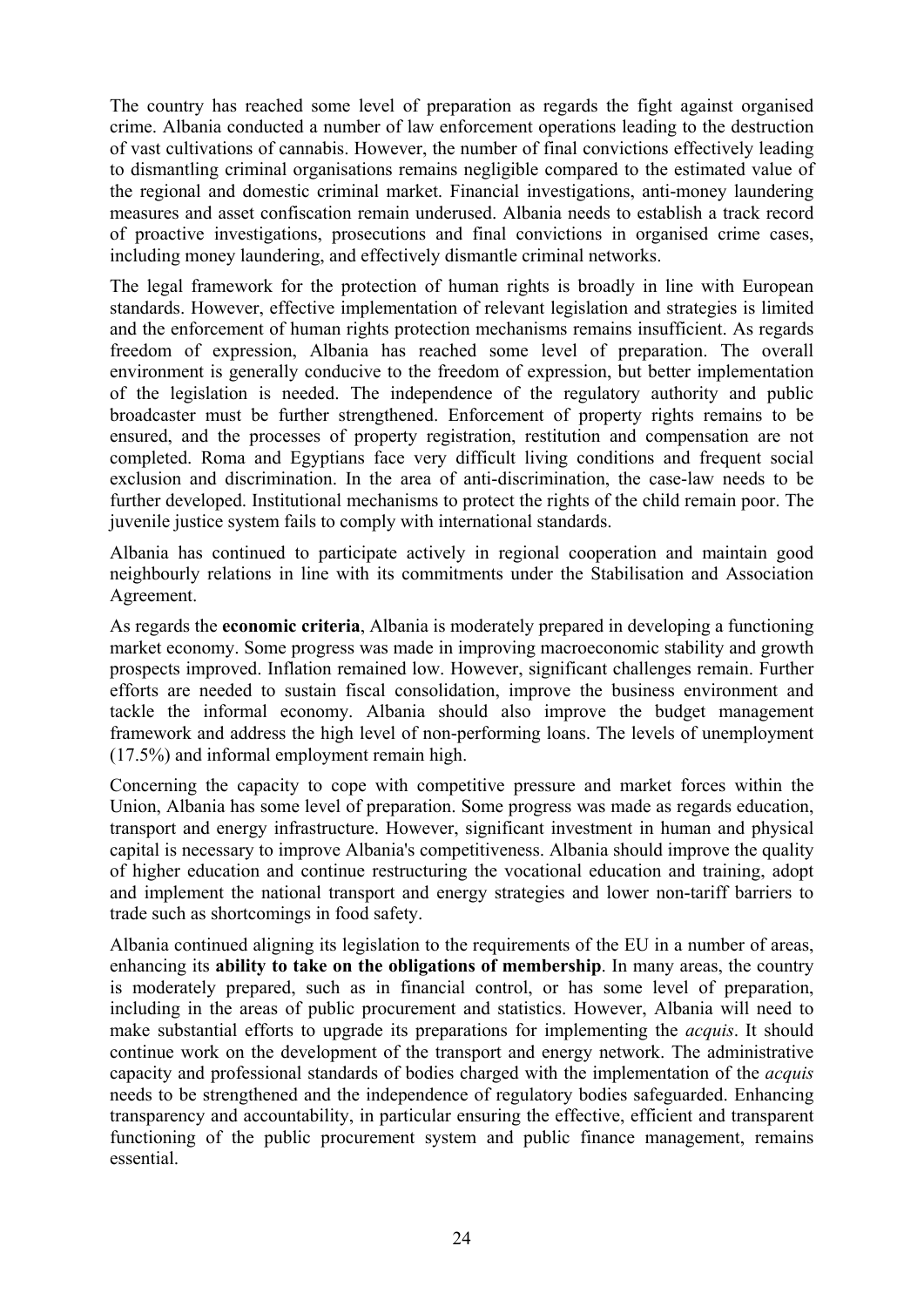Albanian authorities are expected to pursue their efforts to tackle the increasing number of manifestly unfounded asylum applications lodged by its citizens to EU Member States and Schengen-associated countries. All activities to counter this negative phenomenon shall be intensified via the post-visa liberalisation monitoring mechanism, particularly after the recent increase over the summer.

### **Bosnia and Herzegovina**

As regards to the **political criteria**, the October 2014 general elections were efficiently administered and held in an orderly manner and competitive environment. Bosnia and Herzegovina's Parliamentary Assembly has started to function and deliver on the legislative agenda. The adopted Reform Agenda, which set out major socio-economic reforms to be carried out, was followed by initial progress in its implementation. Cooperation between the State-level, Entity-level and Brčko District parliaments has yet to be improved. Closer cooperation and coordination between all levels of government need to be established, not least to be able to tackle the major socioeconomic challenges.

The country's Constitution established a complex institutional architecture that remains inefficient and is subject to different interpretations. The Constitution remains in breach of the European Convention on Human Rights, as stated in the *Sejdić-Finci* ruling of the European Court of Human Rights, and needs to be amended.

The country is at an early stage in public administration reform, with a high level of politicisation and poor service delivery. Establishing a new strategic framework ensuring appropriate political guidance to public administration reform in the country is needed.

Bosnia and Herzegovina's judicial system has reached some level of preparation. A Judicial Reform Sector Strategy was adopted and now needs to be implemented. In September at a ministerial meeting in the framework of the Structured Dialogue, the authorities reiterated their commitment to develop jointly key features of the reform of the judiciary.

Bosnia and Herzegovina has some level of preparation in the fight against corruption. A new anti-corruption strategy and action plan covering the years the 2015-2019 were adopted. There was a substantial increase in the confiscation of assets. Corruption continues to be widespread and the political commitment on this issue has not translated into concrete results. The legal and institutional framework remains weak and inadequate. The lack of enforcement of the law negatively affects citizens and institutions. Penalties in force do not constitute a sufficient deterrent against corruption.

Concerning the fight against organised crime, the country also achieved some level of preparation. While there have been a number of successful large-scale joint operations in the past year, some including neighbouring countries, coordination and cooperation between all institutions throughout the country needs to be significantly improved. The number of final convictions remains low. Financial investigations remain under used. The lack of strategic coordination is hampering the effective delivery of police services.

Bosnia and Herzegovina faces many challenges regarding human rights and the protection of minorities. The legal and institutional framework for the observance of human rights requires substantial improvements and the adopted legislation needs to be effectively implemented, notably regarding anti-discrimination aspects. The conditions for the exercise of the freedom of expression have deteriorated over the reporting period. Although there is some level of preparation in this are with legal provisions generally in place, the institutional and political environment is not conducive to creating the conditions for full freedom of expression. The lesbian, gay, bisexual, transgender and intersex community continued to be subject to threats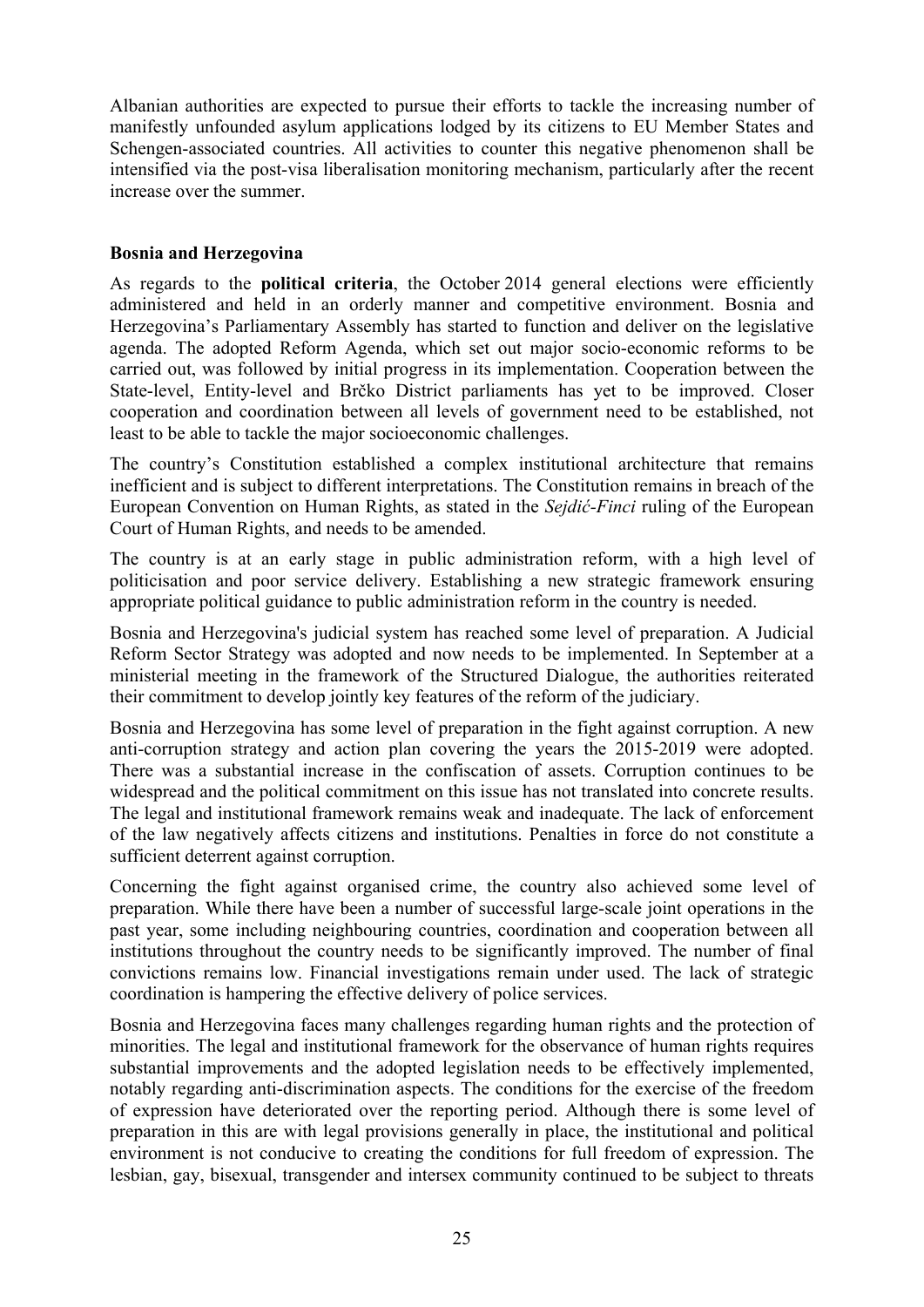and attacks. Some steps were taken on the registration and housing of the Roma minority, but there was limited action on health, education and employment.

The country continued to participate actively in regional initiatives and has made progress on good neighbourly relations, including signature of a border agreement with Montenegro in August. In May, Bosnia and Herzegovina took over the chairmanship of the Council of Europe's Committee of Ministers.

With regard to the **economic criteria**, Bosnia and Herzegovina is at an early stage in developing a functioning market economy. Some progress has been made on improving the business environment, particularly on easing market entry and the granting of construction permits. Despite the setback from the 2014 floods, economic growth remained resilient. However, difficult labour market conditions have remained largely unchanged, with unemployment at 27.6%, rising to 62.7% among youth. In order to tackle high unemployment and low participation rates the country should reduce labour market rigidities, including a reduction of the tax wedge. The quality and sustainability of public finances have deteriorated. The business environment remained weak, impeding a stronger economic recovery. The government needs to improve the quality of public sector governance, in particular by increasing fiscal space for growth enhancing capital investment. Furthermore, concrete steps are needed to improve its budget management framework, to advance privatisation and to improve the business environment.

Bosnia and Herzegovina is at an early stage in achieving the capacity to cope with competitive pressure and market forces within the Union. Some progress has been made on the liberalisation of energy markets. However, in order to strengthen the country's competitiveness, the authorities should pay particular attention to developing a more strategic approach to tackling deficiencies in its training and education system; simplifying its complex procedure for exports and developing a transport strategy and an energy strategy.

Bosnia and Herzegovina is at an early stage regarding its approximation with **European standards**. There is some level of preparation as regards public procurement and internal market. The country is at an early stage in the transport area, but the adoption of the Transport Policy in July is a positive step forward towards the country benefitting from the connectivity agenda. However, significant efforts are needed in most of the policy areas for the country to further align with the EU *acquis*. This includes financial control as well as statistics where the country is at an early stage and major steps are needed to address outstanding priorities. In this respect, the processing of the 2013 census data and the publication of the results need to be completed. Further sustained efforts are also needed in particular as regards justice, freedom and security matters, the competition area, industry and SMEs, agriculture, environment and climate change policies, energy, and information society and media.

### **Kosovo**

As concerns the **political criteria**, the six-month political stalemate following elections in June 2014 delayed key reforms. It ended in December, when the Democratic Party of Kosovo (PDK) formed a coalition with the Democratic League of Kosovo (LDK) and minority parties. In August, the Kosovo Assembly voted in favour of constitutional amendments to establish the Specialist Chambers and a Specialist Prosecution Office, which are to prosecute cases of grave trans-boundary and international crimes committed during and in the aftermath of the conflict in Kosovo. The government also reached key agreements with Belgrade in August. Both decisions required strong political commitment from the government.

There has been increased polarisation between government and opposition. Members of the opposition have been involved in incidents of violence against the government, criticising it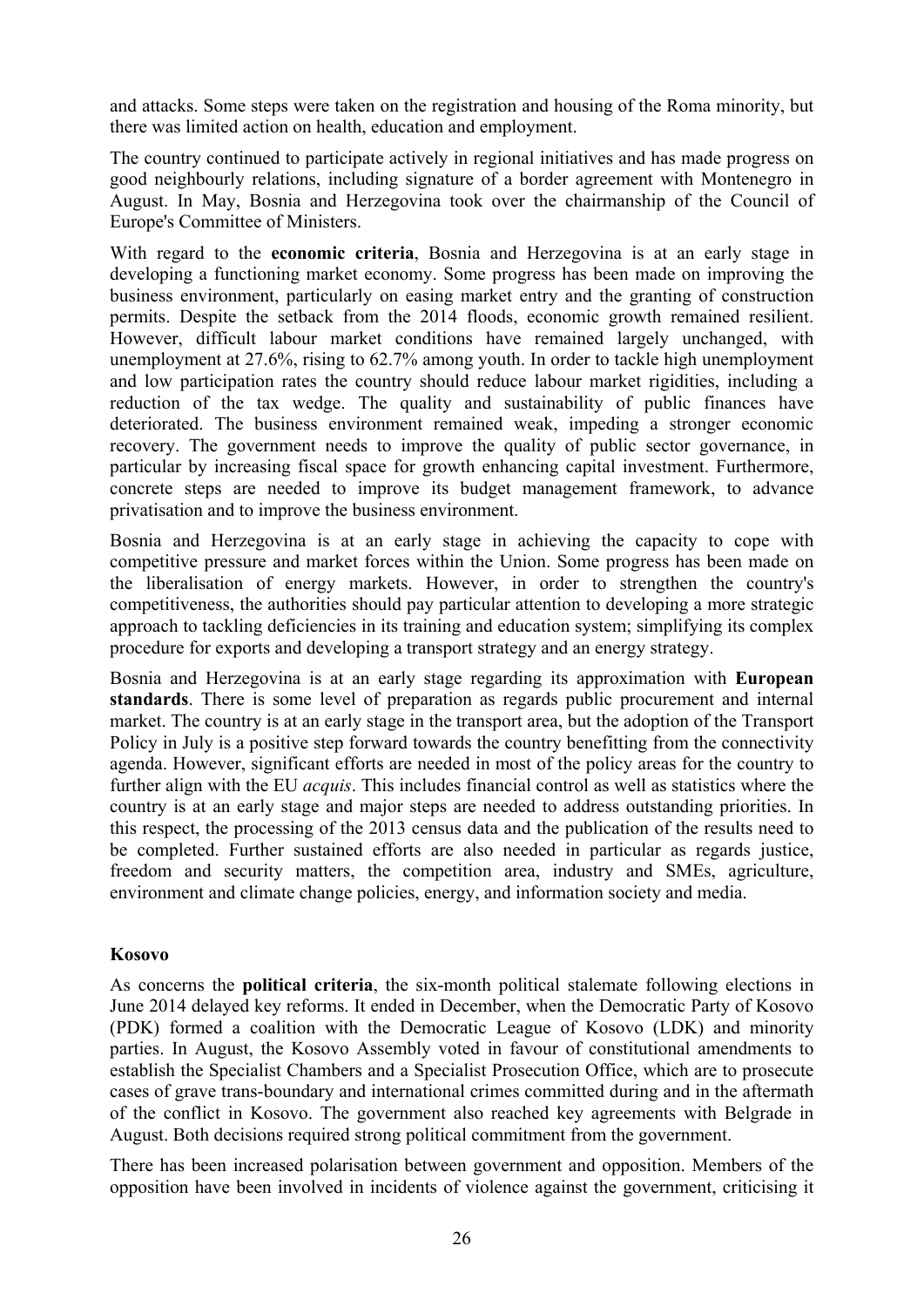for its recent decision on the Specialist Chambers, the dialogue agreement with Belgrade, and the border demarcation agreement with Montenegro.

Many independent institutions and regulatory authorities are currently not operational or are negatively affected by delayed appointments of board members. Both the government and the Assembly need to urgently select board members for these institutions and determine mechanisms for their accountability. Appointments need to be made on the basis of professional qualifications and merit, not political patronage. The recent election of the Ombudsperson was a positive development in this regard.

The government has increased its focus on reform of the public administration, which has reached some level of preparation. Good progress was made in advancing the legal and strategic framework. The continued politicisation of the public administration, however, is a major concern. Accountability needs to improve across the administration through proper oversight. Any overlap of responsibilities of government agencies should be avoided. Parliamentary oversight of budget implementation should become more reliable and transparent. Sound financial management across public institutions should be ensured.

Kosovo's judicial system is at an early stage of preparation. A package of amendments to four core laws was adopted, taking a step towards the modernisation of the justice system. However, the judiciary remains prone to political interference. Further efforts are required to ensure independence in law and in practice, to prevent and fight corruption within the judiciary, to recruit and train more qualified staff and to allocate adequate resources.

Kosovo is at an early stage of preparations in the fight against corruption. A comprehensive and strategic approach is necessary to ensure real results in fighting the endemic corruption in Kosovo. A track record of successful prosecution and convictions remains to be established. The rare investigations into high-level corruption have so far not resulted in final convictions.

Kosovo is at an early stage of preparations in the fight against organised crime. Some progress has been made in inter-institutional cooperation and information exchange among law enforcement agencies on investigations. However, the number of investigations and final convictions remain low. Asset confiscation is rarely applied. The focus on strategies and action plans should not obscure the need for real results in fighting endemic organised crime in Kosovo. Kosovo has stepped up its efforts to fight terrorism, but continues to face challenges related to radicalisation.

The adoption of the human rights law package strengthened the institutional set-up and clarifies the roles of various institutions. Increased political attention is needed, however, to ensure proper implementation and addressing the lack of resources. In the area of freedom of expression, Kosovo has some level of preparation. The legislative and institutional framework remains fragmented and partly ineffective. The public broadcaster is vulnerable to political pressure and lacks sustainable funding. Violence against women and women's limited access to property ownership hamper the full exercise of their rights. The protection of persons with disabilities and persons belonging to minorities, in particular the Roma, Ashkali and Egyptian communities, needs to be significantly strengthened.

Regarding the **normalisation of relations with Serbia**, Kosovo remained committed to the implementation of the April 2013 'First agreement of principles governing the normalisation of relations' and other agreements reached in the EU-facilitated dialogue. Key agreements were finalised in August on energy, telecoms, establishment of the Association/Community of Serb majority municipalities as well as the bridge in Mitrovicë/Mitrovica. The dialogue achieved further concrete results in the fields of justice, civil protection integration, vehicle insurance, customs collection and IBM. There were also constructive discussions to improve cooperation in tackling migratory flows from Kosovo. The steps taken gave fresh momentum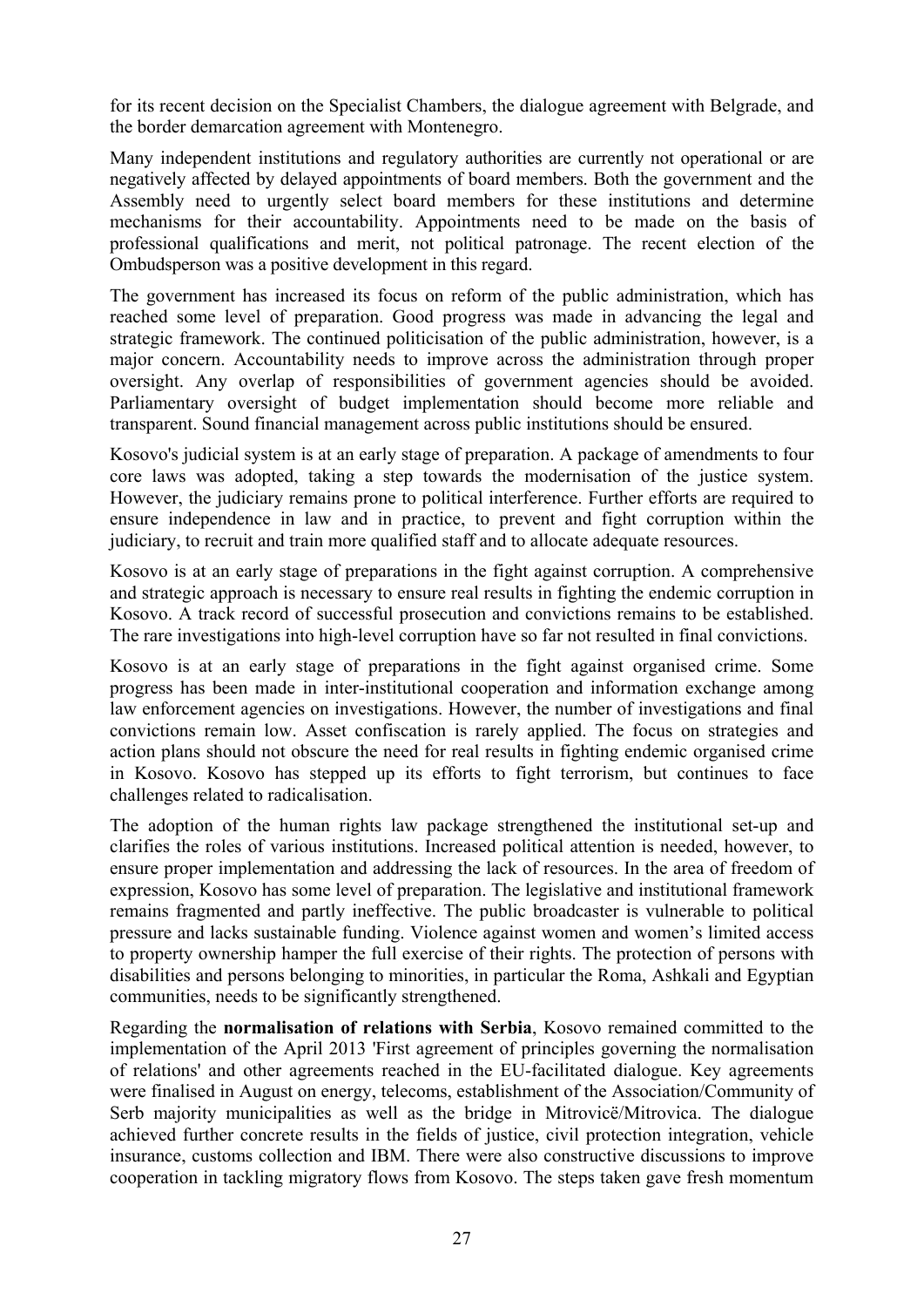to the normalisation of relations and should have a positive and concrete impact on the everyday life of citizens in both Serbia and Kosovo.

As regards the **economic criteria**, Kosovo is at an early stage in developing a functioning market economy. The persistent trade deficit reflects a weak production base and lack of international competitiveness. Reliance on remittances and widespread informal economy decrease employment incentives contributing to already low labour market participation and high unemployment, which stands at 35.3%, rising to 61% among youth. Inefficient public administration and an ad hoc approach to fiscal policy constitute significant fiscal risks. Kosovo should strengthen the medium-term fiscal framework, improve the transparency of public finance and shift budget expenditure towards growth. Kosovo should also speed up privatisation and restructuring of public enterprises and improve bankruptcy and insolvency procedures, as well as reduce reliance on customs duties by broadening domestic tax base and modernising revenue collection.

Kosovo is at an early stage in achieving the capacity to cope with competitive pressures and market forces within the Union. Major reforms are still needed to secure a stable energy supply and reducing distribution losses, close the skills gap in the labour market, and channel foreign direct investment and remittances into productive sectors.

Kosovo is at an early stage of alignment with **European standards**, including in the areas of public procurement, statistics and financial control. Legislative alignment in some areas is high but implementation is weak. Some progress was made in the area of public procurement, especially as regards the enforcement of a centralised public procurement system, but concerns about corruption persist. As regards financial control, some progress was made, especially in external audit. However, significant efforts are needed to implement public internal financial control throughout the administration and in state-owned enterprises.

## **Turkey**

As regards the **political criteria,** the pace of reforms slowed down, also due to protracted elections. The outgoing government made efforts to reinvigorate the EU accession process. However, this repeated commitment was offset by the adoption of key legislation in the area of the rule of law, freedom of expression and freedom of assembly that ran against European standards. The political landscape continues to be divided.

The 7 June general election saw a record 84% turnout, a clear sign of the strength of Turkish democracy with all major political parties being represented in the new parliament. However, a government could not be formed by the constitutional deadline and repeat elections took place on 1 November. Amongst the shortcomings in the legal framework regulating elections, the 10% threshold of votes for parties to be represented in parliament need to be addressed as a priority.

In the reporting period Turkey saw its security situation increasingly deteriorate. The authorities launched an extensive anti-terror military and security campaign against the Kurdistan Workers' Party (PKK), which remains on the EU list of terrorist organisations, both in Turkey and in Iraq. The settlement process of the Kurdish issue came to a halt despite earlier positive developments on the issue.

Turkey was struck by the deadliest terrorist attack in its modern history, on 10 October in Ankara, claiming the lives of scores of demonstrators gathering for a peace rally sponsored by trade unions and opposition parties' youth branches. It is essential that swift and transparent investigations are conducted into these heinous acts which were aimed to destabilise and harm Turkey's democracy.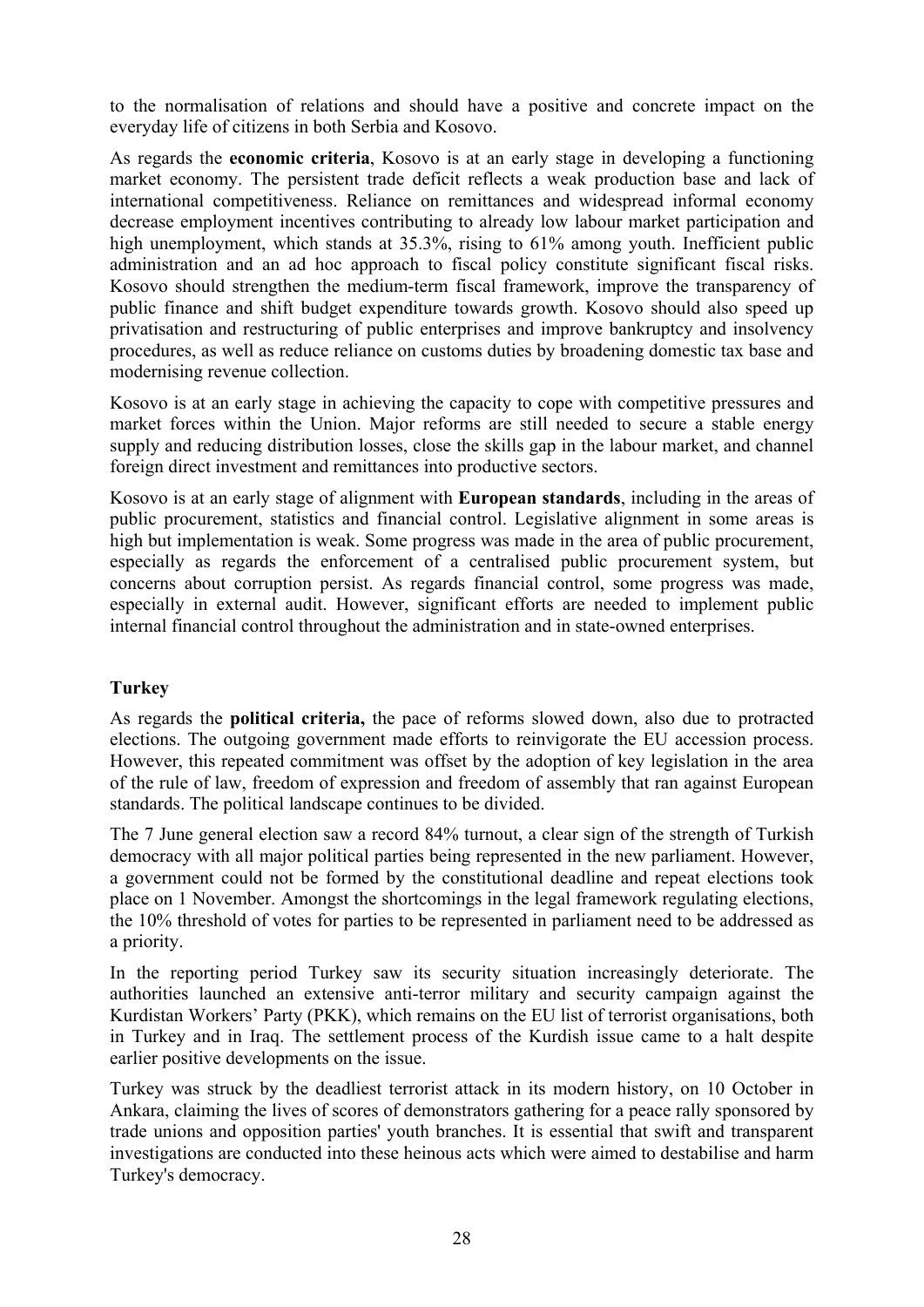Turkey is moderately prepared in the area of public administration reform. It has a strong public service and is committed to a user-oriented administration. However, impetus for a more comprehensive reform is weak. Recent dismissals and demotions in the context of the fight against the 'parallel structure' were a source of concern.

Civil society has remained active, growing in numbers and continuing to be involved in many spheres of public life, but restrictions to freedom of assembly remain a serious concern.

Turkey's judicial system has some level of preparation. The independence of the judiciary and the principle of separation of powers have been undermined and judges and prosecutors have been under strong political pressure. The government's campaign against the alleged 'parallel structure' within the state was actively pursued, at times encroaching on the independence of the judiciary. Substantial efforts are needed to restore and ensure its independence.

As regards the fight against corruption, Turkey has some level of preparation to effectively prevent and fight corruption. Turkey's track record in the fight against corruption remains inadequate. Corruption remains widespread. The undue influence by the executive in the investigation and prosecution of high-profile corruption cases continues to constitute a major concern.

Turkey has achieved some level of preparation in the fight against organised crime. Financial investigations remain under-used. Precautionary freezing of assets is rarely applied and the level of assets confiscated is low. The absence of data protection legislation is an impediment for wider cooperation with EU agencies and Member States.

Turkey's Constitution guarantees the protection of human rights and fundamental freedoms. Implementation had considerably improved over the past few years. However, major shortcomings remain. The enforcement of rights stemming from the European Convention on Human Rights (ECHR) and the case law of the European Court of Human Rights (ECtHR) is not fully ensured. There is an urgent need to adopt a comprehensive framework law on combating discrimination in line with European standards. Turkey also needs to effectively guarantee the rights of women, children, and lesbian, gay, bisexual, transgender and intersex (LGBTI) individuals and ensure sufficient attention to the social inclusion of vulnerable groups such as the Roma.

There was significant backsliding in the areas of freedom of expression and freedom of assembly. Legislation on internal security contradicts the measures outlined in the March 2014 action plan on the prevention of violations of the ECHR by granting broad discretionary powers to the law enforcement agencies without adequate oversight. After several years of progress on freedom of expression, serious backsliding was seen over the past two years, with some level of preparation in this field. While it had been possible to discuss some sensitive and controversial issues in a free environment, ongoing and new criminal cases against journalists, writers or social media users are of considerable concern. Changes to the internet law, which are a significant setback from European standards, increased the government's powers to block content without a court order on an unduly wide range of grounds.

Turkey supported the resumption of the talks on the Cyprus settlement in May and expressed its support for the UNSG Special Advisor's efforts. Turkey's continued commitment and contribution in concrete terms to this comprehensive settlement remains crucial. However, Turkey has still not fulfilled its obligation to ensure full and non-discriminatory implementation of the Additional Protocol to the Association Agreement and has not removed all obstacles to the free movement of goods, including restrictions on direct transport links with Cyprus. There was no progress on normalising bilateral relations with the Republic of Cyprus. The conclusions on Turkey that were adopted by the Council (General Affairs and External Relations) on 11 December 2006 and endorsed by the European Council on 14/15 December 2006 remain in force. They stipulate that negotiations will not be opened on eight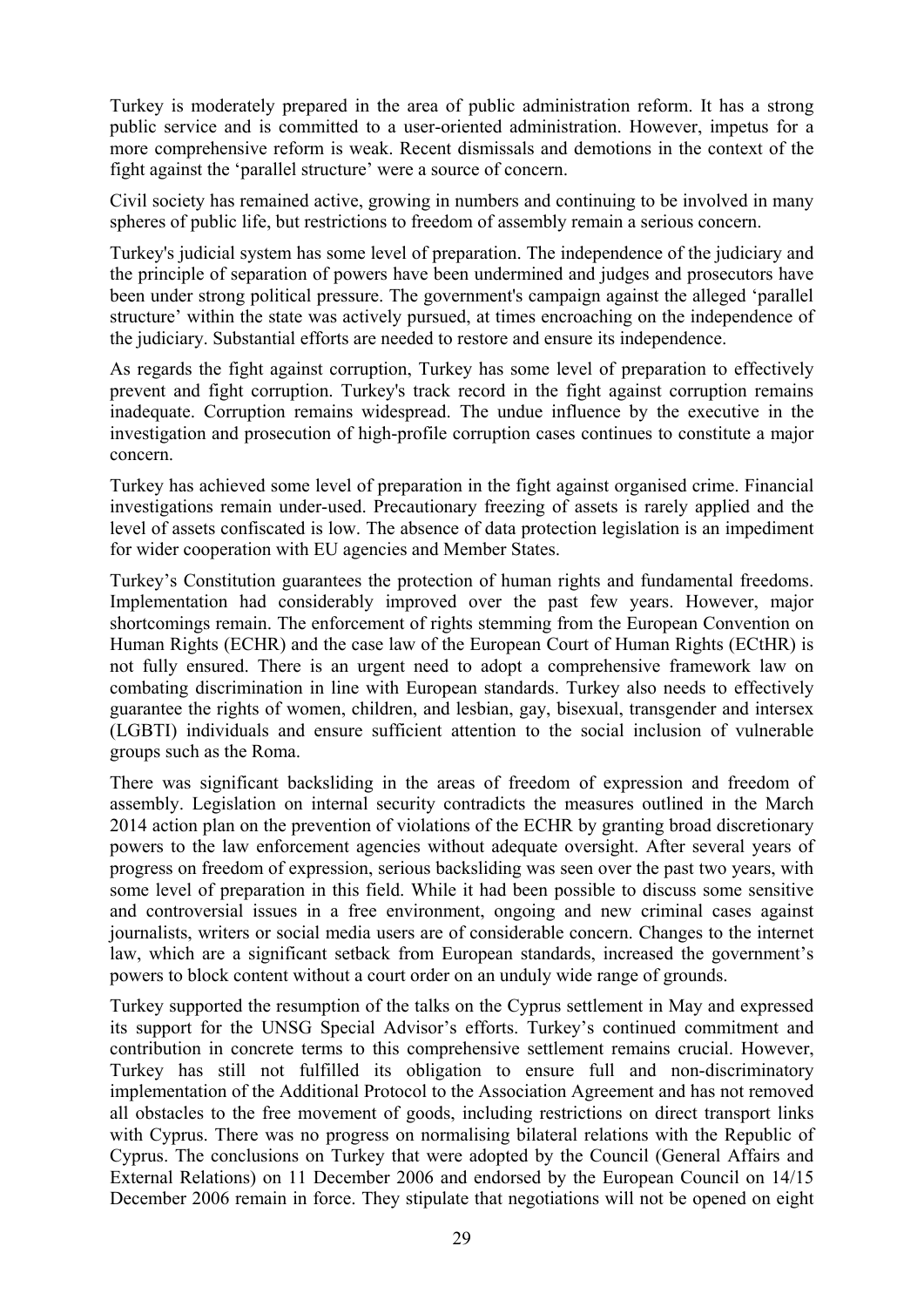chapters<sup>5</sup> relating to Turkey's restrictions regarding the Republic of Cyprus and no chapter will be provisionally closed until the Commission confirms that Turkey has fully implemented the Additional Protocol to the Association Agreement.

Turkey needs to commit itself unequivocally to good neighbourly relations and to the peaceful settlement of disputes in accordance with the United Nations Charter, having recourse, if necessary, to the International Court of Justice. In this context, the EU has expressed once again serious concern and urged Turkey to avoid any kind of threat or action directed against a Member State, or source of friction or actions that damages good neighbourly relations and the peaceful settlement of disputes.

Regarding the **economic criteria**, the Turkish economy is well advanced and can be considered a functioning market economy. Economic growth has been moderate. Turkey continued to face external and internal imbalances, calling for adjustments in monetary and fiscal policies as well as an acceleration of comprehensive structural reforms. The large current account deficit continued to contribute to the economy's vulnerability to shifts in global monetary conditions and risk sentiment. On the internal side, inflation continued to run at a relatively high rate, which is problematic in terms of macro-economic stability, resource allocation and re-distributive effects. It again exceeded the official target; nevertheless the central bank cut interest rates. Public debt has attained a sustainable level, but the general government structural balance has been significantly negative. Unemployment increased slightly to an annual average of 9.9 %. Some progress was made in structural reforms such as improving schooling rates and further liberalising the energy sector. Such reforms need to accelerate to improve the functioning of the markets for goods, services and labour.

Turkey has a good level of preparation in acquiring the capacity to cope with the competitive pressure and market forces within the EU. The quality of education and gender equality in education needs particular attention. Efforts are needed to ensure the transparency of state aid and to remove constraints and exceptions in the area of public procurement.

Regarding its **ability to take on the obligations of membership**, Turkey has continued to align with the *acquis*, albeit at a slower pace, and has achieved a good level of preparation in many areas. Turkey is well advanced in the areas of company law, financial services, trans-European networks and science and research. The country has also achieved a good level of preparation in the areas of free movement of goods, intellectual property law, enterprise and industrial policy, customs union and external relations. Turkey remained highly mobilised to tackle the extraordinary migration and asylum challenges. Turkey has achieved a good level of preparation in the area of financial control. Further significant efforts are however needed to implement public internal financial control at all levels. Turkey is only moderately prepared on public procurement as important gaps remain in its alignment. Turkey is also moderately prepared in the area of statistics where further significant efforts are needed across the board. In all areas, more attention needs to be given to enforce legislation whilst many areas require further significant progress to achieve legislative alignment with the EU *acquis*.

In the past year, events in Syria and Iraq meant Turkey had to face a further increase in the number of **refugees and displaced people**. Turkey is currently hosting the largest refugee population in the world, of which close to 2 million are Syrians. Managing such a huge influx of refugees and displaced persons is a major challenge for Turkey, which has already spent more than EUR 6.7 billion to this purpose.

**.** 

<sup>&</sup>lt;sup>5</sup> Free movement of goods, right of establishment and freedom to provide services, financial services, agriculture and rural development, fisheries, transport policy, customs union, and external relations.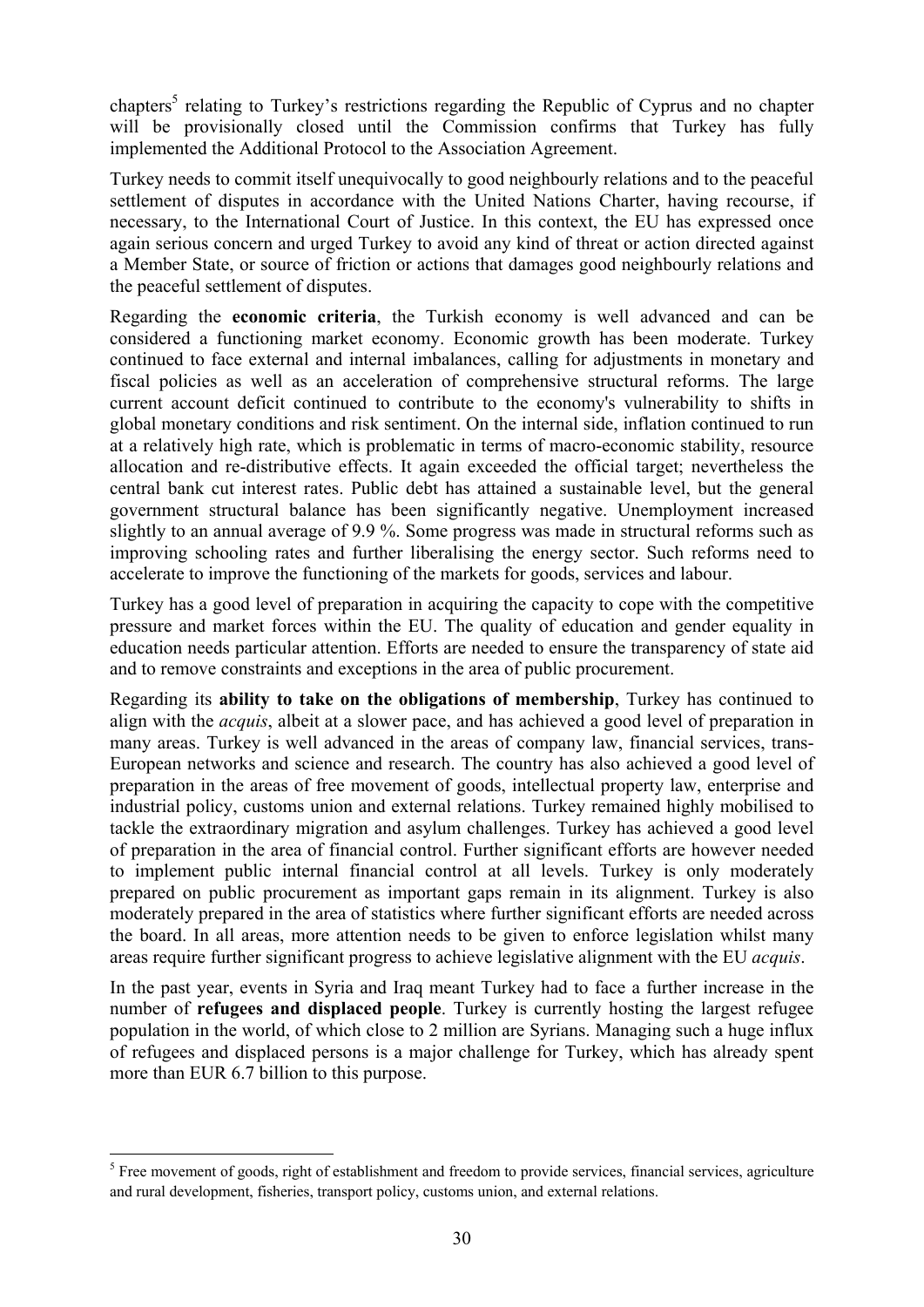### **ANNEX 2 - CHANGES TO THE ANNUAL COUNTRY REPORTS**

### **I THE MAIN CHANGES**

The Commission has made a number of changes to this year's country reports compared to previous years. The aim is to further increase the quality of the assessments in the reports as well as the reliability of the package as a source of information for all stakeholders. The new style of reporting provides greater transparency in the enlargement process. This should facilitate greater scrutiny of reforms by all stakeholders. The package should also be used to better measure the results of our policy and financial assistance, including feeding into the IPA II performance monitoring. Accordingly, the reports:

- $\triangleright$  increase the focus on the state of play to show more clearly where the countries stand in terms of their preparations for meeting the membership criteria. This should also allow the reader to put the progress being made into a clearer context;
- $\triangleright$  provide more guidance on what the countries should focus on in the following year. This will then in turn allow the future reporting of progress to be more relevant and targeted on the key issues and on the expectations from each country;
- $\triangleright$  include more harmonised reporting and assessment scales, which will allow countries to be directly compared in the key areas. Our expectation is that direct comparability could provide an incentive to intensify reforms.

### **Focus on fundamentals**

The changes to the annual reports take into account the need for appropriate sequencing of reforms. The new presentation is being applied in 2015 as a pilot approach focusing on the current political priorities and weaknesses in the enlargement countries. Accordingly, the new presentation is applied in the following areas:

- o The rule of law and fundamental rights (functioning of the judiciary, corruption, organised crime, freedom of expression)
- o Economic criteria
- o Public administration reform
- o Three chapters closely linked to the above (public procurement, statistics, financial control)

These "fundamentals" are also the main areas where work is well underway to better benchmark reforms. This is particularly the case in relation to how the rule of law is handled in the accession negotiations, and the implementation of the new approach to Chapters 23 Judiciary and fundamental rights and 24 Justice, freedom and security. This approach prioritises reforms in these fields, ensuring they are addressed at an early stage of the accession process. This allows the countries maximum time to build up, before accession, a track record of concrete results ensuring the sustainability of reforms.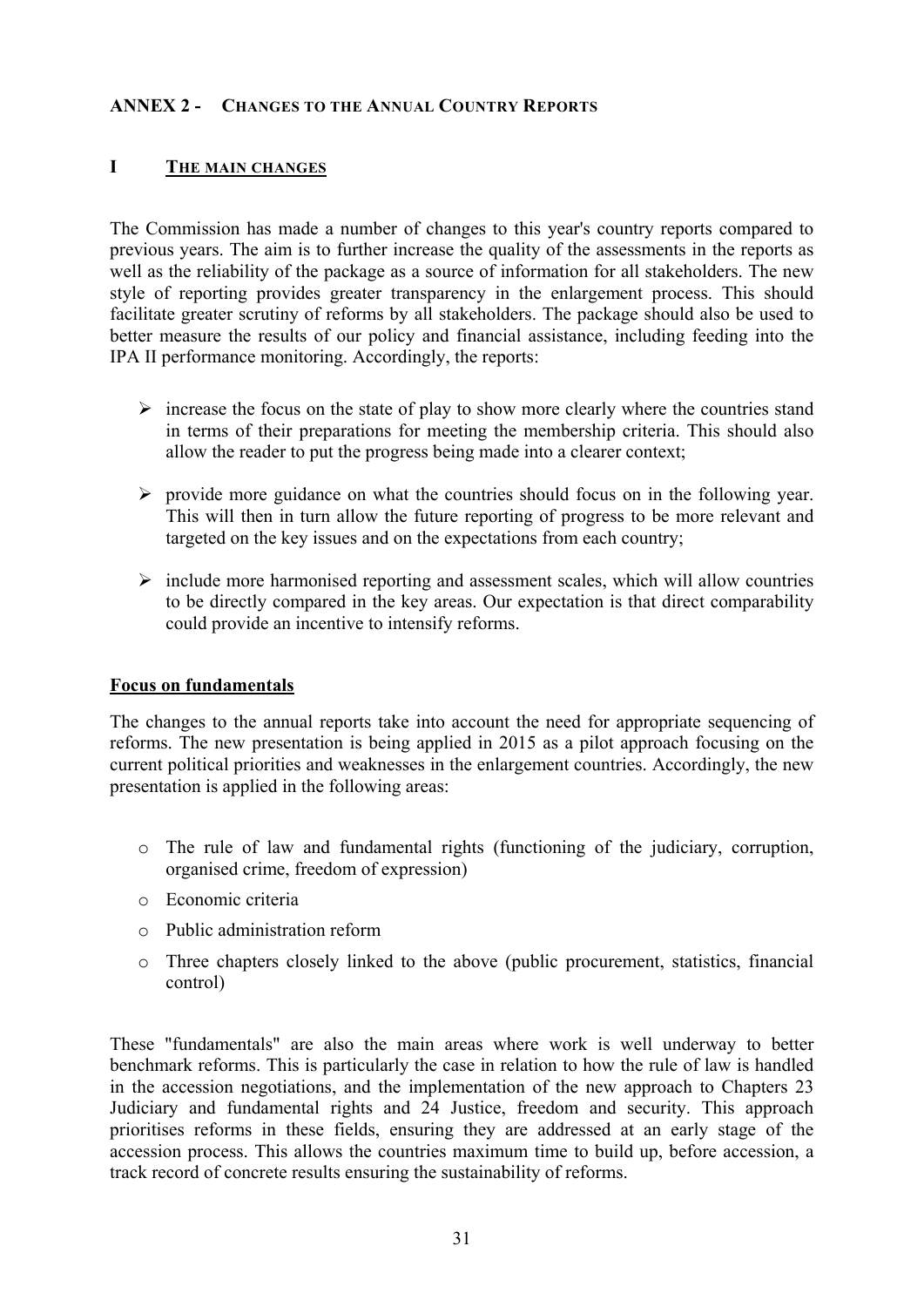It also applies as regards economic governance, where the Commission's proposals of 2014 are being implemented. All countries have adopted Economic Reform Programmes and these have been subject to Ministerial discussion and the adoption of joint recommendations in May 2015. It is also particularly relevant as regards work on public administration reform (PAR). Work here has intensified with the finalisation of PAR principles from the EU and OECD (SIGMA) on the basis of which implementation of PAR reforms should be stepped up.

The Commission will draw lessons from the pilot approach applied this year and reflect on further adjustments that may be necessary. It will also examine the possibility of further expanding the recalibrated approach to other areas in future reports. This should take into account the need to ensure appropriate sequencing of reforms/alignment given the limited administrative capacity of enlargement countries and the continued need to focus on the fundamentals. On the economy, the Commission will consider refining the sub-criteria and parameters for the assessment of the two Copenhagen economic criteria<sup>6</sup>, also taking into account the different challenges and specificities of the current enlargement countries compared to those of the fifth enlargement when the economic sub-criteria were conceived.

### **Assessment scales**

In each of the pilot areas both the state of play as well as the level of progress is assessed according to a five-tier standard assessment scale.

The five terms used in the report for state of play are as follows:

*Early stage – Some level of preparation - Moderately prepared - Good level of preparation - Well advanced* 

The five terms used in the report for assessing progress in the past 12 months are as follows:

*Backsliding – No progress – Some progress – Good progress – Very good progress* 

In the reports, one assessment is provided for state of play and one for progress in each of the pilot areas. These assessments are based on a careful analysis of the situation under each of the sub-headings of each pilot area. These sub-headings are explained below. Particular emphasis is given to the importance of implementation and track records of concrete results in each area. Accordingly, these areas are given more weight than legal alignment and institutional framework in the overall assessment.

### **Improving information gathering**

**.** 

The level of information available on those countries at earlier stages of the process on the fundamentals is generally lower than for the more advanced. In order to have a deeper understanding of reform challenges for all countries, the Commission aims to raise the level of engagement and information gathering with all countries. This will be done through more systematic use of existing mechanisms such as TAIEX, for example through more frequent and better targeted peer assessment missions involving experts from Member States. Relevant fora will also be used for improved information gathering, including meetings under the SAA, high level dialogues and technical consultations.

<sup>&</sup>lt;sup>6</sup> These require the existence of a functioning market economy as well as the capacity to cope with competitive pressures and market forces within the Union.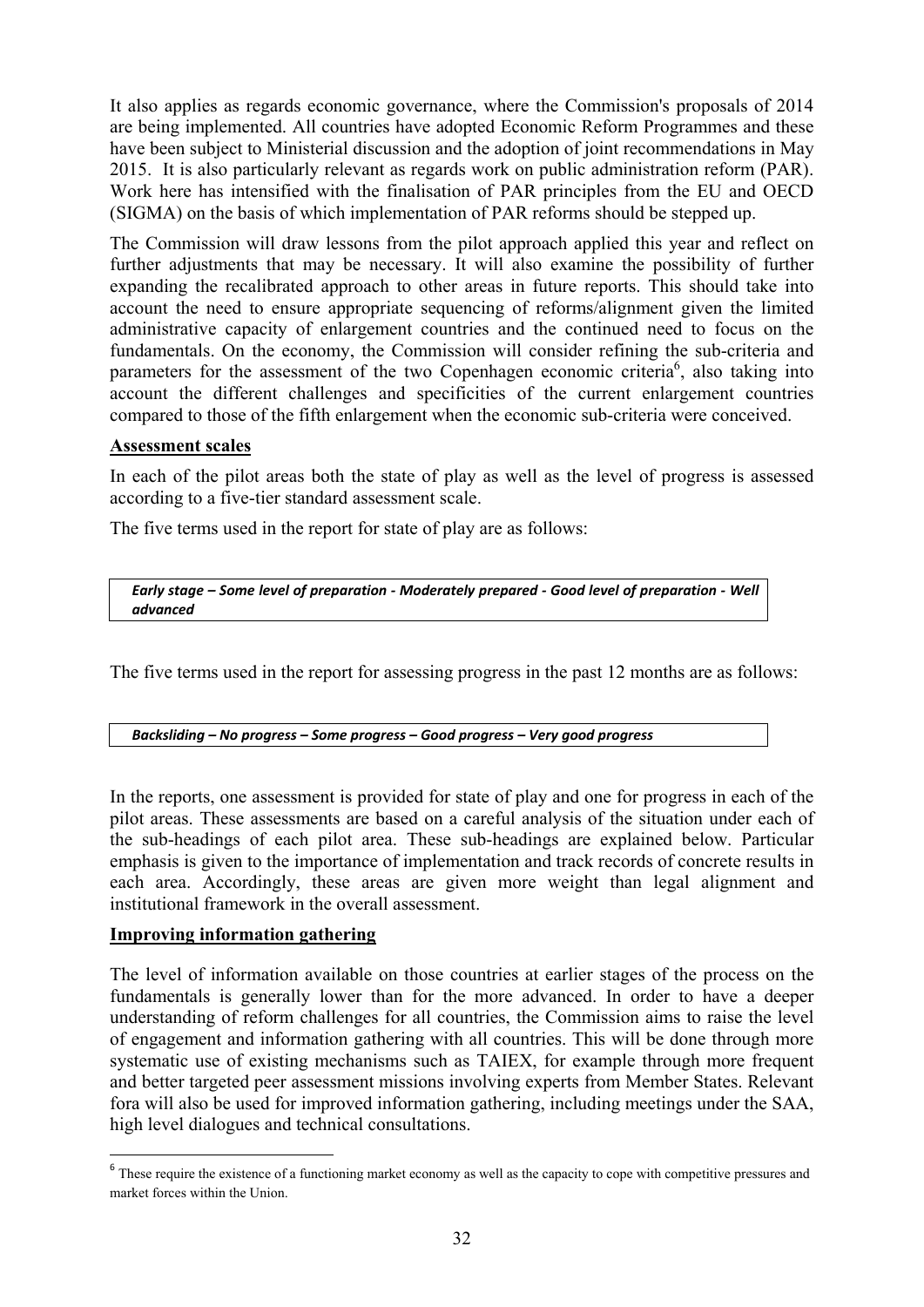### **II THE PILOT AREAS**

### ¾ **FUNCTIONING OF THE JUDICIARY**

Countries need to undertake far-reaching judicial reforms with the aim of ensuring independent and efficient judicial systems capable of ensuring fair trials, where judges and prosecutors are appointed and promoted on merit and where they are impartial and accountable and not subject to political or other pressure. Judicial reform strategies need to be credible, robust and effectively implemented. Constitutional and legal guarantees are critical to ensure full independence. Judicial and prosecutorial councils have to be equipped to play to the full their role as management bodies, whilst ensuring their independence and accountability. Measures to ensure the quality and efficiency of justice include addressing excessive case backlogs, lengthy procedures and inconsistent jurisprudence as well as ensuring all court decisions are properly enforced. A change in judicial culture is needed towards an increased focus on delivering a service for citizens.

In assessing the overall situation in each of the countries, the following sub-issues are addressed in the area of judiciary:

#### *Strategic framework and budget*

This includes the degree to which the country is able to effectively identifying shortcomings and developing a coherent vision on how to address them, including, how sequencing of reforms is handled, whether responsible bodies and their competences are clearly identified, whether realistic budgeting is in place, whether a monitoring mechanism is in place.

#### *Management of the judiciary*

This includes the functioning of judicial and prosecutorial councils and question surrounding their composition and selection (mixed or not, elected by peers etc), independence, mandate, procedural rules, accountability, transparency, and whether they have sufficient budget and staff.

#### *Independence*

This includes legal guarantees and safeguards and the extent to which these are respected in practice, the way cases are allocated among judges, questions of immovability.

#### *Accountability*

This includes issues such as codes of ethics, integrity training, systems for asset declarations and how these are controlled, the work of independent inspection authorities, the extent to which effective disciplinary action is taken where necessary.

#### *Professionalism and competence*

This includes looking at systems for the recruitment, selection, appointment, promotion, and assessment of judicial officials as well as professional development and training.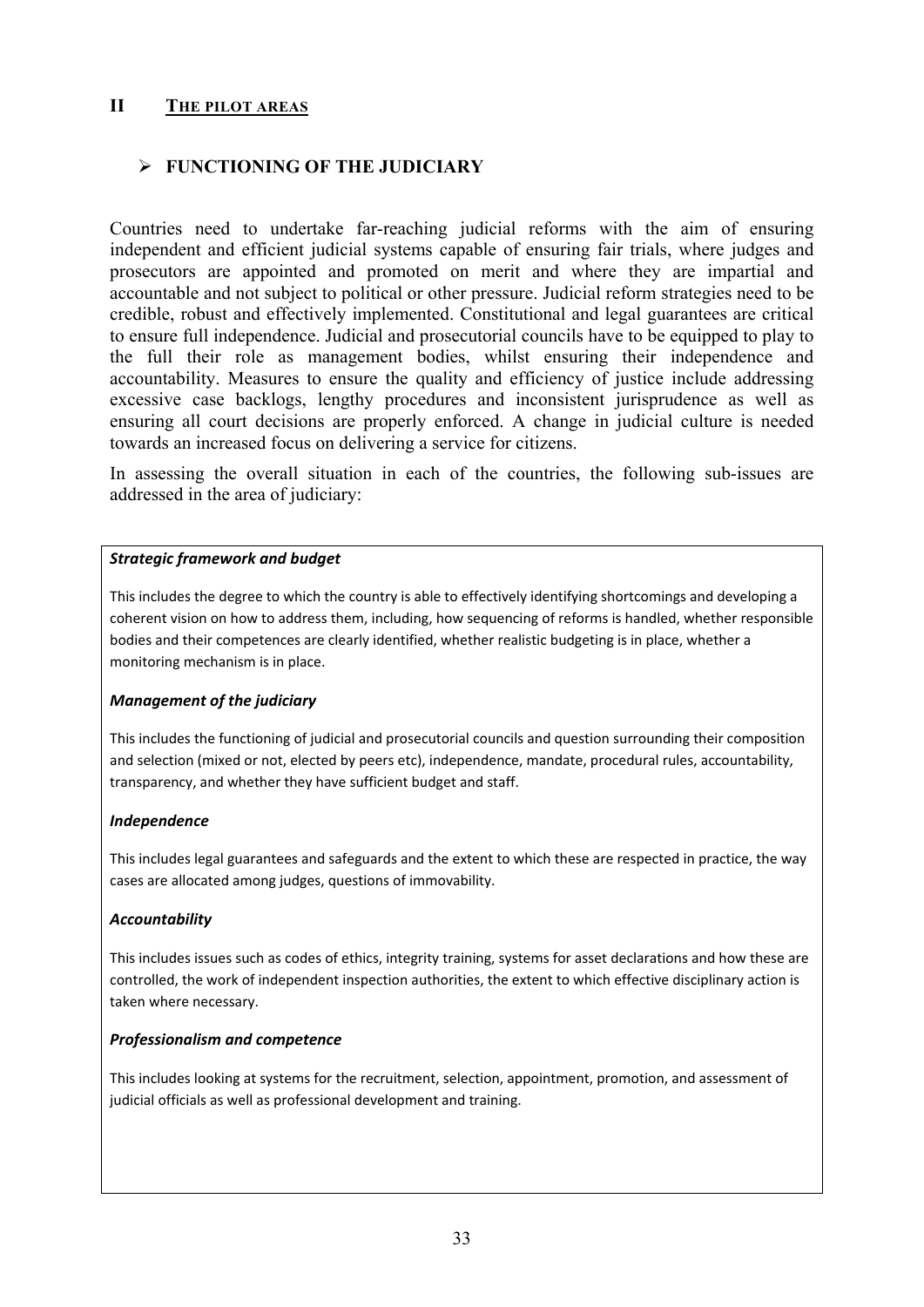### *Quality of justice*

This includes promoting training, monitoring and evaluation of court activities, budget and resources, the availability and use of information and communication technologies, alternative dispute resolution methods, the extent to which jurisprudence is consistent and whether this is made publicly available.

### *Efficiency*

This includes addressing length of proceedings, clearance rates, backlogs, revising / amending codes of procedure, streamlining the network of courts/court structures, the existence of human resources strategies, the availability of support staff etc.

## ¾ **FIGHT AGAINST CORRUPTION**

In all enlargement countries there is a need to put in place stronger frameworks to effectively prevent and counter corruption. In vulnerable areas such as public procurement and in privatisation, corrupt practices continue to divert scarce resources from national budgets, negatively affecting the business and investment climate, which needs legal certainty to thrive. Corruption also affects citizens directly when accessing certain public services such as education and health services. Effective control over the financing of political parties and election campaigns and the management of conflicts of interest is needed. Transparency in the use of public funds and a solid system of public access to information are preventive tools that need to be fully made use of.

There is a need for more proactive, well-coordinated and effective law enforcement to ensure corruption cases, including at high level, are properly investigated, prosecuted and sanctioned, including the seizure and confiscation of assets. A sustained track record of concrete results in this field will be required. Improvements in data collection and accessibility are needed to improve transparency and help monitor the implementation of anti-corruption policies.

In assessing the overall situation in each of the countries, the following sub-issues are addressed in the area of fight against corruption:

### *Strategic framework*

This includes assessing whether comprehensive strategies and credible action plans are in place and adequate to address the main shortcomings, that these are properly budgeted, the existence of adequate monitoring mechanisms, as well as dedicated sectorial action plans in vulnerable sectors.

### *Legal framework*

This includes the need for clear and comprehensive legal definitions, including in line with the UN Convention Against Corruption, alignment with Council of Europe GRECO recommendations, clear rules and deterrent sanctions on party financing, conflicts of interest, assets declarations and access to information, as well as a sound human resources policy for public civil servants and officials, and protection of whistle-blowers.

### *Institutional framework – prevention*

This includes the existence of independent anti-corruption bodies, authorities in place for monitoring compliance with prevention legislation and issues of their staffing, training, budget and independence; the existence of codes of ethics, the role of internal control and audit bodies, and awareness raising activities.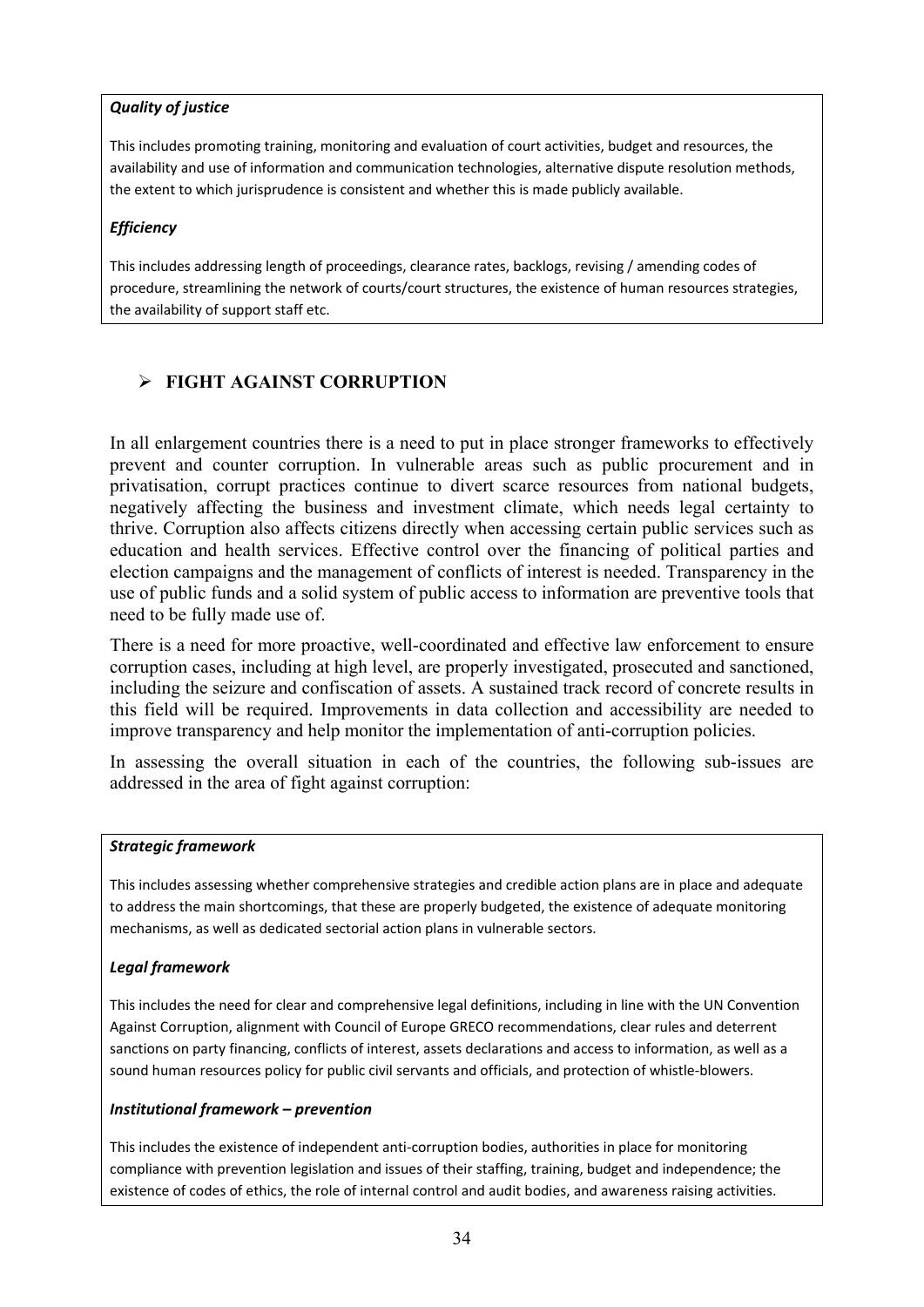### *Institutional framework – suppression*

This includes assessing the mandate and independence of law enforcement bodies, their level of specialisation, cooperation between police and prosecution, whether deterrent sanctions are applied, secure communication and databases, handling of immunity provisions.

### *Results (track record)*

This includes the number and nature of investigations, prosecutions and final convictions in corruption cases, including high level, the extent to which assets are being confiscated, the handling of conflict of interest cases, verification of asset declarations, infringements of party financing rules, access to information cases etc.

## ¾ **FIGHT AGAINST ORGANISED CRIME**

Fighting organised crime (and corruption) remain fundamental to countering the criminal infiltration of the political, legal and economic systems. Law enforcement bodies and prosecution services need to be provided with effective legal and investigative tools to properly fight and sanction organised crime and to ensure proactive investigations. The capacity to co-operate, for example to conduct complex financial investigations as well as to tackle money laundering needs to substantially improve. Growing threats such as cybercrime or terrorism require a higher degree of specialisation. Confiscation of criminal assets is key to effectively dismantling criminal networks. Consideration should be given to criminalising illicit enrichment to address the phenomenon of unexplained wealth. Solid witness protection is also needed.

The cross-border nature of many criminal activities and organised crime groups requires enhanced regional and international cooperation, with improved responses to Member States requests for police and judicial cooperation. Further operational cooperation with the relevant European agencies, in particular Europol, Eurojust and Frontex is also necessary.

In assessing the overall situation in each of the countries, the following sub-issues are addressed in the area of fight against organised crime:

### *Strategic framework*

This includes the existence of a comprehensive and credible strategy, reflecting a strategic picture of the organised crime situations based on risk analysis as well as any other strategy on specific types of crime or financial investigations.

#### *Legal framework*

This includes ensuring an adequate criminal procedures code is in place and that the Criminal code is in line with acquis (trafficking, drugs, cybercrime, child pornography).

#### *Institutional framework*

This includes looking at the number of police, their training and professionalism, specialisation of law enforcement, including of the prosecution service, international cooperation, the work of the asset recovery and management office, witness protection systems, as well as police oversight mechanisms.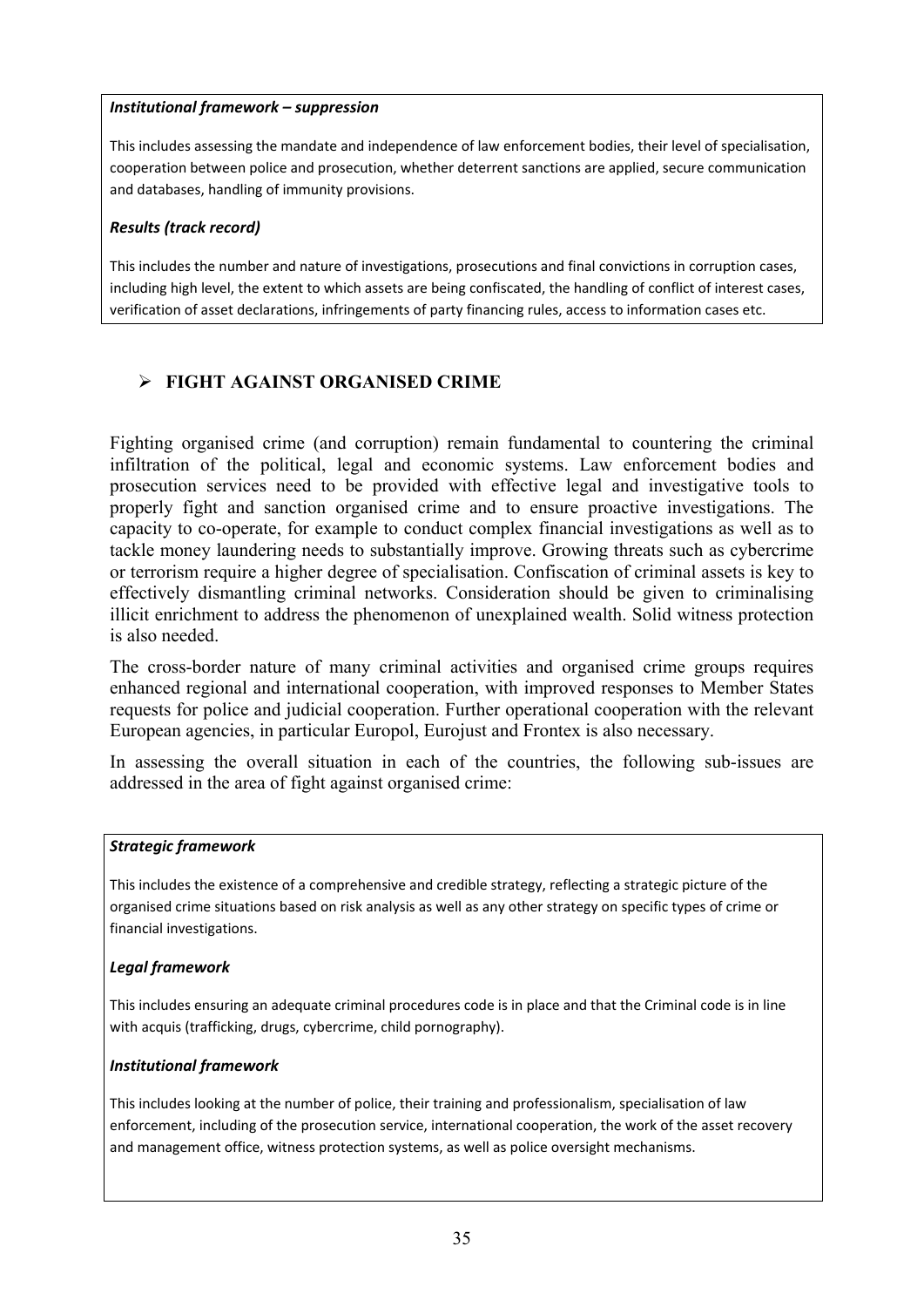#### *Operational capacity (track record)*

This includes the number and nature of investigations, prosecutions and final convictions in organised crime cases, including the degree of targeting criminal organisations (as opposed to just individuals) and the extent to which assets are being confiscated, communication systems, databases, staff and equipment, secrecy of investigations, and anti-money laundering activities.

### ¾ **FREEDOM OF EXPRESSION**

The legal framework for freedom of expression and the media is largely in place in the enlargement countries, with media pluralism largely evident. However, the situation concerning freedom of expression and media in practice remains an issue of serious concern and has continued to deteriorate in some countries. In some countries, a climate of fear and censorship is stoked by continuing violence and intimidation against journalists, with little success by the authorities in identifying and properly sanctioning perpetrators or political will to do so. Sometimes governments themselves contribute to an atmosphere which demonises journalists critical of government policy, leading to self-censorship. Although defamation has been decriminalised, prosecutions of journalists continue. There is a need to develop and train the judiciary to address abuses of state power.

Government interference with media freedom remains to be addressed. More efforts are needed to ensure the political and financial independence of public service broadcasters, to strengthen regulatory agencies and foster functional media self-regulation. There is also a need to prevent informal economic pressure on the media, including through increasing transparency of media ownership, preventing its excessive concentration and ensuring transparent rules on procurement of government advertising are in place.

In assessing the overall situation in each of the countries, the following sub-issues are addressed in the area of freedom of expression<sup>7</sup>:

#### *Intimidation of journalists*

This includes assessing how physical attacks and threats against journalists are followed-up by the police and judicial bodies; the issue of arbitrary arrests of journalists as well as statement by politicians which can have a "chilling" effect on journalists and contribute to an environment of self- censorship.

#### *Legislative environment*

This includes evaluating the proportionality of legal rules for defamation, blasphemy, hate speech, public morality and the protection of state security in offline and online media, regulation of the journalist profession of journalist as well as restrictions to access to information.

#### *Implementation / institutions*

 $\overline{a}$ 

This includes assessing the degree to which rules are consistently applied and the work of independent media regulators. It also includes restrictions on the internet and on operators, the handling of intellectual property, the right to privacy and data protection rules.

<sup>7</sup> Key issues are also addressed in the *Guidelines for EU support to media freedom and media integrity in enlargement countries, 2014-2020* (http://ec.europa.eu/enlargement/pdf/press\_corner/elarg-guidelines-formedia-freedom-and-integrity\_210214.pdf).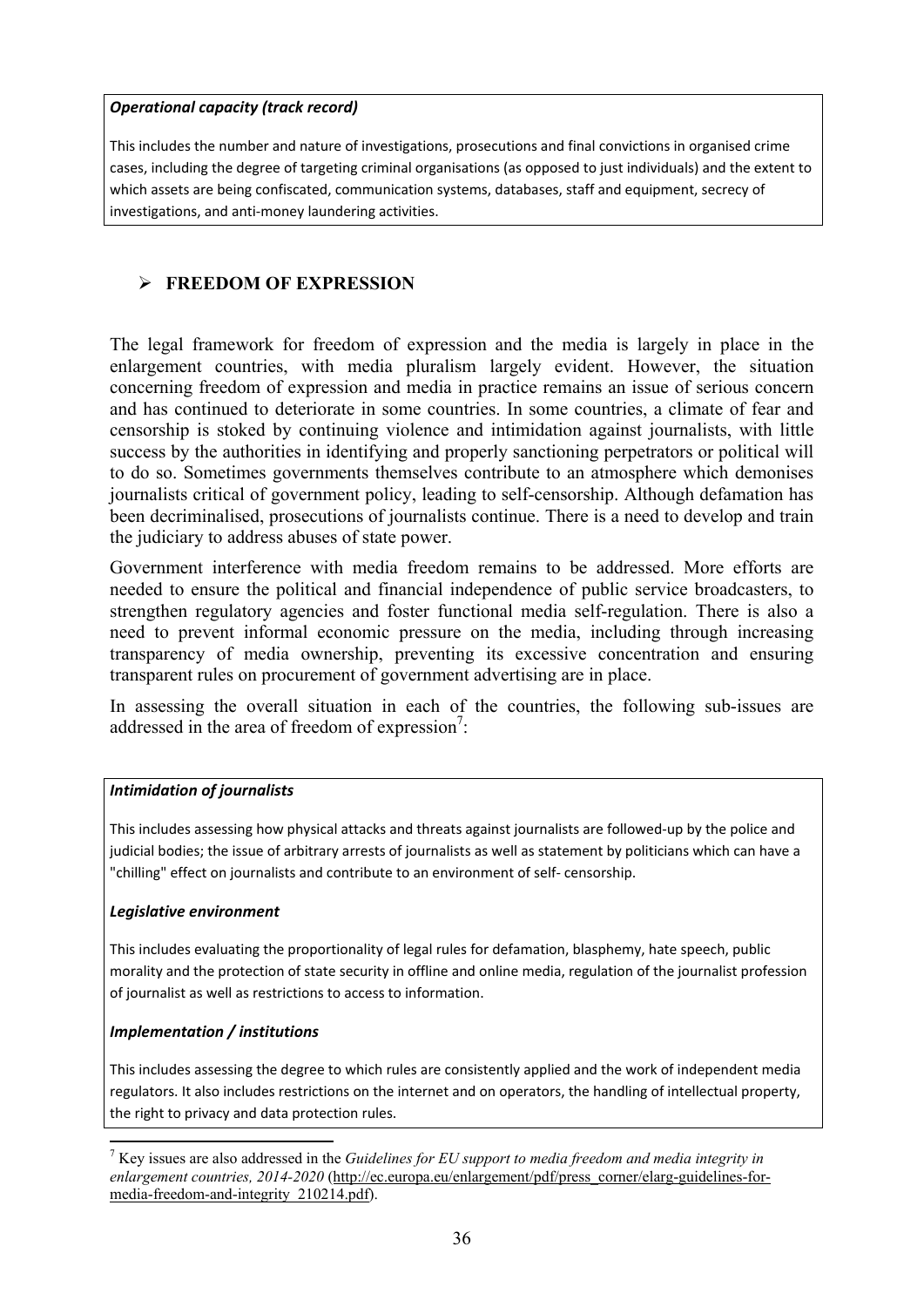#### *Economic factors*

This includes the extent to which there is media pluralism, transparency of media ownership, transparency in the use of public money in the media, the funding of public broadcasters and the issue of government advertising and how this affects the media.

#### *Professional associations and employment conditions*

This includes professional bodies, the representation of journalists as well as their employment status and work conditions.

### ¾ **PUBLIC ADMINISTRATION REFORM**

Public administration reform (PAR) aims at enhanced transparency, accountability and effectiveness and greater focus on the needs of citizens and business. Adequate management of human resources, better policy planning, coordination and development, sound administrative procedures and improved public financial management, including revenue administration and collection are of fundamental importance for the functioning of the state and for implementing the reforms needed for EU integration. Countries need to increase their efforts to improve their public administration at all levels on the basis of national strategies. Recognising the challenges faced by the enlargement countries, the Commission is strengthening its support towards the establishment of the necessary administrative structures and capacity in the accession process. The Commission continues to pay close attention to PAR in the enlargement process, including through establishment of 'Special groups' with the countries of the Western Balkans as a key platform for taking forward work on PAR. This work feeds into the SAA Council/Committee, with a more structured, political discussion on key PAR issues.

In assessing the overall situation in each of the countries, the following sub-issues are addressed in the area of public administration reform:

#### *Strategic framework*

This includes the political commitment to the reform process, including political leadership and technical coordination and monitoring of implementation.

#### *Policy development and coordination*

This includes coordination at the centre of government, inter-ministerial coordination, policy development and financial analysis.

#### *Public service and human resources management*

This includes organisation and functioning of the public service, including depoliticisation, merit-based recruitment and promotion, training and professionalisation.

### *Accountability*

This includes transparency of administration, including access to information and possibility of administrative and legal redress.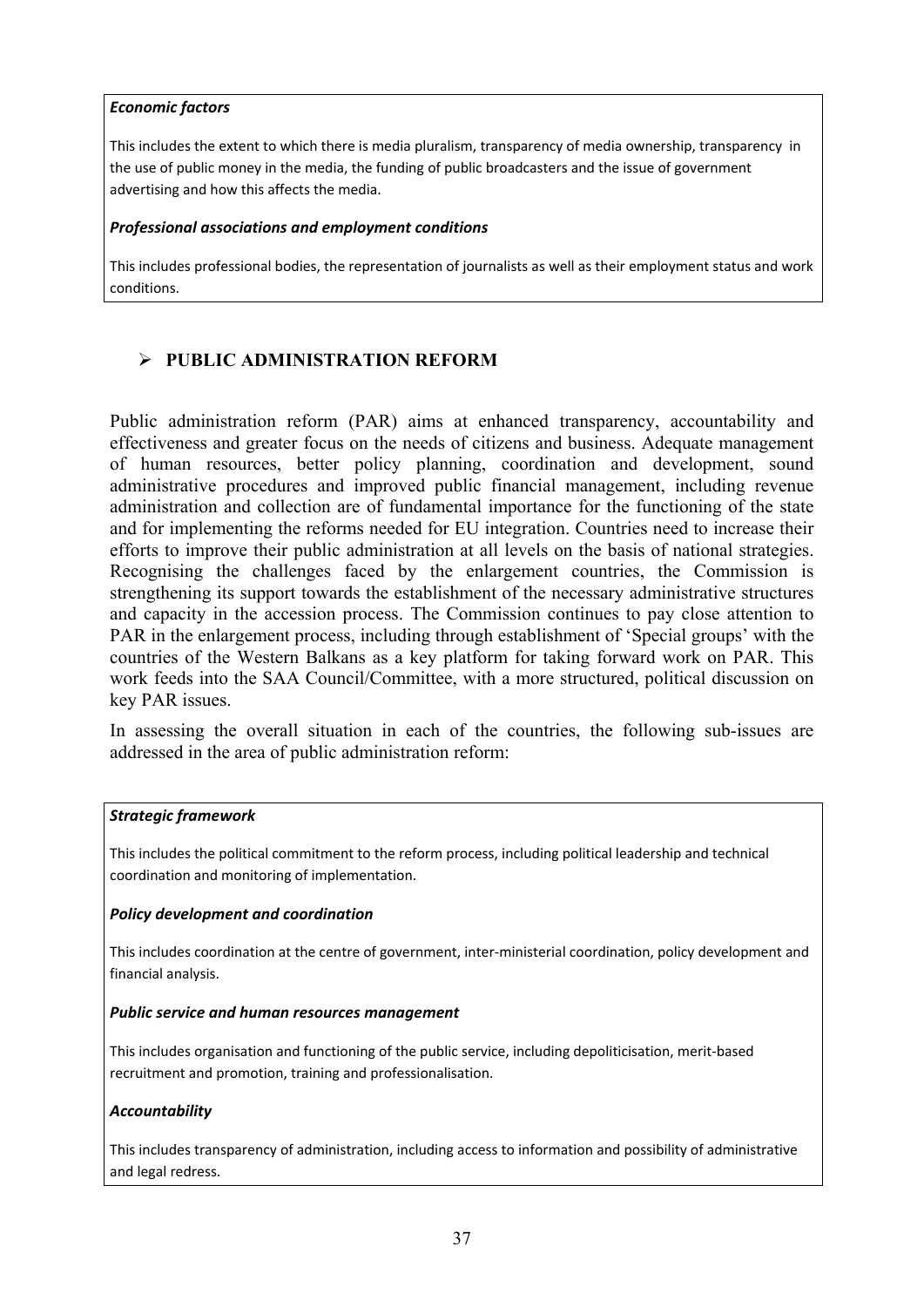### *Service delivery*

This includes improving services for citizens and business, including better administrative procedures and egovernment services.

### *Public financial management (PFM)*

This includes management of public finances and the overall budgetary process through preparation and implementation of multi-annual PFM programmes and engaging in a PFM policy dialogue with the Commission and International Financial Institutions.

### ¾ **ECONOMIC CRITERIA**

The Copenhagen economic criteria for EU membership require 1) the existence of a functioning market economy and 2) the capacity to cope with competitive pressures and market forces within the Union. For each of the two economic criteria, the Commission monitors a series of sub-criteria which were specified as part of the Agenda 2000 package published in 1997 in the context of preparations for the accession of the Member States that subsequently joined the EU in 2004/2007.

Being a *functioning market economy* requires:

- the existence of a broad consensus about essentials of economic policy;
- macroeconomic stability (including price stability, sustainable public finances and external accounts);
- a free interplay of market forces (including liberalised prices and trade);
- free market entry and exit (including issues of establishment/bankruptcies of firms); and
- an adequate legal system (including a system of property rights, enforceability of laws/contracts) and a sufficiently developed financial sector.

The second economic criterion is the capacity to withstand competitive pressures and market forces within the Union. This will require a minimum level of competitiveness of the economies of the applicant countries once the country joins the EU, thus this criterion is by definition more *forward-looking* in nature.

Being *competitive in the EU* requires:

- the existence of a functioning market economy:
- sufficient human and physical capital (including issues of education, research and infrastructure);
- adequate sectoral and enterprise structures (including issues of enterprise restructuring, sectoral shift, role of small and medium-sized enterprises);
- limited state influence on competitiveness (including issues of trade policy, competition policy, state aids, support for small and medium-sized enterprises, etc.); and
- sufficient trade and investment integration with the EU.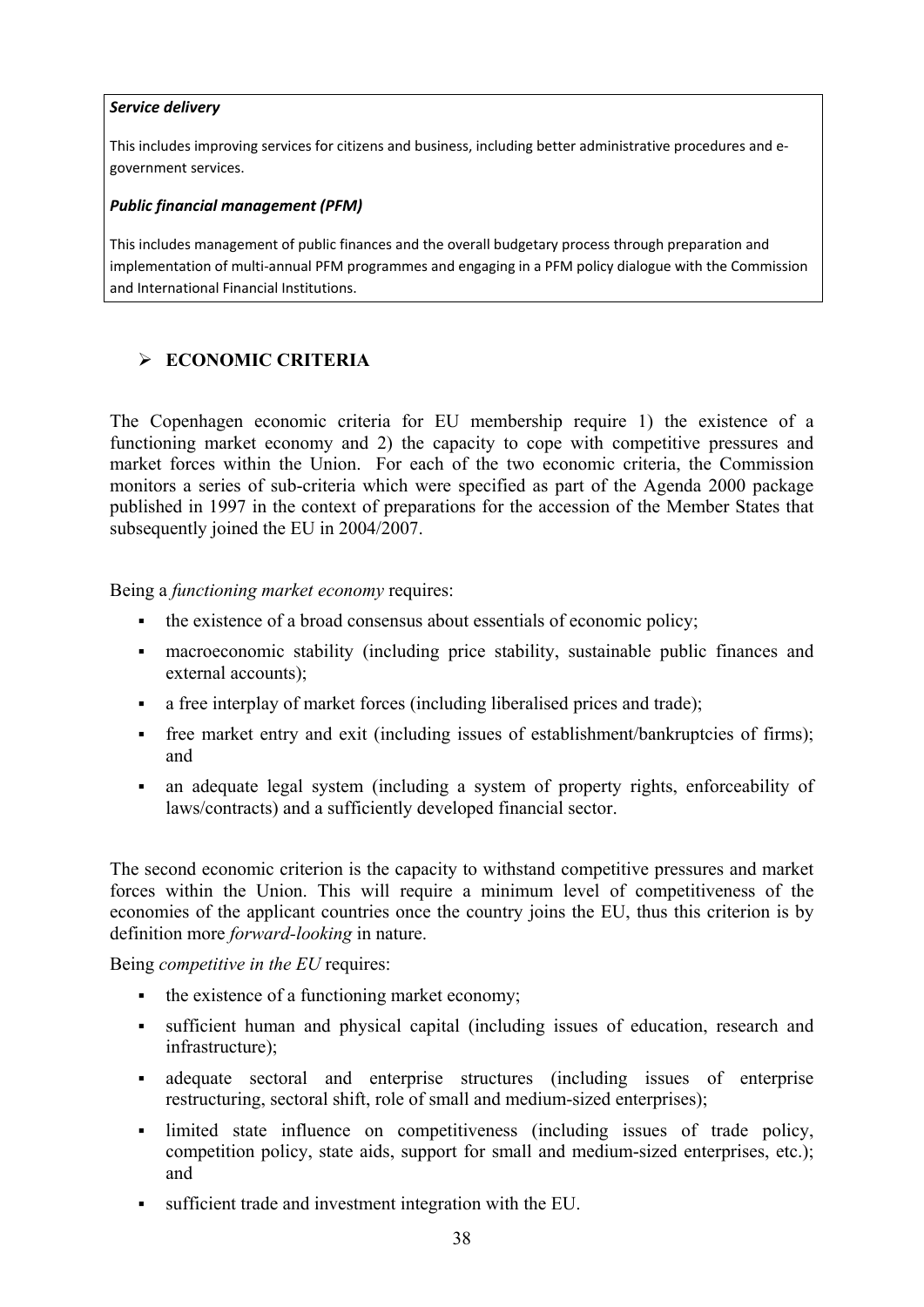The sub-criteria do not provide for a simple checklist to assess compliance. Meeting the economic criteria requires deep and lasting structural reforms that take time to be accomplished. This underlines the importance of a sustained track record of reform implementation being in place, such that there is a permanent and irreversible change in the expectations and behaviour of economic agents.

### ¾ **Chapter 5: PUBLIC PROCUREMENT**

The acquis on public procurement is based on the general EU treaty principles of equal treatment, non-discrimination, proportionality and transparency. Three EU directives cover applicable procurement procedures of contracting authorities in the classical sector, entities in the utilities' sector and concessions. Moreover, a specific EU directive applies in the fields of defence and security. A directive on review procedures also applies, complemented by other technical pieces of legislation.

In assessing the overall situation in each of the countries, the following sub-issues are addressed in the area of public procurement:

#### *Legal alignment*

This includes ensuring procurement regulations (including concessions) are aligned with the acquis, based on the general principle of equal treatment, non-discrimination, proportionality and transparency , and are duly enforced.

#### *Institutional framework*

This includes ensuring there is a central institutional and administrative capacity to develop, implement and monitor procurement policy effectively and efficiently, and a separate institution responsible for the legal review of public procurement procedures.

### *Enforcement capacity*

This includes ensuring contracting authorities and entities have the appropriate capacities and practical guidelines and tools to ensure professional management of the full procurement cycle.

#### *Implementation and enforcement capacity*

This includes ensuring public procurement operations comply with the legislation in force and basic principles, while ensuring the most efficient use of public funds and making best use of modern procurement techniques and methods. It is recommended that countries set up systems to monitor public procurement processes from initial tendering to final contract. This should allow for better scrutiny at all stages, including to establish where there are significant deviations in the final amount paid compared to the initial accepted offer.

#### *Efficient remedies system*

This includes ensuring the remedies system is aligned with the acquis standards of independence, probity and transparency and provides for rapid and competent handling of complaints and sanctions.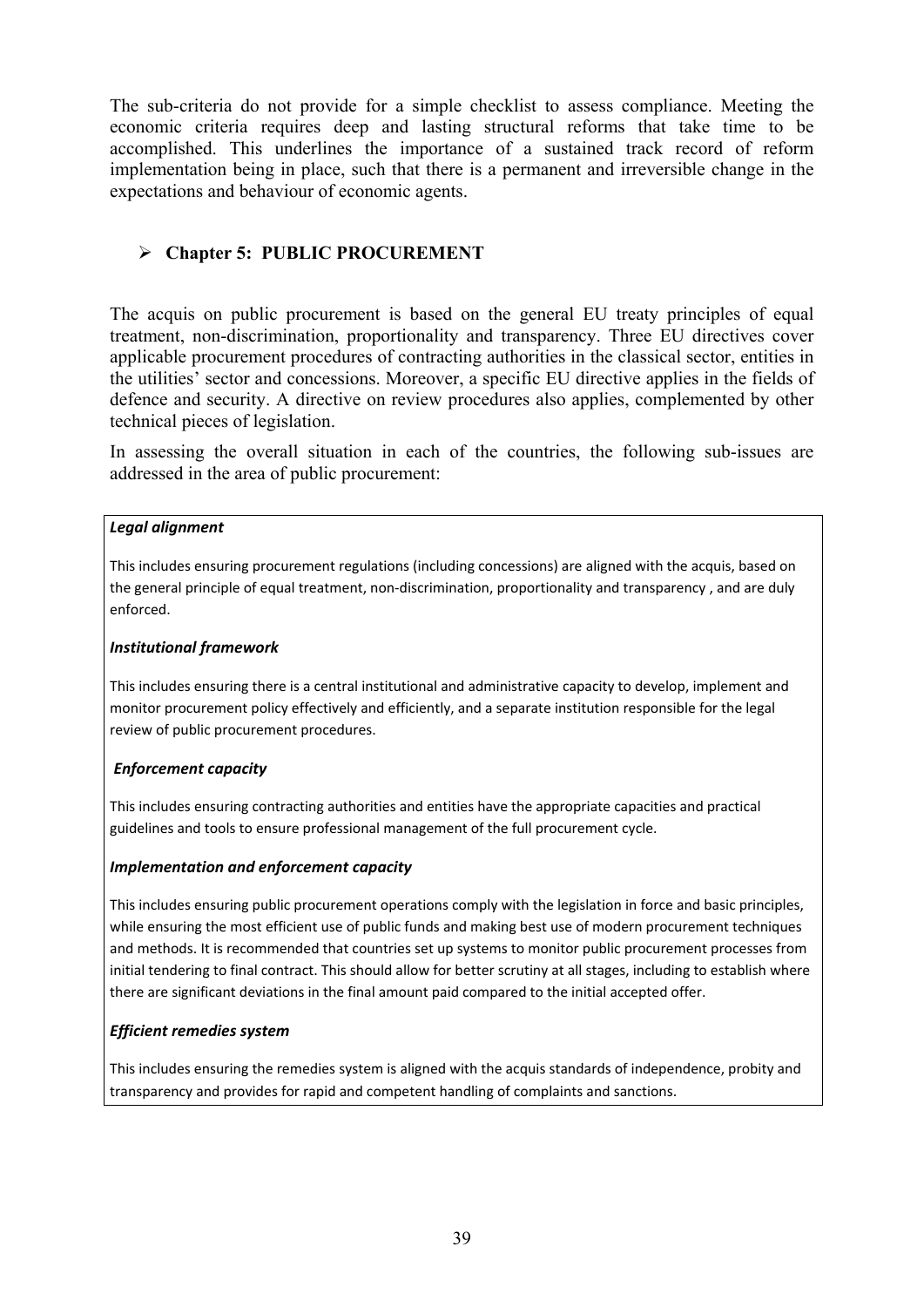### ¾ **Chapter 18: STATISTICS**

The *acquis* in the field of statistics requires a statistical system based on principles such as professional independence, impartiality, reliability, quality, transparency, confidentiality of individual data and dissemination of official statistics. These principles are laid down in the European Statistics Code of practice. National statistical institutes (NSIs) act as reference and anchor points for the methodology, production and dissemination of statistical information. The *acquis* covers methodology, classifications and procedures for data collection in various areas such as macro-economic statistics, social statistics, business statistics, agriculture statistics, and environment and energy statistics. No transposition into national legislation is needed as the majority of the *acquis* takes the form of regulations.

In assessing the overall situation in each of the countries, the following sub-issues are addressed in the area of statistics:

#### *Statistical infrastructure*

This includes statistical Law, resources of the NSIs, coordination of the National Statistical System, implementation of the European Statistics Code of Practice, classification and registers.

#### *Macro-economic statistics*

This includes annual and quarterly national accounts, including Government finance statistics and sector accounts, price statistics, trade statistics, FATS, Foreign Direct Investments, public private partnerships, regional accounts, balance of payments.

#### *Business statistics*

This includes structural and short term business statistics, tourism, transport, energy, R&D statistics, innovation, information society.

#### *Social statistics*

This includes labour market including employment/unemployment, health, education, demography, quality of life, social protection, population census.

#### *Agriculture statistics*

This includes animal and crop production, agricultural prices, agricultural accounts, farm structure, agriculture census.

#### *Environment statistics*

This includes waste, water, environmental protection, environmental accounts, air emissions etc.

### ¾ **Chapter 32: FINANCIAL CONTROL**

This chapter is primarily about ensuring sound financial management of national income and expenditure in line with international frameworks, standards and good European practice. This chapter concerns the entire public sector, also at local government level, and is therefore integrally linked to public administration reform.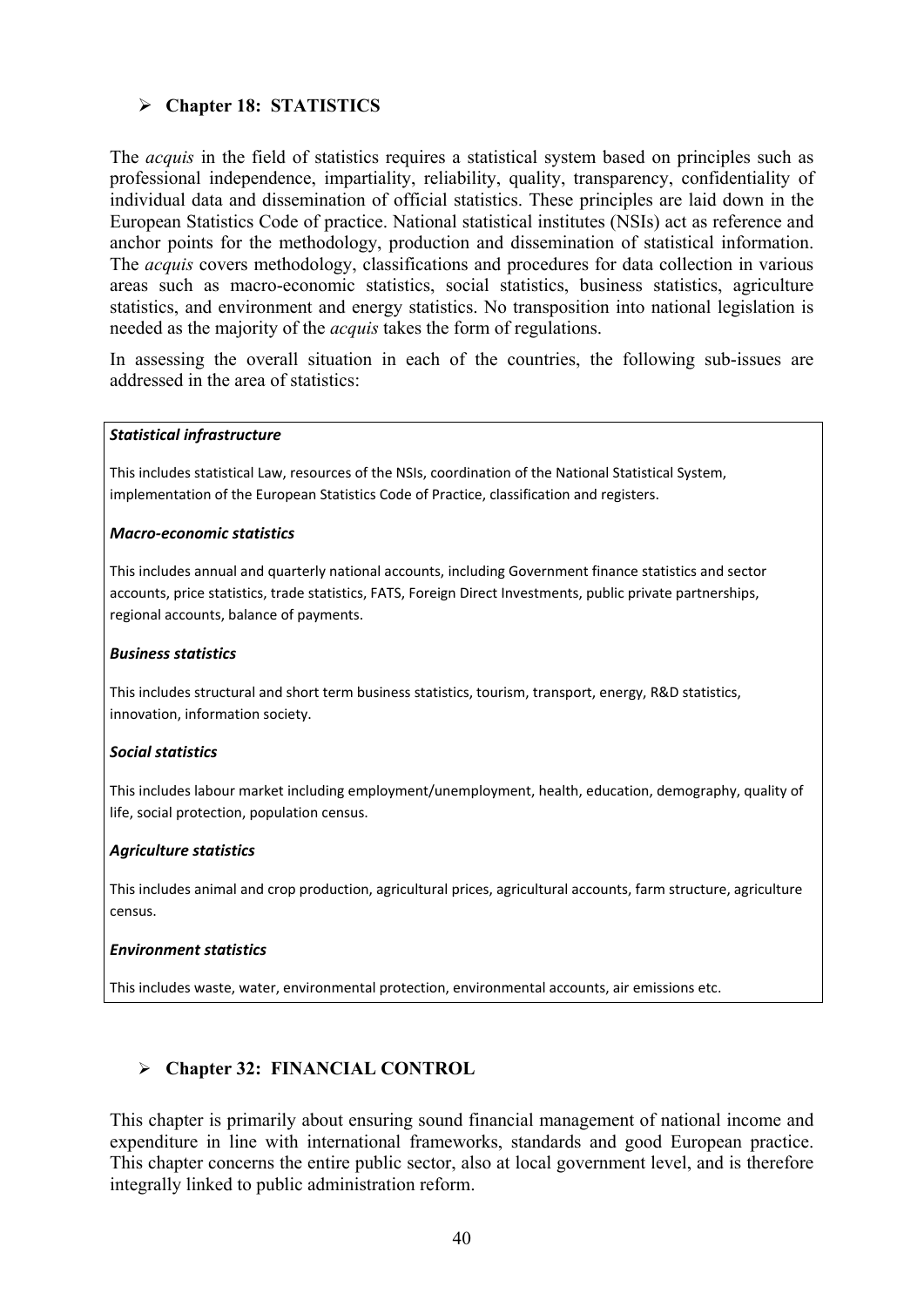The *acquis* under this chapter relates to the adoption and implementation of legal and institutional measures based on international and EU compliant principles, standards and methods that should apply to the internal control systems of the entire public sector as well as the external control standards as defined by the International Organisation of Supreme Audit Institutions (INTOSAI). More particularly, the *acquis* requires the existence of efficient, effective and transparent financial management and control systems and; functionally independent internal audit; centralised harmonisation of methodologies and standards; the necessary national structures and a functionally, institutionally and financially independent state audit institution to audit public funds. This chapter also includes the *acquis* on the protection of the EU's financial interests and the fight against fraud involving EU funds as well as non-penal aspects of the protection of the Euro against counterfeiting.

In assessing the overall situation in each of the countries, the following sub-issues are addressed in the area of financial control:

#### *Public Internal Financial Control (PIFC)*

This includes the commitment to implement PIFC across the entire public sector; having a multi-annual strategy for PIFC clearly linked to the overall PAR and pubic financial management strategy and looking at its implementation, monitoring and reporting, and political commitment. A Central Harmonisation Unit (CHU) should be established, with comprehensive legal basis, sufficient staff and administrative capacity and its role as provider of methodological guidance and coordinator of developments. Other issues include the track record and annual review of quality of financial management and control and internal audit activity.

The legal framework should facilitate the development of managerial accountability, consistent with the legal framework governing civil and public service arrangements and organisational structures. Key aspects of Financial Management and Control need to be ensured. An internal audit function across the public sector needs to be established, with sufficient staff capacity.

#### *External audit*

This includes ensuring the independence of the State Audit Institution (SAI) in the Constitution and the relevant legislation in line with INTOSAI standards, institutional capacity to fulfil the audit mandate, commitment to ensure quality of financial and performance audit work and commitment to take measures that ensure impact of external audit work, including systematic parliamentary follow-up to audit findings.

#### *Protection of the EU's financial interests*

This includes ensuring legislation is aligned with the Convention on the protection of the European Communities financial interests and other relevant acquis, setting up the national anti-fraud coordination service (AFCOS) with sufficient administrative capacity, cooperation with the Commission, including during Commission on –the-spot missions, a structure for reporting of irregularities and suspected fraud cases.

#### *Protection of the euro against counterfeiting (non-penal aspects)*

This includes ratifying the 1929 international Convention for the Suppression of Counterfeiting Currency, alignment of national legislation with the acquis, the administrative structures and capacity for technical analysis and classification of counterfeit money, and international cooperation.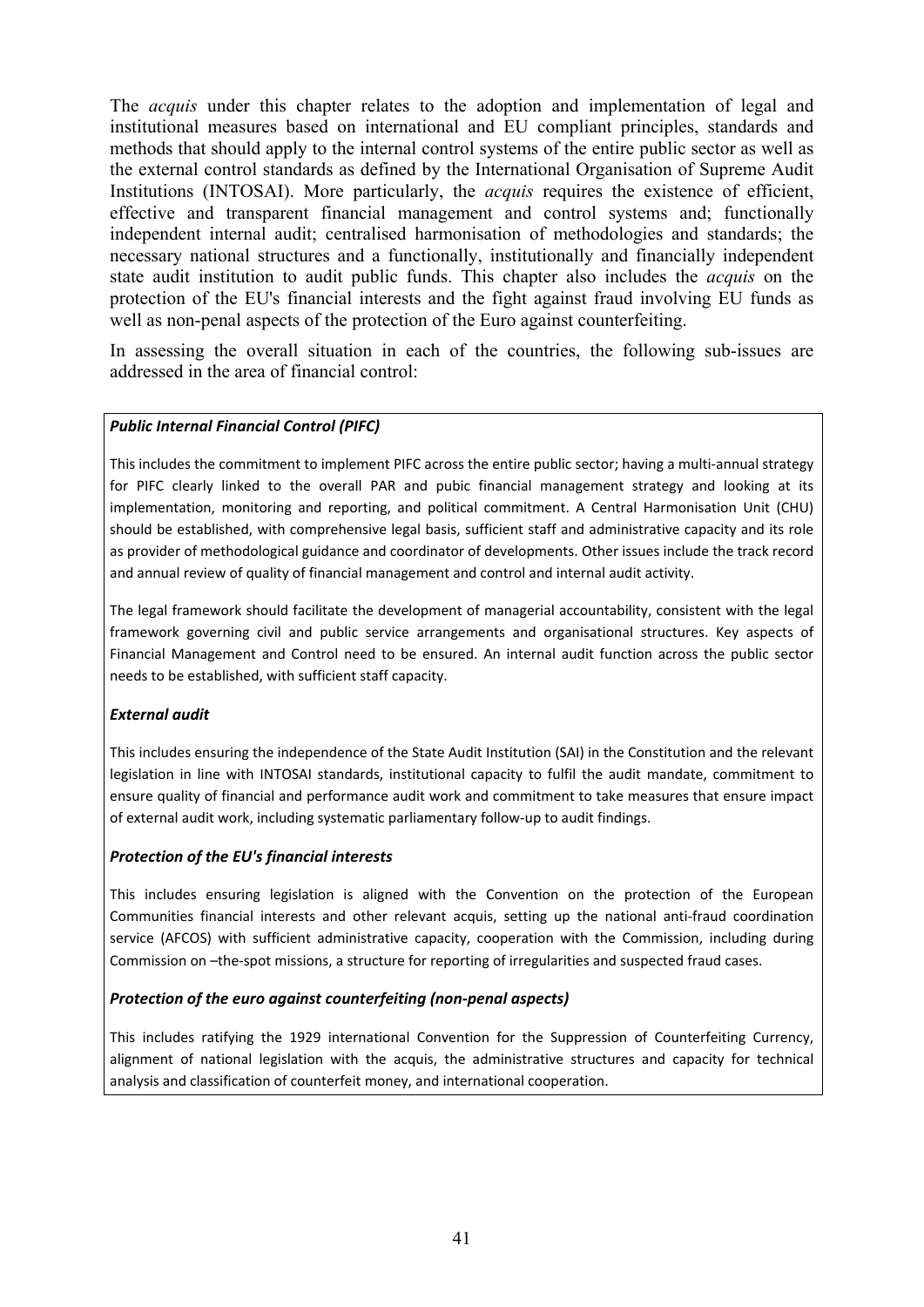### **ANNEX 3 - KEY STATISTICS**

| Montenegro | าe former                        | Albania | Serbia | furkey | Bosnia and  | Kosovo | EU-28 |
|------------|----------------------------------|---------|--------|--------|-------------|--------|-------|
|            | Yugoslav Republic<br>f Macedonia |         |        |        | Herzegovina |        |       |
|            |                                  |         |        |        |             |        |       |

**STATISTICAL DATA (as of 18.09.2015 for candidate countries and potential candidates, and 01.09.2015 for EU-28)** 

| <b>Population</b>                                                     | <b>Note</b>  | 2013    | 2014             | 2013             | 2014             | 2013             | 2014              | 2013    | 2014    | 2013    | 2014   | 2013   | 2014    | 2013  | 2014           | 2013    | 2014    |
|-----------------------------------------------------------------------|--------------|---------|------------------|------------------|------------------|------------------|-------------------|---------|---------|---------|--------|--------|---------|-------|----------------|---------|---------|
| Total population (thousands)                                          | 1)           | 620.9   | 621.5            | 2 0 6 2 . 3      | 2 0 6 5 .8       | 2898.8           | 2895.9            | 7 183.9 | 7 149.2 | 75 627  | 76 668 | 3831.6 | 3827.3  | 820.6 | 804.9          | 505 115 | 506 881 |
|                                                                       |              |         |                  |                  |                  | e                | e                 | e       | e       |         |        | e      | e       | e     | e              | n       | ep      |
| Share of 15-64 in total                                               |              | 68.1    | 68.1             | 71.0             | 70.8             | 68.5             | 68.8              | 68.1    | 67.6    | 67.6    | 67.7   | 67.8e  | 67.8e   | 0.1   | 0.1            | 66.2p   | 65.9bep |
| population (%)                                                        |              |         |                  |                  |                  |                  |                   |         |         |         |        |        |         |       |                |         |         |
| Crude rate of natural<br>population change (per 1 000<br>inhabitants) |              | 2.5     | 2.4              | 1.9              | ÷                | 5.3              | 5.2               | $-4.8$  | $-4.9$  | 12.1    | 12.2   | $-1.3$ | $-1.5p$ | 11.9  | 13.3           | 0.2ep   | 0.3ep   |
| Life expectancy at birth, males<br>(vears)                            |              | 74.1    | 73.9             | 73.2             |                  | 76               | 76.4              | 72.5    | 72.6    | 74.7e   | 74.8e  | 73.7e  | 73.7e   | 74.2  | 74.2           | 77.8    |         |
| Life expectancy at birth,<br>females (years)                          |              | 79.0    | 78.9             | 77.2             |                  | 80.3             | 80.3              | 77.7    | 77.7    | 79.2e   | 79.3e  | 78.8e  | 78.8e   | 79.4  | 79.5           | 83.3    |         |
|                                                                       |              |         |                  |                  |                  |                  |                   |         |         |         |        |        |         |       |                |         |         |
| Gross domestic product                                                | <b>Note</b>  | 2013    | 2014             | 2013             | 2014             | 2013             | 2014              | 2013    | 2014    | 2013    | 2014   | 2013   | 2014    | 2013  | 2014           | 2013    | 2014    |
| Gross domestic product                                                |              |         |                  |                  |                  |                  |                   |         |         |         |        |        |         |       |                |         |         |
| In current prices (EUR billion)                                       | 7) 8)        | 3.3     | 3.4 <sub>p</sub> | 8.1p             | 8.5e             | 9.6p             | 10.0 <sub>p</sub> | 34.3    | 33.1e   | 620.7   | 601.3  | 13.7   | 13.9    | 5.3   | $\blacksquare$ | 13 5 21 | 13 9 20 |
| Per capita (EUR)                                                      | 7(8)         | 5 3 5 6 | 5436p            | 3930p            | 4 127s           | 3 323p           | 3440p             | 4781    | 4 635e  | 8 1 6 1 | 7819   | 3569   | 3641    | 2935  | $\sim$         | 26 600  | 27 300  |
| In purchasing power standards<br>(PPS) per capita                     | 7(9)         | 10 700  | 10 600p          | 9 500e           | 10 000           | ٠                |                   | 9800    | 9 5 0 0 | 14 100  | 14 400 | 7700   | 7800    |       | ÷              | 26 600  | 27 300  |
| PPS per capita, relative to the<br>EU average $(EU-28 = 100)$         | 7) 9)        | 40      | 39 <sub>p</sub>  | 36               | 36               | 28               | 29                | 37      | 35      | 53      | 53     | 29     | 28      |       | $\cdot$        |         |         |
| Real rate of change,<br>compared with the previous<br>year $(\%)$     | $\mathbf{7}$ | 3.3     |                  | 2.7 <sub>p</sub> | 3.8 <sub>e</sub> | 1.1 <sub>p</sub> | 2.1 <sub>p</sub>  | 2.6     | $-1.8e$ | 4.2     | 2.9    | 2.5    | 1.1     | 3.4   | $\cdot$        | 0.1     | 1.3     |
|                                                                       |              |         |                  |                  |                  |                  |                   |         |         |         |        |        |         |       |                |         |         |
| <b>Public finance</b>                                                 | <b>Note</b>  | 2013    | 2014             | 2013             | 2014             | 2013             | 2014              | 2013    | 2014    | 2013    | 2014   | 2013   | 2014    | 2013  | 2014           | 2013    | 2014    |
| Government finance statistics,<br>relative to GDP                     |              |         |                  |                  |                  |                  |                   |         |         |         |        |        |         |       |                |         |         |
| ** General government surplus<br>(+) / deficit (-) (%)                | 12)          | $-2.3$  | $-3.1$           | $-3.9$           | $-4.2$           | $-4.9$           | $-5.1$            | $-5.5$  | $-6.7$  | 0.2     | ÷      | $-2.2$ |         |       |                | $-3.2$  | $-2.9$  |
| ** General government debt<br>(% )                                    | 12)<br>13)   | 58.0    | 56.7             | 34.2             | 38.2             | 70.1             | 71.8              | 59.0    | 68.9    | 36.0    | ٠      |        |         | 9.0e  |                | 85.5    | 86.8    |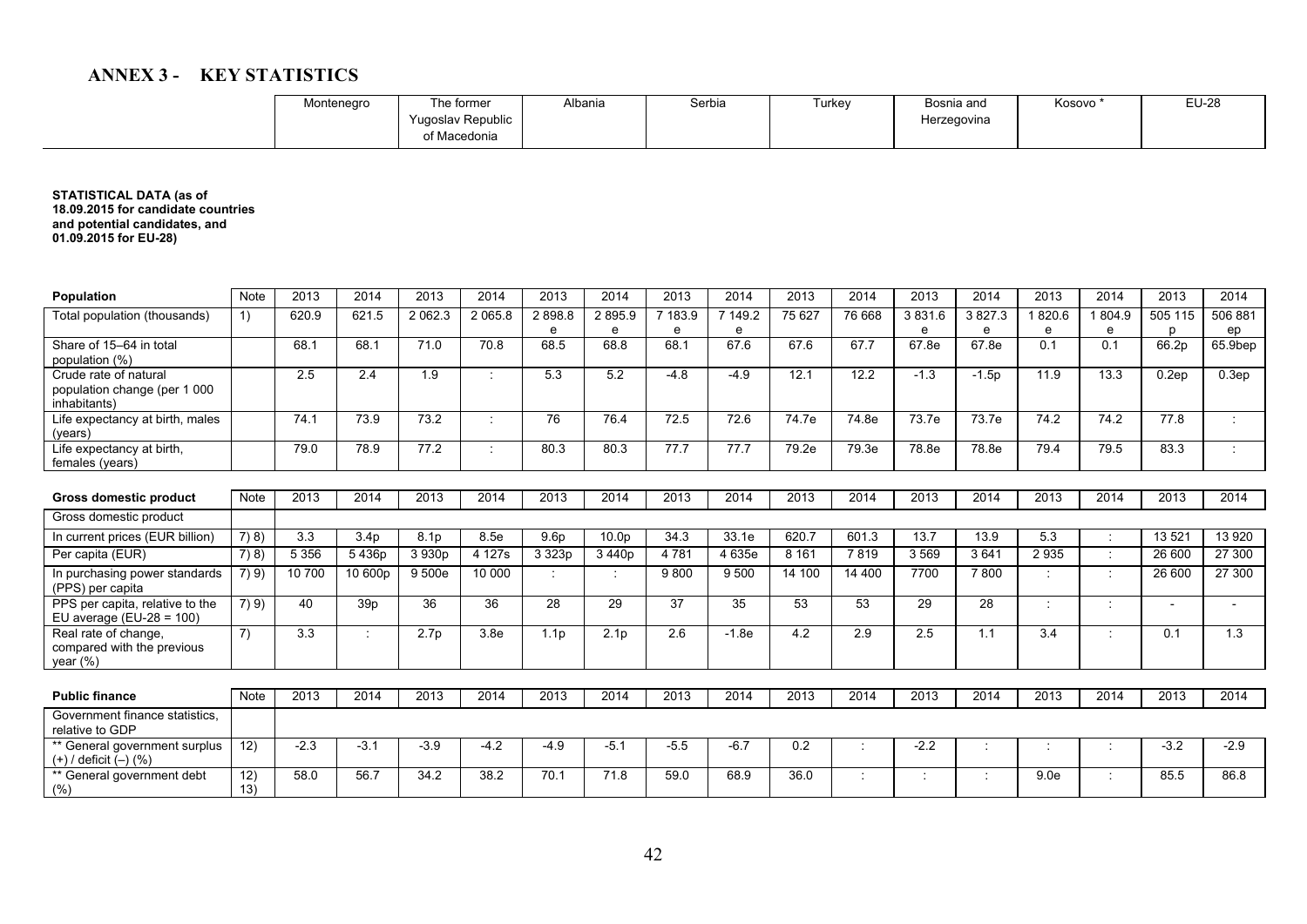| Montenegro | The former        | Nbania | Serbia | furkev | Bosnia and  | Kosovo* | F112<br>⊏∪∹∠o |
|------------|-------------------|--------|--------|--------|-------------|---------|---------------|
|            | Yugoslav Republic |        |        |        | Herzegovina |         |               |
|            | Macedonia         |        |        |        |             |         |               |

| <b>Economic activity and</b><br>employment                                                                                                | <b>Note</b> | 2013    | 2014 | 2013      | 2014    | 2013  | 2014  | 2013  | 2014  | 2013                 | 2014                        | 2013  | 2014  | 2013      | 2014    | 2013    | 2014 |
|-------------------------------------------------------------------------------------------------------------------------------------------|-------------|---------|------|-----------|---------|-------|-------|-------|-------|----------------------|-----------------------------|-------|-------|-----------|---------|---------|------|
| Economic activity rate for<br>persons aged 20-64:<br>proportion of the population<br>aged 20-64 that is<br>economically active (%), total |             | 65.1    | 67.6 | 70.4      | 70.8    | 67.6e | 68.6e | 66.0  | 66.2  | 58.4                 | 58.9b                       | 58.7  | 59.2  | 46.4      | 47.7    | 76.5    | 76.9 |
| - Males                                                                                                                                   |             | 71.9    | 74.5 | 83.4      | 84.5    | 79.2e | 80.5e | 75.3  | 75.1  | 81.6                 | $\mathcal{I}^{\mathcal{I}}$ | 72.1  | 72.4  | 69.5      | 71.4    | 83.0    | 83.2 |
| - Females                                                                                                                                 |             | 58.3    | 60.7 | 57.1      | 56.8    | 57.6e | 57.3e | 56.8  | 57.5  | 35.6                 | $\cdot$                     | 45.1  | 46.0  | 23.7      | 24.2    | 70.0    | 70.6 |
| Employment rates, aged 20-<br>64 (% of the population), total                                                                             |             | 52.6    | 55.6 | 50.3      | 51.3    | 56.7e | 56.6e | 51.2  | 53.5  | 53.4                 | 53.2b                       | 42.8  | 43.2  | 33.0      | 31.3    | 68.4    | 69.2 |
| - Males                                                                                                                                   |             | 57.8    | 61.4 | 59.7      | 61.6    | 64.8e | 65.2e | 59.5  | 61.2  | 75.3                 | 75.0b                       | 53.3  | 54.6  | 51.5      | 48.4    | 74.3    | 75.0 |
| - Females                                                                                                                                 |             | 47.5    | 49.4 | 40.7      | 40.8    | 49.3e | 48.5e | 43.1  | 46.0  | 31.8                 | 31.6b                       | 32.2  | 31.9  | 14.9      | 14.5    | 62.6    | 63.4 |
| Persons aged 15-24 not in<br>employment, education or<br>training, % of the population in<br>the age group                                |             | 17.8    | 17.7 | $\bullet$ |         | 30.8e | 30.9e | 22.9  | 23.5  | $\ddot{\phantom{a}}$ | $\cdot$                     | 25.8  | 26.1  |           | $\cdot$ | 13.0    | 12.4 |
| Employment by main sectors                                                                                                                |             |         |      |           |         |       |       |       |       |                      |                             |       |       |           |         |         |      |
| - Agriculture, forestry and<br>fisheries (%)                                                                                              | 2)          | 4.5     | 5.7  | 18.7      | 18.0    | 44.0e | 42.7e | 21.3  | 21.1  | 23.6                 | 21.1 <sub>b</sub>           | 18.9  | 17.1  | 5.9       | 2.6     | 4.8     | 4.7  |
| - Industry (%)                                                                                                                            | 2)          | 11.9    | 11.1 | 23.5      | 23.5    | 9.7e  | 11.0e | 21.1  | 20.0  | 19.4                 | 20.5b                       | 22.2  | 22.1  | 16.8      | 17.7    | 17.3    | 17.3 |
| - Construction (%)                                                                                                                        | 2)          | 5.9     | 6.5  | 6.9       | 7.0     | 7.1e  | 6.4e  | 4.8   | 4.4   | 7.0                  | 7.4b                        | 7.7   | 7.9   | 11.4      | 10.9    | 6.9     | 6.8  |
| - Services (%)                                                                                                                            | 2)          | 77.7    | 76.7 | 50.6      | 51.4    | 38.8e | 39.4e | 52.9  | 54.5  | 50.0                 | 51.0b                       | 51.0  | 52.7  | 64.1      | 67.2    | 70.3    | 70.5 |
| People employed in the public<br>sector as a share of total<br>employment, persons aged<br>$20 - 64$ (%)                                  | 3)          | ÷       | 32.8 |           | $\cdot$ | 17.8e | 17.5e | 32.6  | 31.6  | 13.5                 | 13.1 <sub>b</sub>           | 32.7  | 31.9  | ÷         | 31.4s   | $\cdot$ |      |
| People employed in the<br>private sector as a share of<br>total employment, persons<br>aged 20-64 (%)                                     | 3)          | $\cdot$ | 48.2 |           | ÷       | 82.2e | 82.5e | 65.2  | 66.4  | 86.5                 | 86.9b                       | 62.5  | 63.1  | $\bullet$ | 68.6s   | $\cdot$ |      |
| Unemployment rates (% of the<br>labour force), total                                                                                      | 4)          | 19.5    | 18.0 | 29.0      | 28.0    | 15.9e | 17.5e | 22.1  | 18.9  | 8.8                  | 9.9b                        | 27.6  | 27.6  | 30.0      | 35.3    | 10.8    | 10.2 |
| - Males                                                                                                                                   | 4)          | 20.1    | 17.8 | 29.0      | 27.7    | 17.8e | 19.2e | 20.8  | 18.3  | 8.0                  | 9.1 <sub>b</sub>            | 26.7  | 25.3  | 26.9      | 33.1    | 10.8    | 10.1 |
| - Females                                                                                                                                 | 4)          | 18.8    | 18.2 | 29.0      | 28.6    | 13.5e | 15.2e | 23.8  | 19.6  | 10.6                 | 11.9b                       | 29.1  | 31.2  | 38.8      | 41.6    | 10.9    | 10.3 |
| - Youth, aged 15-24                                                                                                                       | 4)          | 41.6    | 35.8 | 51.9      | 53.1    | 31.4e | 39.0e | 49.4  | 47.1  | 16.9                 | 17.8b                       | 59.1  | 62.7  | 55.9      | 61.0    | 23.6    | 22.2 |
| - Long-term (>12 months)                                                                                                                  | 4)          | 16.0    | 14.0 | 23.9      |         | 11.5e | 11.2e | 16.8  | 12.8  | 2.1                  | 2.4 <sub>b</sub>            | 22.9  | 23.4  | 20.7      | 26.1    | 5.1     | 5.1  |
| Average nominal monthly<br>wages and salaries (EUR)                                                                                       | 5)          | 487     | 479  | 343.5     | ÷       | 371.8 | 378.8 | 536.6 | 523.6 |                      |                             | 422.8 | 424.4 |           |         |         |      |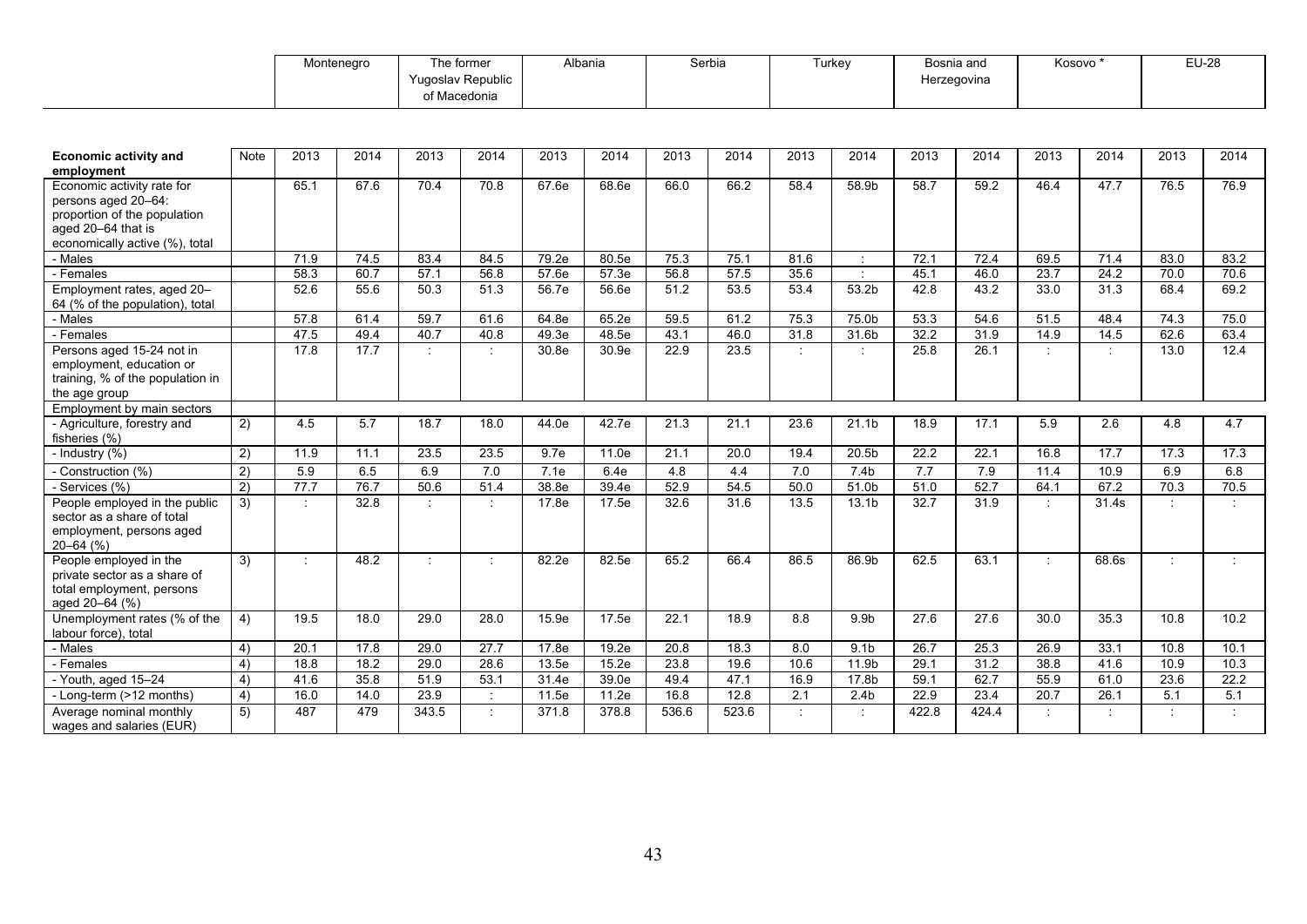| Montenegro | he former         | Albania | Serbia | , urkev | Bosnia and  | Kosovo * | $EU-26$ |
|------------|-------------------|---------|--------|---------|-------------|----------|---------|
|            | Yugoslav Republic |         |        |         | Herzegovina |          |         |
|            | . Macedonia       |         |        |         |             |          |         |

| <b>Education</b>                                                                                                                                                                        | <b>Note</b>           | 2013          | 2014                 | 2013             | 2014    | 2013              | 2014              | 2013    | 2014              | 2013                   | 2014           | 2013    | 2014    | 2013     | 2014    | 2013                     | 2014              |
|-----------------------------------------------------------------------------------------------------------------------------------------------------------------------------------------|-----------------------|---------------|----------------------|------------------|---------|-------------------|-------------------|---------|-------------------|------------------------|----------------|---------|---------|----------|---------|--------------------------|-------------------|
| Early leavers from education<br>and training: percentage of the<br>population aged 18-24 with at<br>most a lower secondary<br>education and not in further<br>education or training (%) | 6)                    | 5.1           | 5.1                  | 11.4             | 12.5    | 30.6e             | 26.0e             | 8.7     | 8.3               | 37.6p                  | 38.3b          | 25.9    | 25.2    |          | ÷       | 11.9                     | 11.1 <sub>b</sub> |
| Percentage of the population<br>aged 20-24 with secondary<br>education, total                                                                                                           |                       | $\mathcal{I}$ | 86.3                 | ٠                | $\cdot$ | 44.2e             | 49.7e             | 83.2    | 82.5              | $\cdot$                | $\cdot$        | 85.8    | 85.6    | 69.5     | 68.2    | $\cdot$                  | $\mathcal{L}$     |
| - Males                                                                                                                                                                                 |                       | $\cdot$       | 87.8                 |                  |         | 48.0e             | 55.9e             | 85.7    | 84.7              | $\cdot$                |                | 87.7    | 89.6    | 73.4     | 71.8    | $\cdot$                  | $\cdot$           |
| Females                                                                                                                                                                                 |                       | $\mathcal{L}$ | 84.7                 | $\cdot$          | ÷       | 40.3e             | 43.5e             | 80.3    | 80.1              | $\ddot{\phantom{a}}$   | ÷              | 83.5    | 81.2    | 65.1     | 64.0    | $\epsilon$               | $\cdot$           |
| Percentage of the population<br>aged 30-34 with tertiary<br>education, total                                                                                                            |                       | 28.0          | 28.3                 | $\cdot$          | $\cdot$ | 15.7e             | 16.7e             | 25.3    | 27.2              | $\ddot{\cdot}$         | $\cdot$        | 15.7    | 18.9    | 12.0     | 16.6    | 37.0                     | 37.8b             |
| - Males                                                                                                                                                                                 |                       | 24.7          | 25.3                 |                  | ÷       | 12.7e             | 14.0e             | 20.2    | 21.8              | $\ddot{\phantom{a}}$ . | ÷              | 14.6    | 15.2    | 9.9      | 13.0    | 32.7                     | 33.4b             |
| - Females                                                                                                                                                                               |                       | 31.5          | 31.3                 |                  | $\cdot$ | 18.3e             | 19.2e             | 30.5    | 32.6              | $\cdot$                | $\blacksquare$ | 16.8    | 23.2    | 14.2     | 14.8    | 41.3                     | 42.2 <sub>b</sub> |
|                                                                                                                                                                                         |                       |               |                      |                  |         |                   |                   |         |                   |                        |                |         |         |          |         |                          |                   |
| Gross value added                                                                                                                                                                       | Note                  | 2013          | 2014                 | 2013             | 2014    | 2013              | 2014              | 2013    | 2014              | 2013                   | 2014           | 2013    | 2014    | 2013     | 2014    | 2013                     | 2014              |
| Gross value added by main<br>sectors                                                                                                                                                    |                       |               |                      |                  |         |                   |                   |         |                   |                        |                |         |         |          |         |                          |                   |
| - Agriculture, forestry and<br>fisheries (%)                                                                                                                                            | $\overline{7}$<br>10) | 9.8           | $\cdot$              | 11.0p            | 10.2e   | 22.5p             | 22.6p             | 9.4     | 9.7e              | 7.4                    | 7.1            | 8.0     | 7.1     | 14.4     | ÷       | 1.7                      | 1.6               |
| - Industry (%)                                                                                                                                                                          | 7)<br>10)             | 13.8          | $\ddot{\phantom{a}}$ | 17.9p            | 18.0e   | 14.4p             | 14.2p             | 26.6    | 24.6e             | 19.1                   | 19.5           | 21.6    | 21.3    | 20.3     | ÷       | 19.1                     | 18.9              |
| - Construction (%)                                                                                                                                                                      | 7)<br>10)             | 5.0           | $\cdot$              | 6.6 <sub>p</sub> | 6.8e    | 11.9p             | 11.0 <sub>p</sub> | 5.1     | 5.2e              | 4.4                    | 4.6            | 4.5     | 4.7     | 7.9      | ÷       | 5.4                      | 5.4               |
| - Services $\overline{(*)}$                                                                                                                                                             | 7)<br>10)             | 71.4          | $\cdot$              | 64.4p            | 65.0e   | 51.1 <sub>p</sub> | 52.2p             | 59.0    | 60.5e             | 57.6                   | 57.7           | 65.9    | 66.9    | 57.4     | $\cdot$ | 73.8                     | 74.1              |
| <b>International trade</b>                                                                                                                                                              | Note                  | 2013          | 2014                 | 2013             | 2014    | 2013              | 2014              | 2013    | 2014              | 2013                   | 2014           | 2013    | 2014    | 2013     | 2014    | 2013                     | 2014              |
| International trade in goods<br>and services relative to GDP                                                                                                                            |                       |               |                      |                  |         |                   |                   |         |                   |                        |                |         |         |          |         |                          |                   |
| - Imports (% of GDP)                                                                                                                                                                    | 7)<br>11)             | 62.1          |                      | 61.9p            | 65.1e   | 53.5p             | 49.0p             | 51.9    | 54.3e             | 32.2                   | 32.1           | 49.8    |         | 49.0     | ÷       | 40.3                     | 40.2              |
| - Exports (% of GDP)                                                                                                                                                                    | $\overline{7}$<br>11) | 41.8          | $\ddot{\phantom{a}}$ | 43.8p            | 47.9e   | 35.4p             | 29.9p             | 41.2    | 44.3e             | 25.6                   | 27.7           | 30.0    |         | 17.4     | $\cdot$ | 42.9                     | 43.0              |
| Share of exports to EU-28<br>countries in value of total<br>exports (%)                                                                                                                 |                       | 41.5          | 35.8                 | 72.6             | 76.6    | 76.7              | 77.4              | 63.8    | 65.7              | 41.5                   | 43.5           | 73.5    | 72.1    | 43.5     | 30.2    |                          |                   |
| Share of imports from EU-28<br>countries in value of total<br>imports (%)                                                                                                               |                       | 44.2          | 45.8                 | 62.7             | 63.5    | 64.3              | 61.1              | 55.7    | $\overline{57.1}$ | 36.7                   | 36.7           | 60.0    | 58.9    | 44.7     | 42.6    | $\overline{\phantom{0}}$ |                   |
| Trade balance (EUR million)                                                                                                                                                             |                       | $-1398$       | $-1451$              | $-1748$          | $-1762$ | $-1938$           | $-2114$           | $-2933$ | $-2950$           | $-75250$               | $-63628$       | $-3472$ | $-3843$ | $-2,148$ | $-2214$ | 51 565                   | 22 383            |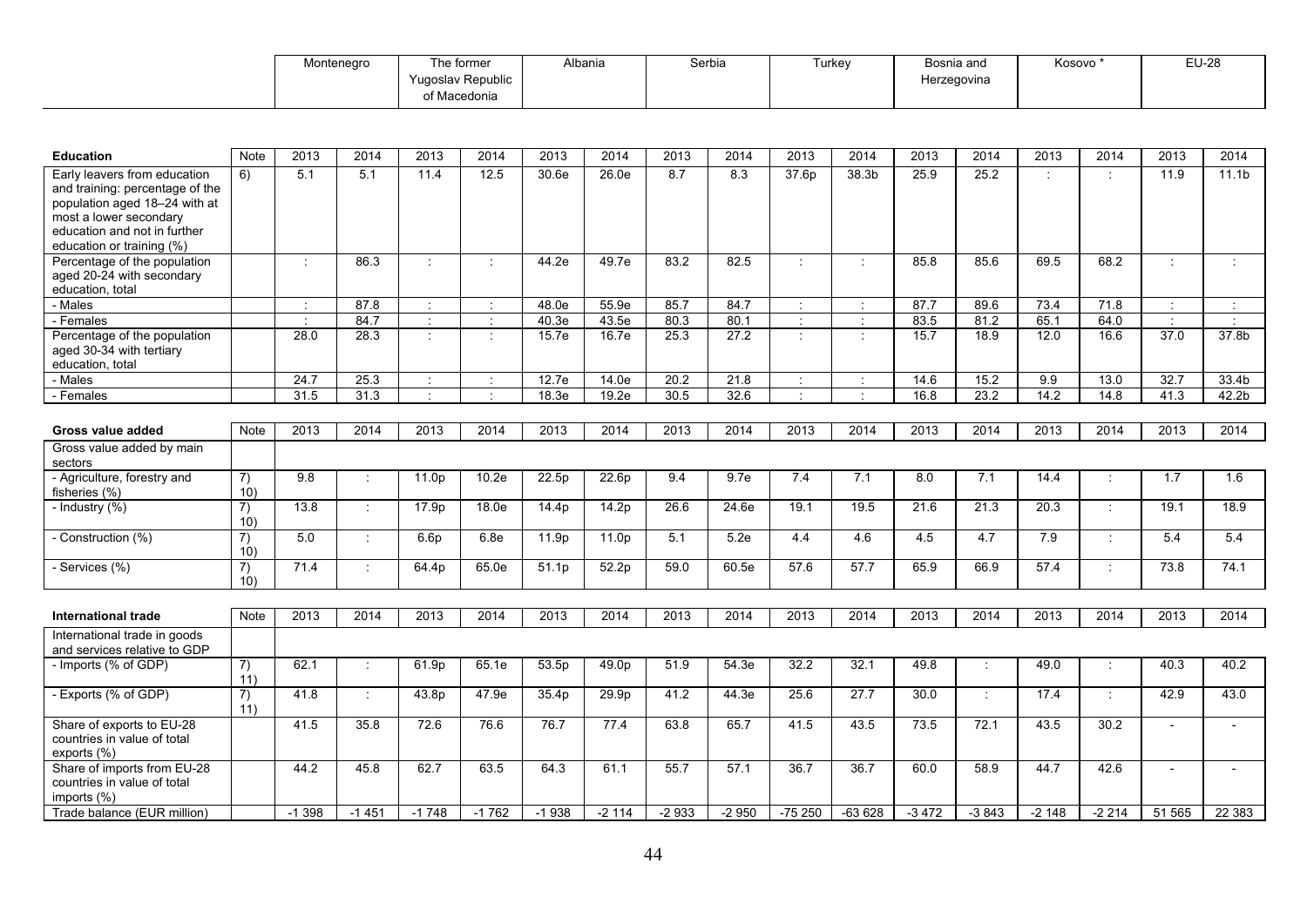|                                                                                     |             | Montenegro  |                      | The former<br>Yugoslav Republic<br>of Macedonia |        |                             | Albania          | Serbia           |                  | Turkey               |                             | Bosnia and<br>Herzegovina |                      | Kosovo* |                      |                      | $EU-28$              |
|-------------------------------------------------------------------------------------|-------------|-------------|----------------------|-------------------------------------------------|--------|-----------------------------|------------------|------------------|------------------|----------------------|-----------------------------|---------------------------|----------------------|---------|----------------------|----------------------|----------------------|
|                                                                                     |             |             |                      |                                                 |        |                             |                  |                  |                  |                      |                             |                           |                      |         |                      |                      |                      |
| Inflation and interest rates                                                        | Note        | 2013        | 2014                 | 2013                                            | 2014   | 2013                        | 2014             | 2013             | 2014             | 2013                 | 2014                        | 2013                      | 2014                 | 2013    | 2014                 | 2013                 | 2014                 |
| Annual change in consumer<br>prices (%)                                             |             | 2.2         | $-0.7$               | 2.8                                             | $-0.3$ | 1.9                         | 0.7              | 7.8              | 2.9              | 7.5                  | 8.9                         | $-0.2s$                   | $\cdot$              | 1.8     | 0.4                  | 1.5                  | 0.6                  |
| Total external debt, relative to<br>GDP (%)                                         | 14)         | ÷           | $\cdot$              | 64.3                                            | 69.8p  | 61.1                        | 65.2             | 75.1             | 78.1             | ÷                    | ÷                           | $\cdot$                   | $\pm$                | 30.2    | 32.3                 | $\cdot$              | $\cdot$              |
| Lending interest rate (one<br>year), per annum (%)                                  | 15)         | 9.36        | 9.22                 | 3.75                                            | 3.75   | 9.52                        | 7.66             | 12.00            | 10.50            | ÷                    | $\mathcal{I}^{\mathcal{I}}$ | 6.99                      | 6.64                 | 12.36   | 10.70                | $\pm$                | ×                    |
| Deposit interest rate (one<br>year), per annum (%)                                  | 16)         | 2.54        | 1.86                 | 0.75                                            | 0.50   | 4.17                        | 1.92             | 7.00             | 5.50             | ÷                    | $\mathbb{Z}^+$              | 0.13                      | 0.10                 | 3.39    | 1.07                 | $\ddot{\phantom{a}}$ | $\ddot{\phantom{a}}$ |
| Value of reserve assets<br>(including gold) (million euro)                          | 17)         | 424         | 545                  | 1993                                            | 2436   | 2015                        | 2 1 9 2          | 11 189           | 9 9 0 7          | $\dot{\mathcal{I}}$  | ÷                           | 3614                      | 4 0 0 1              | 724     | 746                  | $\mathbb{R}^n$       | ÷                    |
| International reserves -<br>equivalence in months of<br>imports                     | 17)         | 2.5         | 3.2                  | 4.8                                             | 5.3    | 5.2                         | 5.5              | 7.5              | 6.6              | ÷                    | $\ddot{\Sigma}$             | 5.8                       | 6.0                  | 3.3     | 3.2                  | ÷                    | ÷                    |
| Remittances as % of GDP                                                             | 18)         | 1.2         | 1.3                  | 2.2                                             | 2.2    | $\mathcal{L}_{\mathcal{A}}$ | $\sim$           | 8.3              | 7.9              | $\cdot$              | $\gamma$                    | 8.2                       | 8.4                  | $\cdot$ | $\mathcal{L}$        | $\cdot$              |                      |
|                                                                                     |             |             |                      |                                                 |        |                             |                  |                  |                  |                      |                             |                           |                      |         |                      |                      |                      |
| <b>Investments</b>                                                                  | Note        | 2013        | 2014                 | 2013                                            | 2014   | 2013                        | 2014             | 2013             | 2014             | 2013                 | 2014                        | 2013                      | 2014                 | 2013    | 2014                 | 2013                 | 2014                 |
| Net (inward - outward) foreign<br>direct investment (FDI) (million<br>euro)         | 18)         | 323.9       | 353.9                | 263.8                                           | 278.0  | 923.2                       | 801.3p           | 768.5            | 1 2 3 6 . 3      | $\ddot{\phantom{a}}$ | ÷                           | 224.7                     | 422.4                | 250.2   | 123.8                | $-19340$             | $-19350$             |
| Net (inward - outward) foreign<br>direct investment (FDI) (% of<br>GDP)             | 18)         | 9.7         | $\ddot{\phantom{a}}$ | 3.3                                             | 3.3    | 9.6                         | 8.0 <sub>p</sub> | $\overline{2.2}$ | $\overline{3.7}$ | ÷                    | $\mathbb{Z}^+$              | 1.6                       | 3.0                  | 4.7     | $\dot{\mathcal{I}}$  | $-0.14$              | $-0.14$              |
|                                                                                     |             |             |                      |                                                 |        |                             |                  |                  |                  |                      |                             |                           |                      |         |                      |                      |                      |
| <b>Industrial production</b>                                                        | Note        | 2013        | 2014                 | 2013                                            | 2014   | 2013                        | 2014             | 2013             | 2014             | 2013                 | 2014                        | 2013                      | 2014                 | 2013    | 2014                 | 2013                 | 2014                 |
| Industrial production index<br>$(2010 = 100)$                                       | 19)         | 92.3        | 81.8                 | 107.4                                           | 112.5  | 135.1                       | 138.9            | 105.6            | 98.8             | 116.3                | 120.5                       | 103.4                     | 103.6                |         | $\ddot{\phantom{a}}$ | 100.4                | 101.5                |
| Connectivity                                                                        | Note        | 2013        | 2014                 | 2013                                            | 2014   | 2013                        | 2014             | 2013             | 2014             | 2013                 | 2014                        | 2013                      | 2014                 | 2013    | 2014                 | 2013                 | 2014                 |
| Density of railway network<br>(lines in operation per<br>thousand km <sup>2</sup> ) |             | 18.1        | 18.1                 | $\overline{27}$                                 | 27     | 12.0                        | 12.0             | 49.3             | 49.3             | 12.4                 | 12.8                        | 20.1                      | $\cdot$              | 31.0    | 31.0                 | ٠                    | $\cdot$              |
| Length of motorways<br>(kilometres)                                                 |             | $\mathbf 0$ | 0                    | 259                                             | 259    | $\ddot{\phantom{a}}$        |                  | 607              | 607              | 2 1 2 7              | 2 1 5 5                     | 50                        | $\ddot{\phantom{a}}$ | 80      | 80                   | ÷                    | ÷                    |
|                                                                                     |             |             |                      |                                                 |        |                             |                  |                  |                  |                      |                             |                           |                      |         |                      |                      |                      |
| <b>Energy imports</b>                                                               | <b>Note</b> | 2013        | 2014                 | 2013                                            | 2014   | 2013                        | 2014             | 2013             | 2014             | 2013                 | 2014                        | 2013                      | 2014                 | 2013    | 2014                 | 2013                 | 2014                 |
| Net energy imports in relation<br>to GDP                                            | 20)         | $-0.1$      | $\cdot$              | 3.6                                             | 3.1    | 0.8                         |                  | 5.3              | 5.4e             | 6.8                  | 6.9                         | 7.5p                      |                      | 1.5     | $\mathbb{R}^2$       | 2.8                  | 2.4                  |